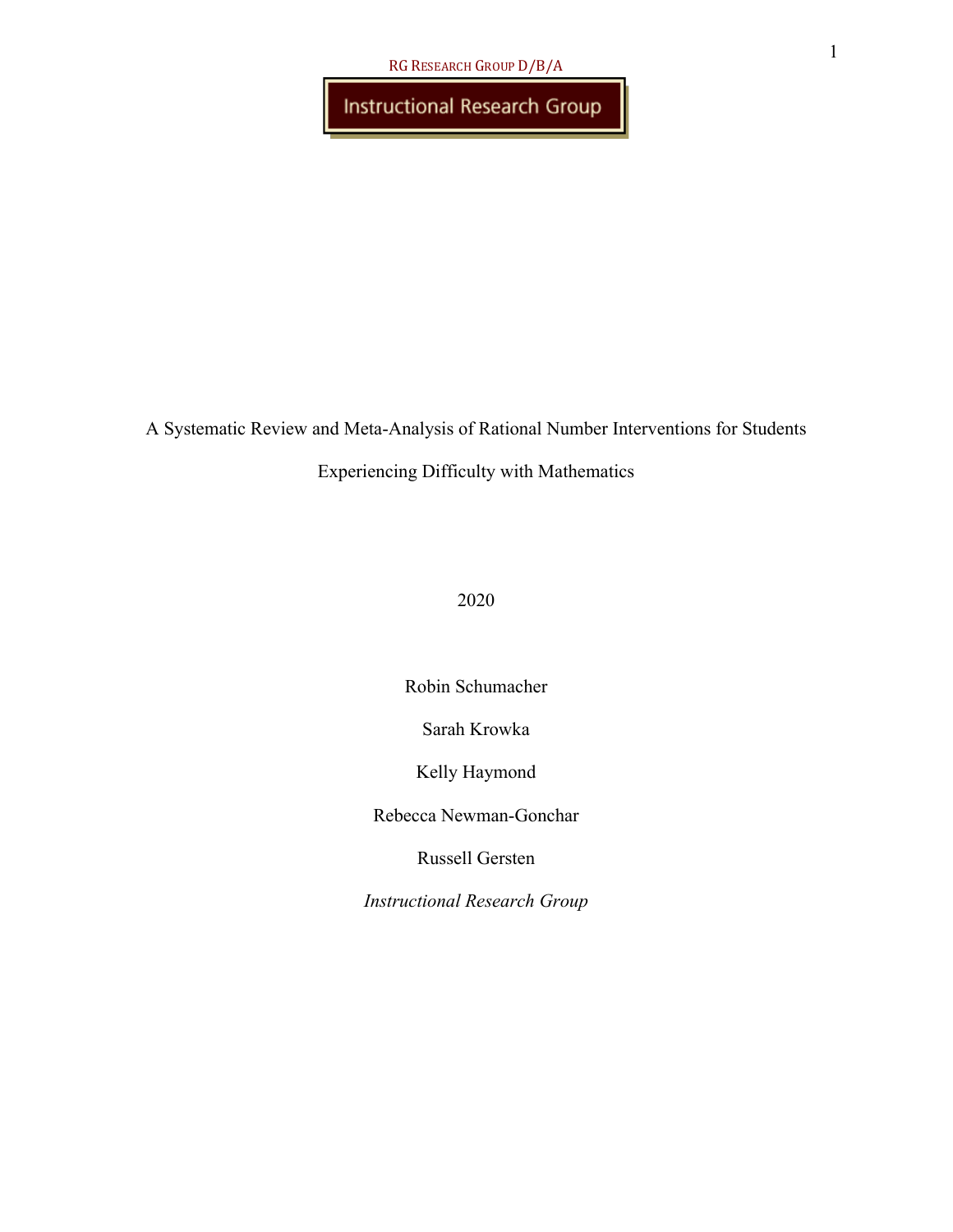This project was funded by the National Science Foundation (Grant No. DRL 1660853).

Copyright © 2020 Instructional Research Group. Not for reproduction, distribution, or use without permission from Instructional Research Group.

Preferred citation is:

Schumacher, R., Krowka, S., Haymond, K., Newman-Gonchar, R., Gersten, R. (2020). *A Systematic Review and Meta-Analysis of Rational Number Interventions for Students Experiencing Difficulty with Mathematics.* Los Alamitos, CA: Instructional Research Group.

The data set compiled for this project (Schumacher et al., 2021) is available on the Harvard Dataverse Network.

To download a copy of this document, visit www.inresg.org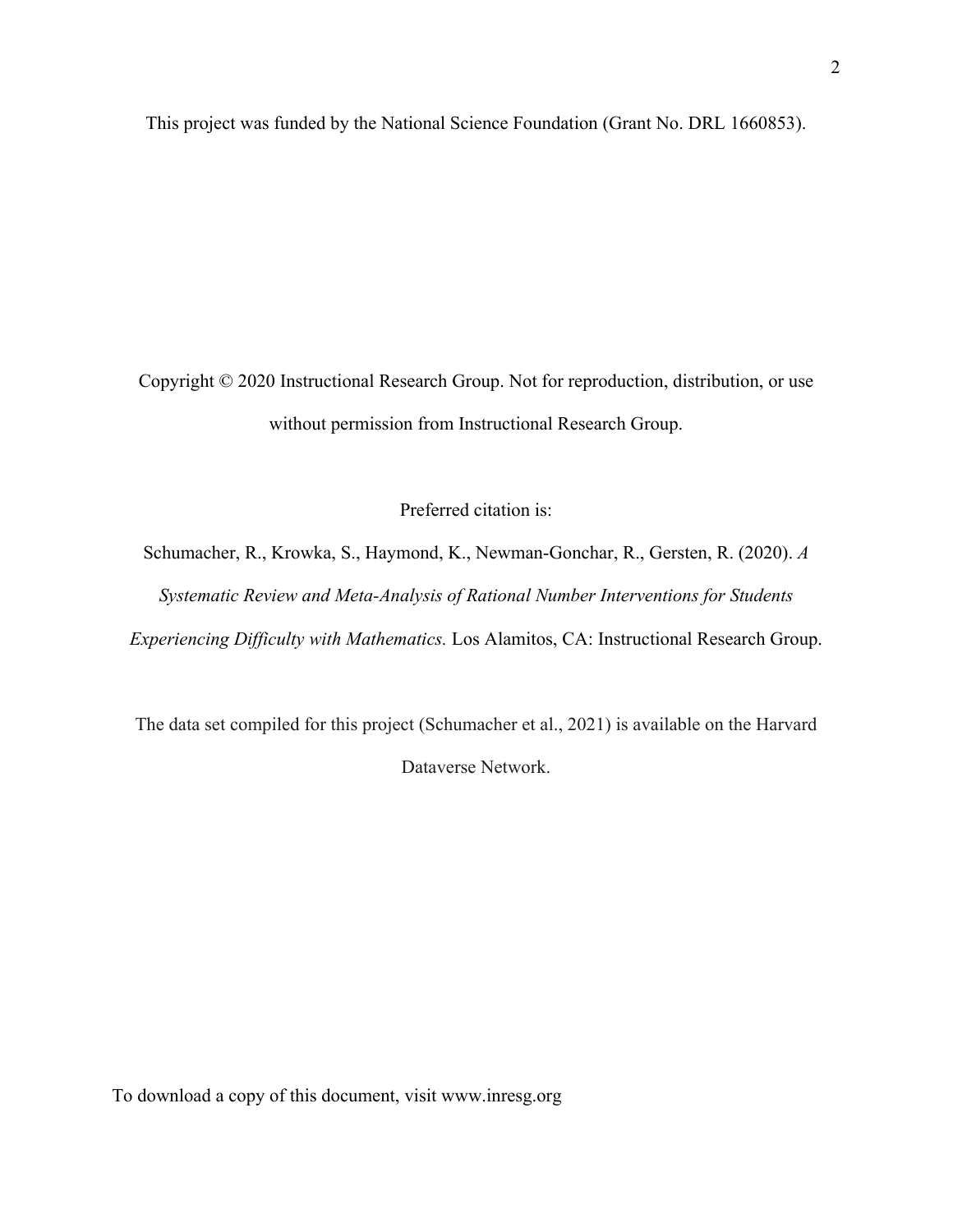### **Author Note**

The authors would like to thank Samantha Spallone, Madhavi Jayanthi, Christopher Tran, Pam Foremski, and Jonathan Cohen for their assistance in editing and preparing the manuscript.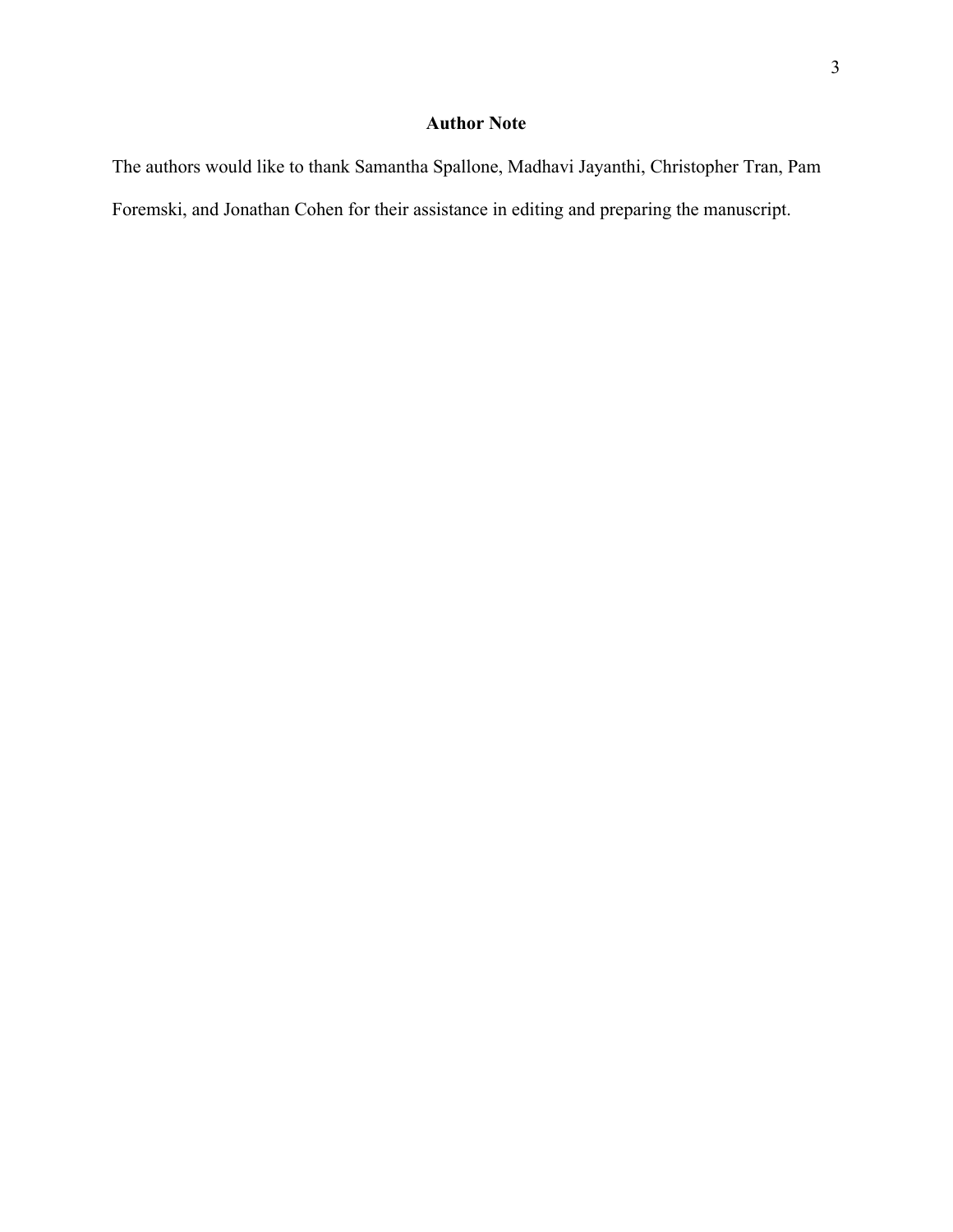### **Table of Contents**

| 2.1 |  |
|-----|--|
| 2.2 |  |
|     |  |
| 3.1 |  |
| 3.2 |  |
|     |  |
|     |  |
|     |  |
|     |  |
|     |  |
| 3.3 |  |
| 3.4 |  |
| 3.5 |  |
|     |  |
|     |  |
|     |  |
|     |  |
|     |  |
|     |  |
| 4.1 |  |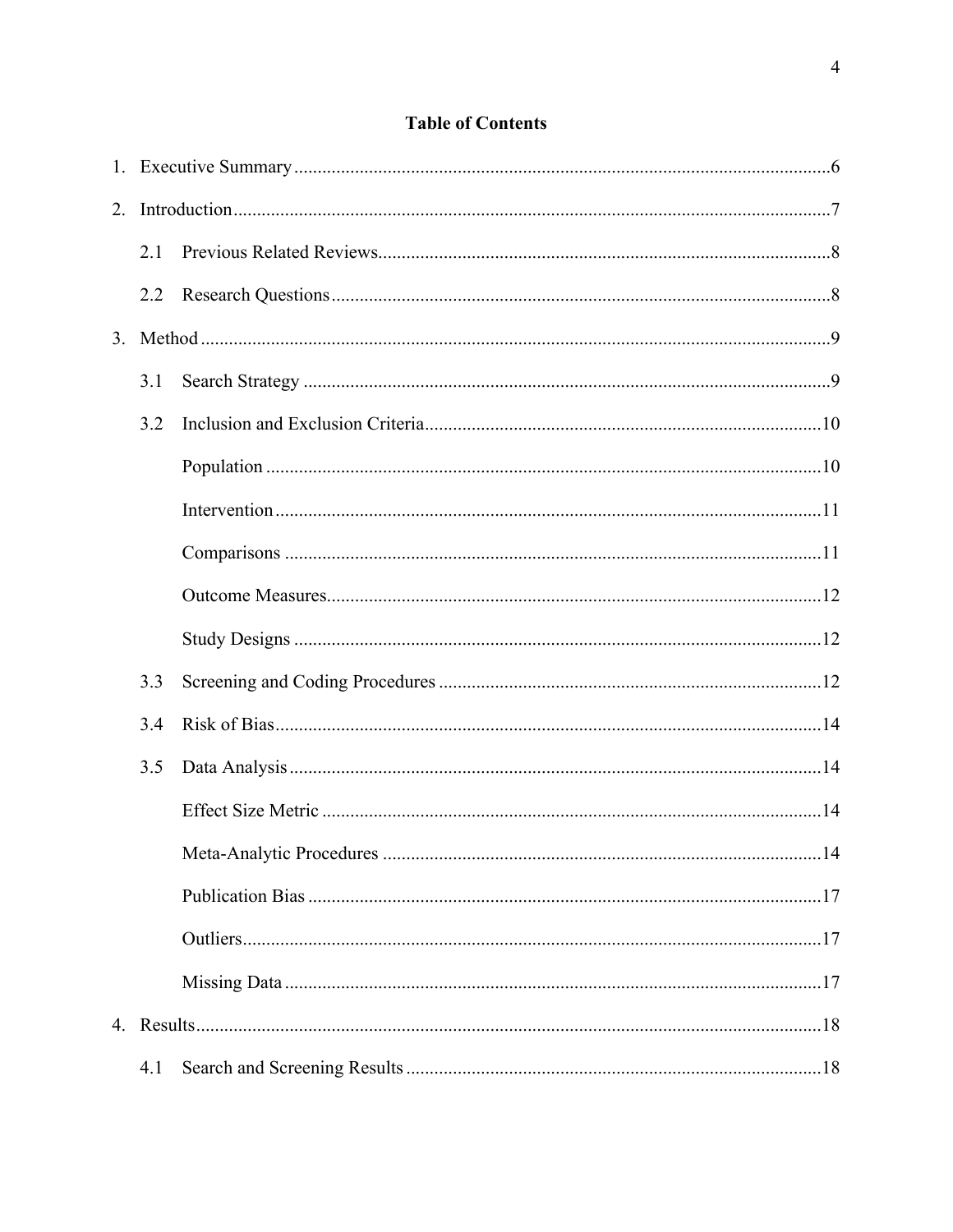|     | 4.2 |  |  |  |  |  |  |  |  |
|-----|-----|--|--|--|--|--|--|--|--|
|     |     |  |  |  |  |  |  |  |  |
|     |     |  |  |  |  |  |  |  |  |
| 4.5 |     |  |  |  |  |  |  |  |  |
|     |     |  |  |  |  |  |  |  |  |
|     |     |  |  |  |  |  |  |  |  |
|     |     |  |  |  |  |  |  |  |  |
|     |     |  |  |  |  |  |  |  |  |
|     |     |  |  |  |  |  |  |  |  |
|     |     |  |  |  |  |  |  |  |  |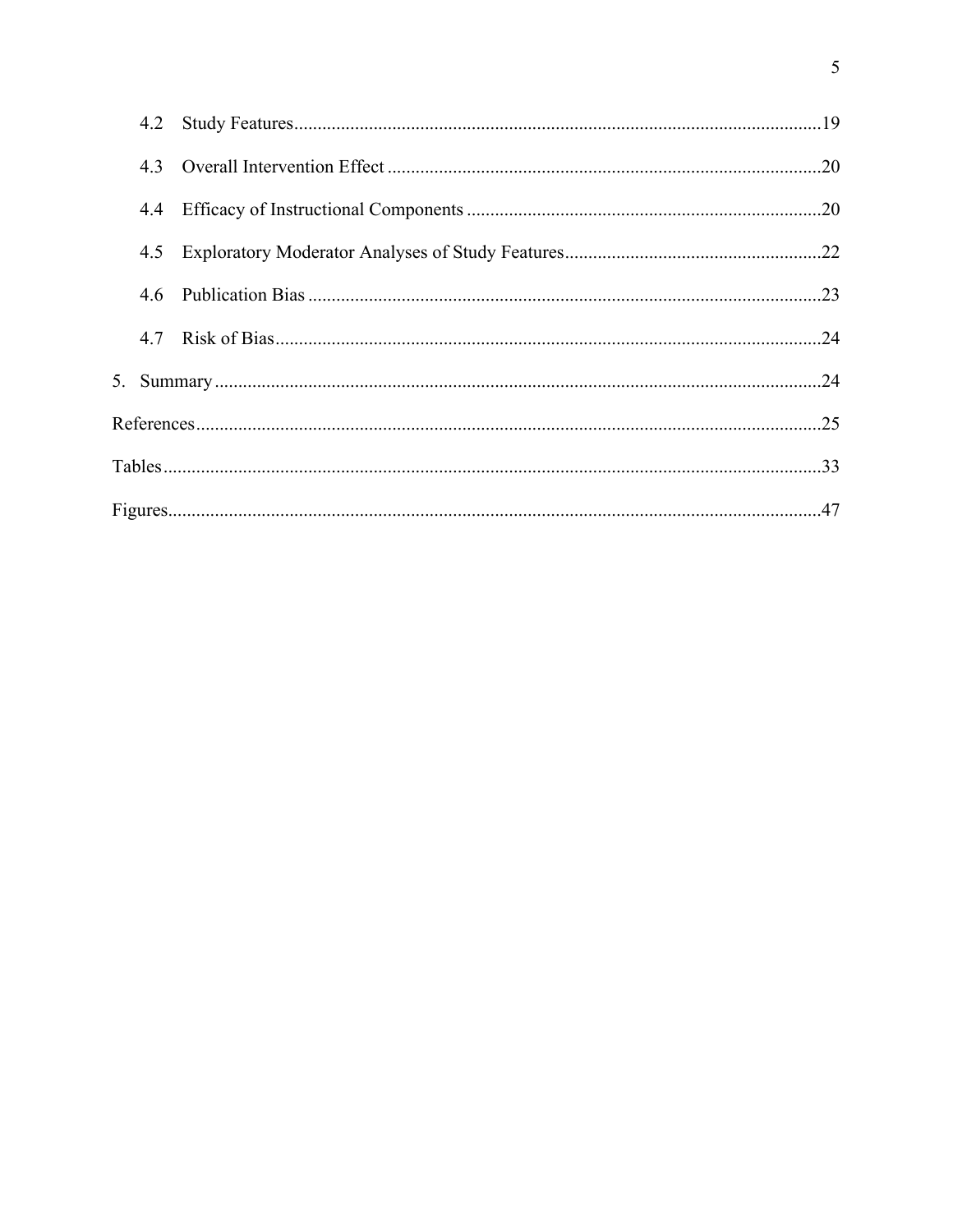#### **1. Executive Summary**

Our goal was to provide valuable information, grounded in evidence, on which aspects of rational numbers interventions were associated with positive student outcomes. We examined which instructional components (e.g., visual representations, use of number lines, teaching and using of mathematical language) and study features (e.g., group size, interventionist training) may have contributed to the effectiveness of intervention. In choosing to focus on instructional components and study features, the findings have the capacity to inform state and district leaders, as well as teachers providing intervention, on which instructional components are necessary for a rational numbers intervention to be effective.

We searched for studies that focused on teaching rational numbers concepts to students experiencing mathematics difficulties in Grades 3 through 9. Approximately 1,500 studies were identified and screened, leaving 77 reports to be screened more in-depth for relevance. Those still eligible were then screened for rigor by applying the What Works Clearinghouse (WWC) evidence standards. A total of 26 studies with 4,237 unique participants from 30 independent samples were included in the meta-analysis.

Findings indicated that rational numbers interventions are effective. The estimate of the mean effect size was statistically significant ( $g = 0.65$ ;  $p < .001$ ). To assess which specific instructional components were effective, a multivariate meta-regression model with robust variance estimation (RVE) was used. The majority of the instructional components were nonsignificant at  $p < 0.05$ , with the exception of the teaching and use of mathematical language ( $p <$ .047), indicating that studies including this component were associated with significantly larger positive effects on mathematics outcomes. Using this rigorous approach, the significant finding of teaching and using of mathematical language as a moderator  $(g = 0.57)$  can be interpreted with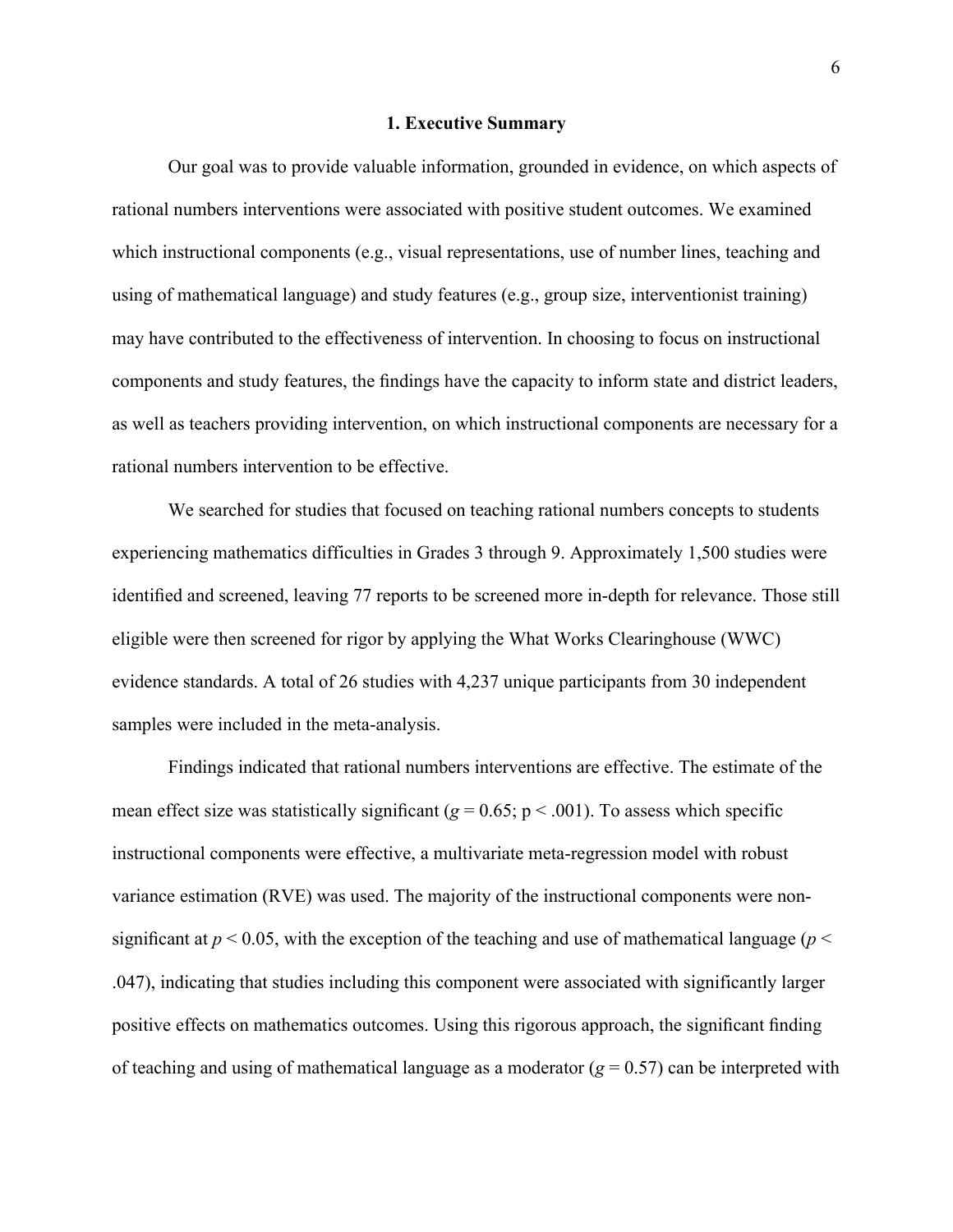confidence.

When exploring study features, we found that interventions had stronger impacts when they were (a) implemented for students in Grades 3–6, (b) delivered to small groups of 2–6 students, (c) provided by research project personnel, (d) longer than nine hours—and even more effective when 20 hours or longer, and (e) implemented by interventionists who received ongoing training.

The results from this meta-analysis suggest that intervention programs devoting time to the teaching and use of mathematical language can substantially enhance outcomes. Mathematical language is a type of abstract academic language (terms such as *equivalent*, *reciprocal*, *circumference*) that helps students learn mathematics concepts more precisely. When students understand and use mathematical language, it is believed that the students will more deeply understand the mathematics they are learning.

#### **2. Introduction**

According to many mathematicians, mathematics educators, and cognitive psychologists, understanding rational numbers–especially fractions–holds the key to future success in algebra and higher-level mathematics (National Mathematics Advisory Panel [NMAP], 2008; Schneider et al., 2017; Siegler & Lortie-Forgues, 2014). Unfortunately, the topic of rational numbers gets increasingly complex through upper elementary and early middle school (e.g., Common Core State Standards [CCSS]; National Governor's Association Center for Best Practices & Council of Chief State School Officers, 2015), the gap between lower- and higher-performing students tends to widen. Providing rational numbers intervention to students experiencing mathematics difficulties is therefore critical for long-term outcomes.

Fortunately, over the last decade there has been a growing body of intervention research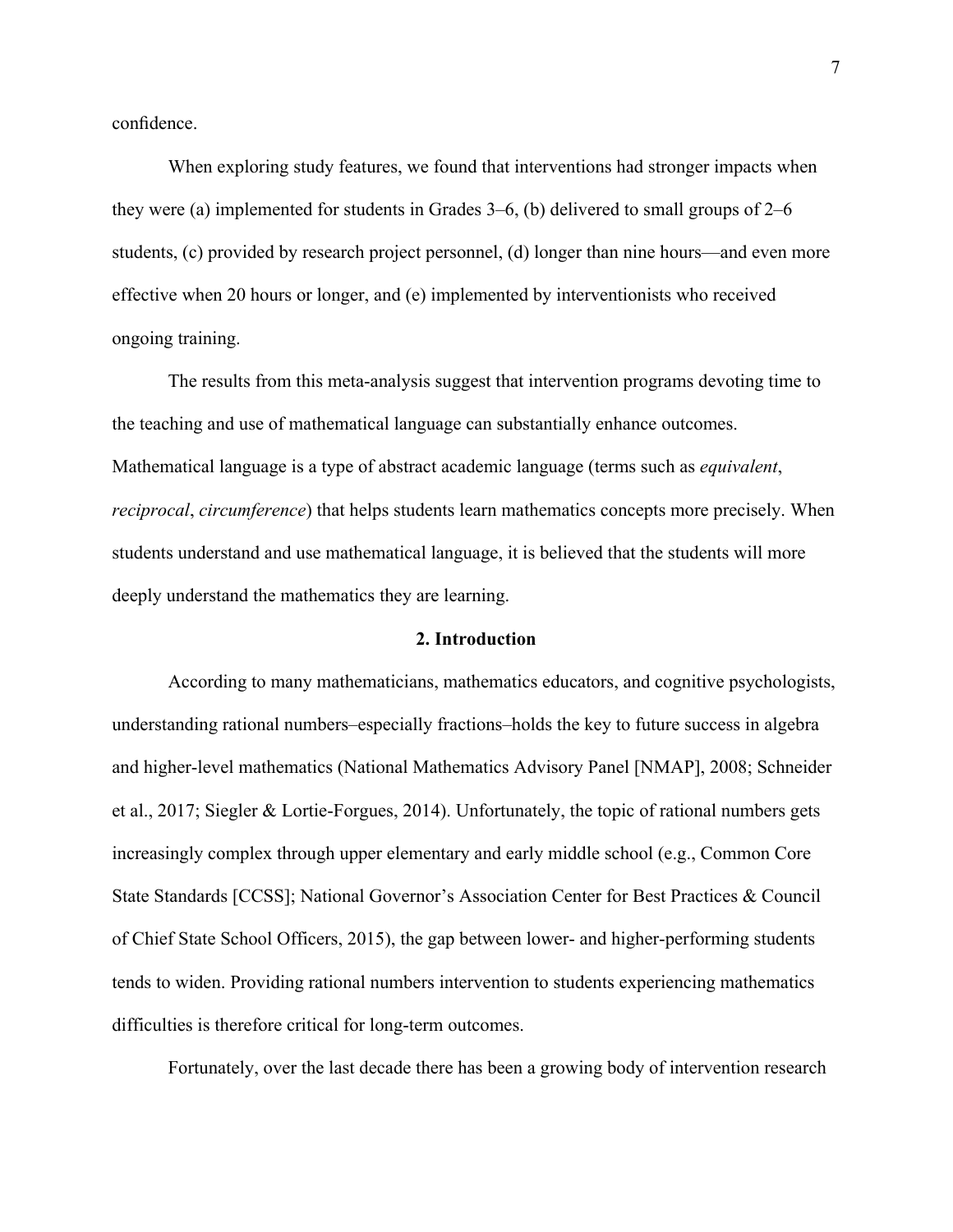focused on rational numbers topics designed for elementary and middle school students (e.g., Barbieri et al., 2019; Dyson et al., 2020; Fuchs et al., 2014; Jitendra et al., 2017). A quantitative synthesis of this research base would help educators better understand which aspects of interventions focused on the critical, yet challenging topic of rational numbers, are effective (Therrien et al., 2020). Our goal, therefore, is to investigate which *instructional components* (e.g., visual representations, timed fluency-building activities) and *study features* (e.g., group size, interventionist training) may impact the effectiveness of intervention. In choosing to focus on instructional components and study features, the present meta-analysis has the capacity to inform state and district leaders, as well as teachers providing intervention, on which instructional components are necessary for a rational number intervention to be effective.

#### **2.1 Previous Related Reviews**

We identified five related narrative reviews and meta-analyses conducted previously on the topic of fractions alone—just one aspect of rational numbers intervention. Three are narrative reviews (Misquitta, 2011; Roesslein & Codding, 2019; Shin & Bryant, 2015) and therefore use qualitative approaches to summarize the evidence from single-case and group design studies. Two applied quantitative methodologies (Ennis & Losinski, 2019; Hwang et al., 2019). The present study extends these previous reviews by (a) including only studies appraised using the rigorous WWC standards, (b) using the most current meta-analytic techniques, and (c) focusing on instructional components and study features associated with impacts.

#### **2.2 Research Questions**

Through this meta-analysis, answers to the following research questions will be generated to better understand which instructional practices and study features might lead to stronger, weaker, or even non-existent impacts.

1. How effective are rational number interventions for students in Grades 3 through 9 who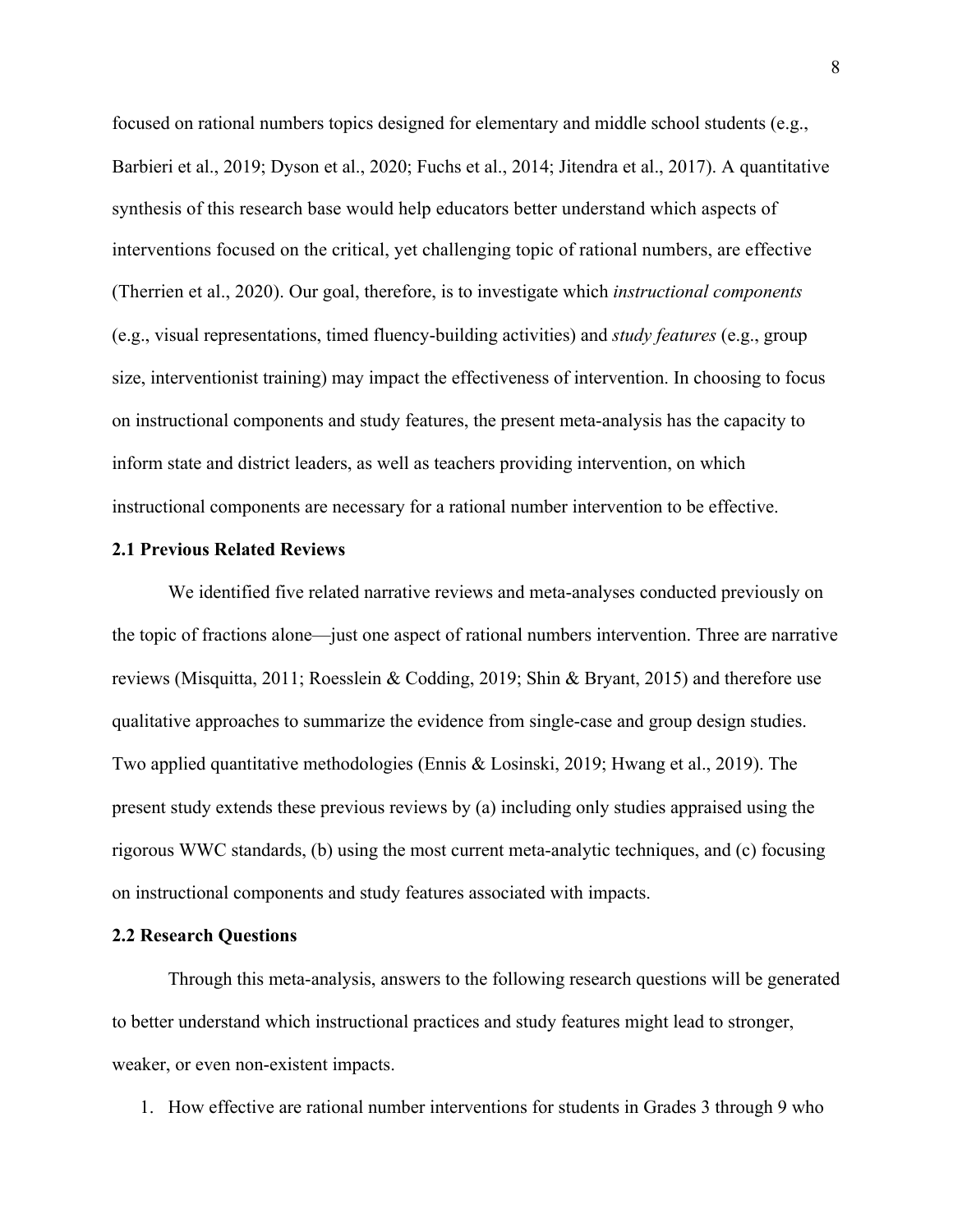are experiencing mathematics difficulties?

- 2. Do specific *instructional components* in intervention (explicit instruction, representations, strategic prompting tools, cumulative review, teaching and use of mathematical language, timed fluency-building activities) moderate the impacts on mathematical knowledge?
- 3. Does inclusion of *number lines* as a central visual representation of the magnitude of rational numbers in intervention moderate the impacts on mathematical knowledge?
- 4. Do certain *study features* (grade level, group size, interventionist, technology usage, duration, initial training, ongoing training, instructional setting, type of measure, outcome domain) moderate the impacts of rational number interventions on mathematics outcomes?

#### **3. Method**

#### **3.1 Search Strategy**

We used a comprehensive search strategy to identify all studies published over the last three decades focused on rational number interventions for struggling students in Grades 3 through 9. An initial search was completed in September 2017. The literature search was then extended through August 2019. A targeted, database-specific keyword search of the following databases was conducted using ProQuest: ERIC, PsycINFO, Dissertation Abstracts, and the Social Sciences Citation Index. We then conducted extensive supplementary searches of the awards databases of both the National Science Foundation and the Institute of Educational Sciences along with the bibliographies of relevant screened studies and prior narrative reviews and meta-analyses—including those used by the WWC to evaluate the effectiveness of relevant rational number intervention programs. Finally, key researchers in the field were solicited for recommendations of studies likely to meet eligibility criteria.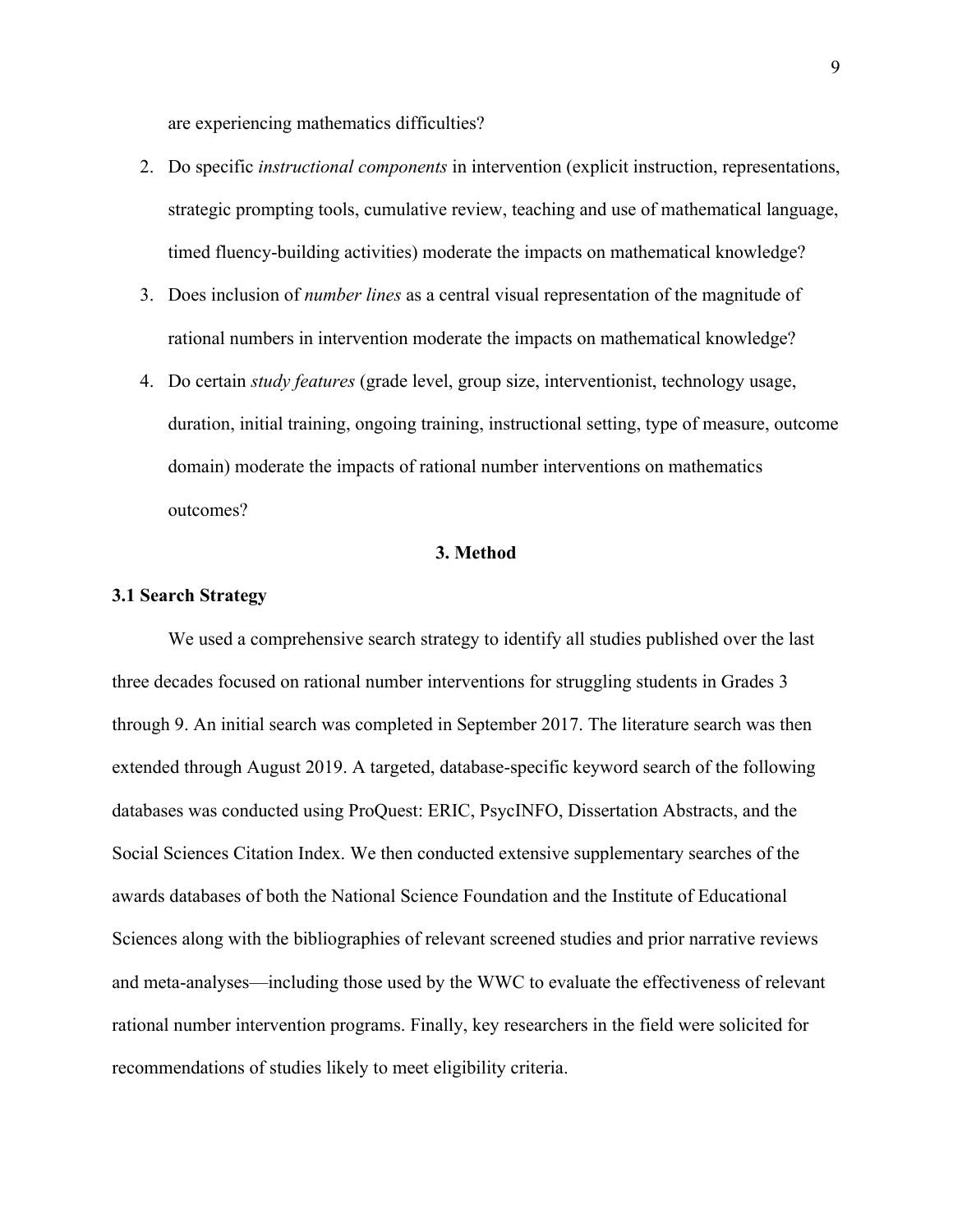To locate all studies that potentially met the eligibility criteria, we searched titles and abstracts of studies using the following set of keywords and their variants and the Boolean operators "\*," "AND," and "OR": *fraction, rational number, proportion, ratio, decimal, intervention, response to intervention, tutor, multi-tiered system of support, third grade, fourth grade, fifth grade, sixth grade, seventh grade, eighth grade, ninth grade, elementary, upper elementary, middle school, junior high, studies, experimental, random, experiment*.

#### **3.2 Inclusion and Exclusion Criteria**

All studies were screened for eligibility based on the title, keywords, and abstracts. Studies had to be published in English during or after 1987 as a dissertation, ERIC document, or article published in a peer-reviewed journal. The studies were then screened for eligibility using the PICOS framework (i.e., population, intervention, comparison, outcomes, and study design) to support identification of critical aspects of eligible studies.

#### *Population*

Eligible studies had to focus on students with difficulties in mathematics in Grades 3 through 9. This included students identified with a learning disability in mathematics by their school or district and students who are experiencing mathematics difficulties if they met one of the following criteria: performance below the 35th percentile on a valid screening measure of general mathematics knowledge or rational number topic(s), or attendance at a very lowperforming school. To be included in the meta-analysis, the sample had to involve a minimum of 60% of students who met this criterion. Studies involving students in other grades were not included unless the authors disaggregated the results of the students in eligible grades or students in eligible grades comprised more than 50% of the mixed-age sample.

#### *Interventions*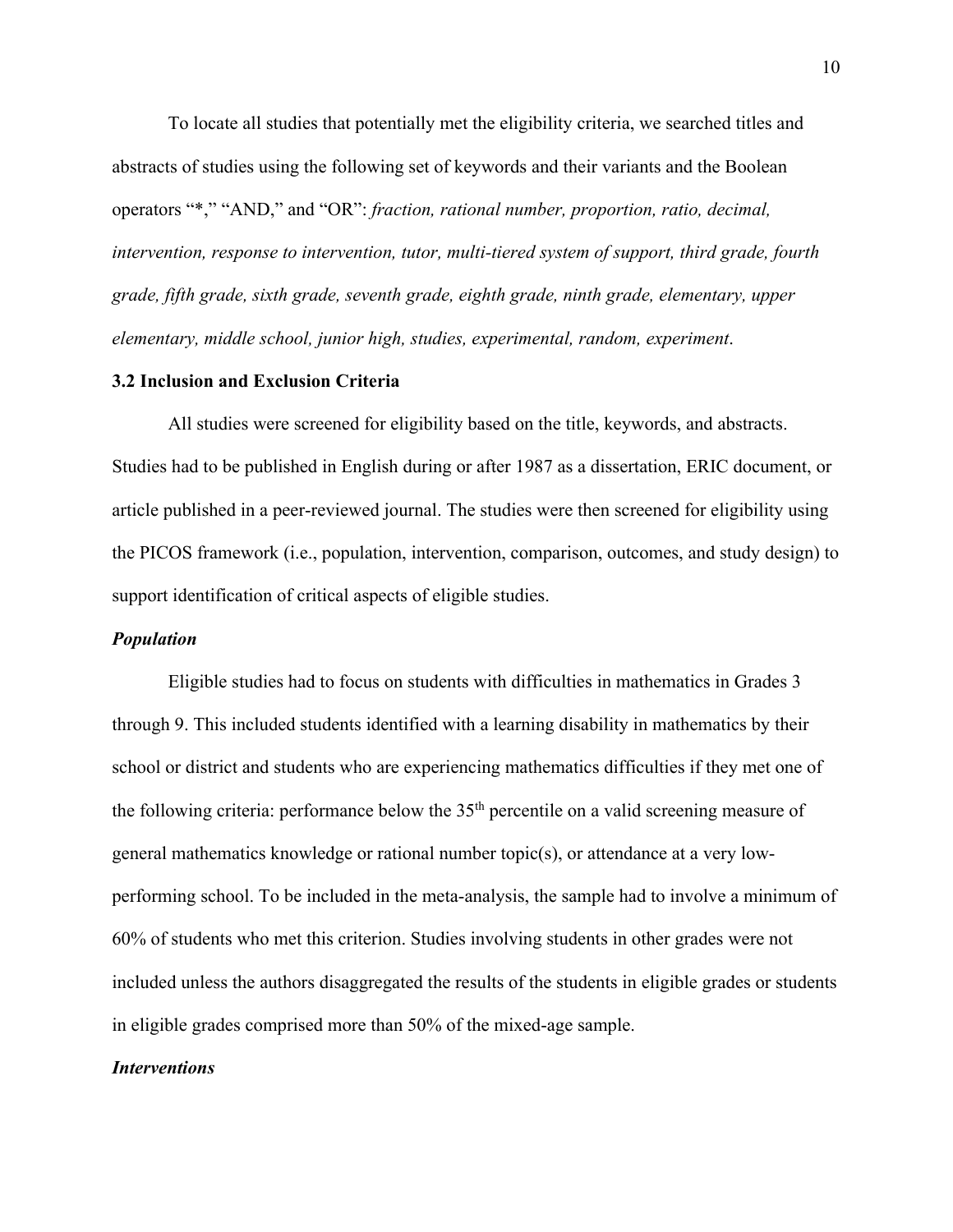For the purpose of this study, the term *intervention* was defined as one-on-one, smallgroup (2−6 students), or large-group (6 or more students) programs aimed at helping students considered at risk for future problems in learning rational numbers or mathematics. We included studies that were implemented in three instructional settings: (a) the general classroom, (b) supplemental intervention settings (e.g., pull-out for additional instruction to support core classroom mathematics instruction), or (c) special education settings including resource rooms. Eligible interventions were not merely tutoring or helping students with homework or class assignments. Rather, eligible interventions were designed to address key concepts from previous grades or to support the learning of challenging material with instructional approaches not typically found in core instruction.

To be considered for inclusion, the intervention needed to comprise specific areas of rational number knowledge (e.g., fractions, decimals, proportions, and rates). If topics unrelated to rational numbers were also part of an intervention, rational number topics needed to be at least 50% of the intervention content. Additionally, studies needed to provide details about the knowledge and skills that were targeted, the instructional approach, the unit of instructional delivery (e.g., one-on-one or small group), and mode of delivery (e.g., teacher-led instruction, computer-mediated intervention) to meet inclusion criteria.

#### *Comparisons*

Comparison conditions included business-as-usual control or an alternative treatment. We coded for the comparison condition as either business-as-usual (i.e., instruction provided by the school and not by the research team) or a researcher-implemented alternative treatment in the analysis and used comparison type as a covariate. We took this approach because of previous findings that effects can be differential based on the type of comparison condition (Lemons et al.,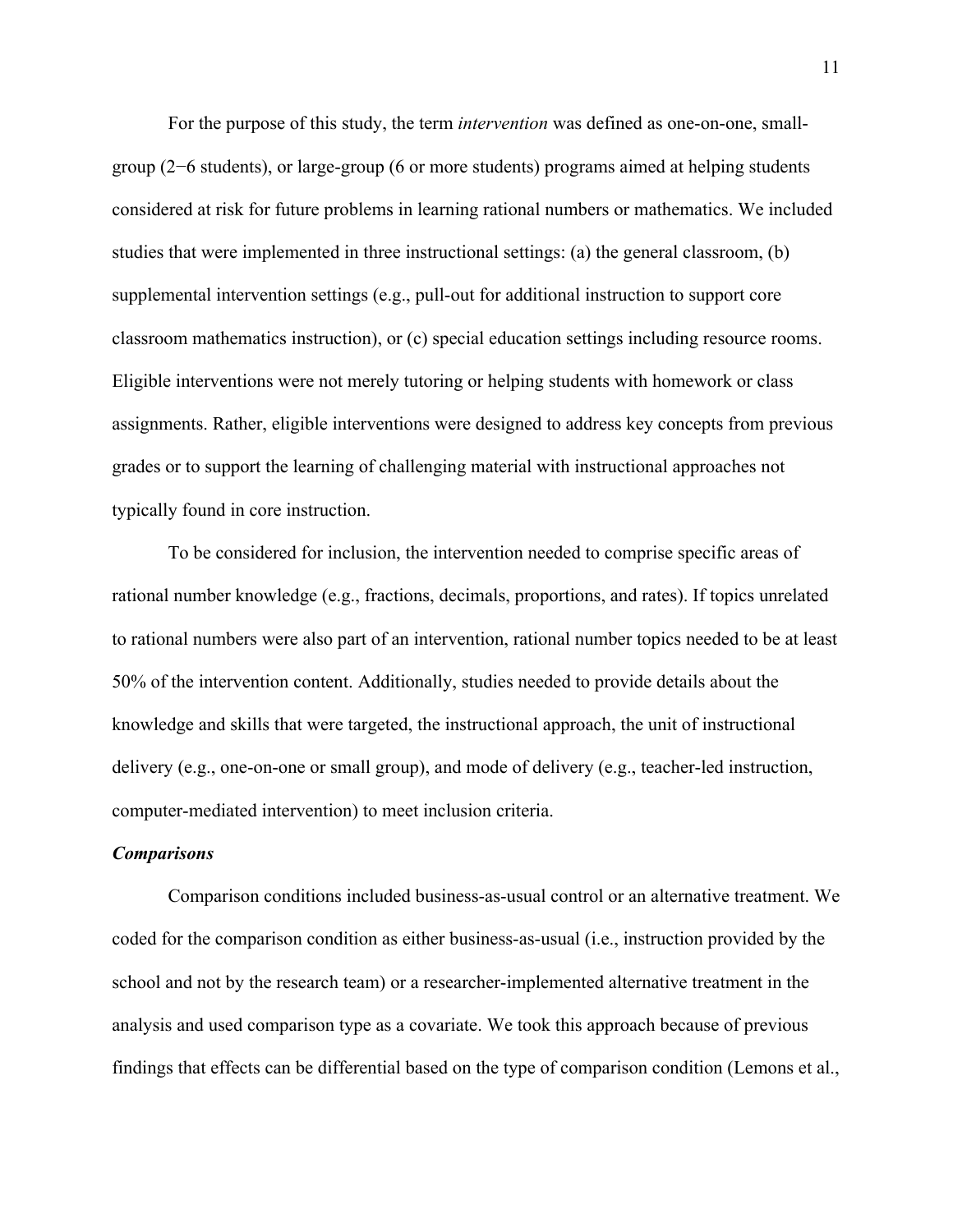2014).

#### *Outcome Measures*

Eligible studies were required to include at least one relevant student outcome that demonstrated sufficient reliability (i.e., internal consistency minimum of 0.50; temporal stability/test-retest reliability minimum of 0.40; or inter-rater reliability minimum of 0.50; U.S. ED & WWC, 2013) and content validity. Relevant outcome measures included nationally normed achievement tests; other standardized tests such as state assessments, published progress monitoring, and formative assessments; as well as research-based or locally developed tests or instruments.

To be considered eligible, outcomes had to fall within the following domains: knowledge of rational numbers topics, rational numbers magnitude, fractions computation (i.e., measures that present computation involving all four operations), fractions addition and subtraction, word problems (i.e., measures that present arithmetic word problems), problem solving (i.e., measures that include complex problem solving situations), or general mathematics achievement which included rational number topics and other areas of mathematics (e.g., measurement, wholenumbers concepts).

#### *Study Designs*

Only randomized controlled trials or quasi-experimental group design studies were included. This includes cluster-randomized control trials.

#### **3.3 Screening and Coding Procedures**

Under the supervision of the principal investigators, a team of Ph.D.-level researchers conducted eligibility screening and coding of the studies. An Excel-based codebook was used to capture all variables of interest. Screening first occurred at the title and abstract level. At this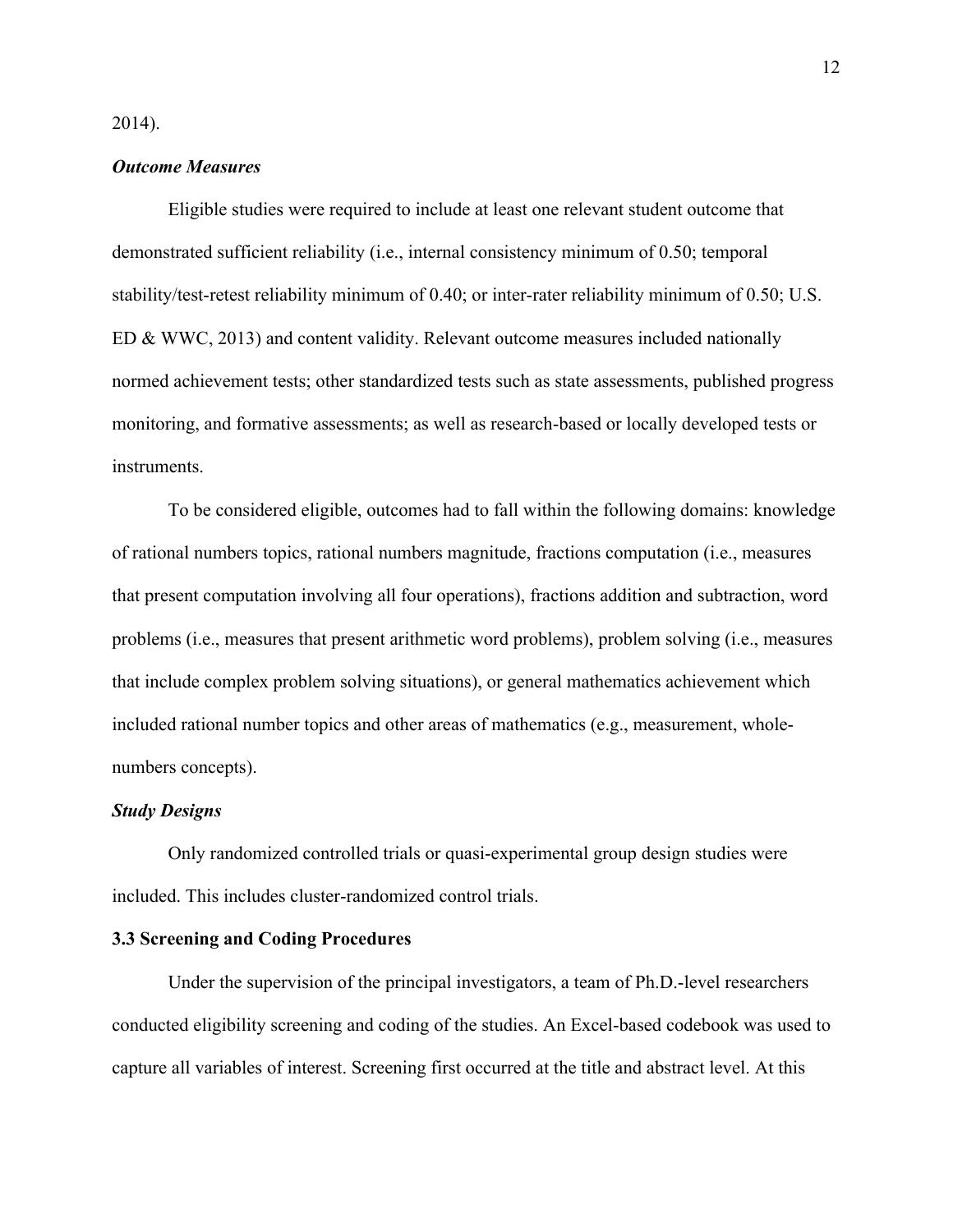stage, if there was ambiguity about a study's potential eligibility, the screeners leaned toward inclusivity. Eligible studies were then retrieved for full-text screening, during which the two screeners independently reviewed each article for eligibility. Potential discrepancies were resolved to consensus via discussion with one of the principal investigators.

For all studies screened eligible, a three-phase coding process was used to extract data. In Phase 1, two WWC-certified reviewers independently examined each study design for strength and quality using the *WWC Procedures and Standards Handbook* (Version 3.0; U.S. ED & WWC, 2013). Only studies meeting WWC standards (with or without reservations) were eligible for Phases 2 and 3. During Phase 2, data were extracted for study features (i.e., grade level, group size, interventionist, technology usage, duration, initial training, ongoing training, instructional setting, type of measure, outcome domain; see Tables 1 & 2). Outcome characteristics, which are part of the study features, are presented with effect sizes in (Table 3). Study features were used either for descriptive purposes, explored as potential moderators in the meta-analysis as part of research question three, or included in analyses as control variables. Researchers discussed and resolved any discrepancies of the data coded in Phase 2. During Phase 3, we coded for the presence or absence of the major instructional components based on authors' descriptions of the interventions. Some instructional components of interest we could not reliably code for (e.g., feedback, guided inquiry) and others (e.g., student explanations, comparing worked examples) we did not have enough studies to include. Potential coding discrepancies were again resolved by consensus with one of the principal investigators. All study features and instructional components were coded by two researchers, and reliability exceeded 95%. All coding discrepancies were then reconciled to 100% agreement. See Table 4 for operational definitions of instructional components and study features.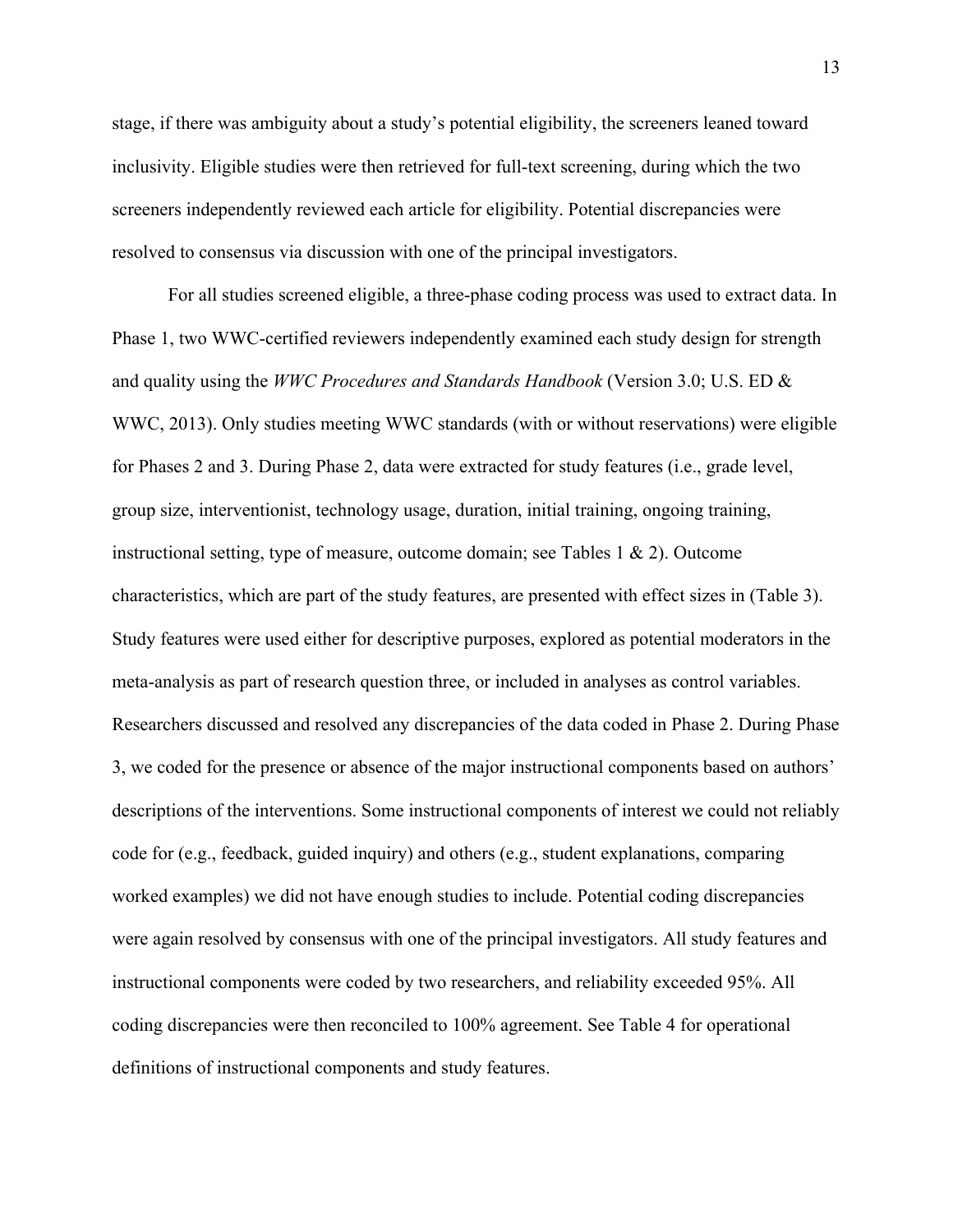#### **3.4 Risk of Bias**

The majority of potential sources of bias within studies included in this review were addressed by applying the WWC standards to appraise study quality. Bias sources that would determine that a study does not meet WWC standards include sources of bias such as those arising from the randomization process, incomplete outcome data, selection of the reported results, or lack of pretest equivalence. We also cross-checked the WWC standards against the Cochrane Collaboration tool for assessing the risk of bias in randomized trials (Higgins & Green, 2011). Areas of bias included in the Cochrane Collaboration risk-of-bias tool that are not addressed through the WWC review process include the assessment of bias arising from deviations from intended interventions. Because of this, the Cochrane Collaboration tool was used as an additional means to assess risk of bias in this area for the studies in our sample.

#### **3.5 Data Analysis**

#### *Effect Size Metric*

The outcomes of interest in the meta-analyses were calculated using means and pooled standard deviations for intervention and comparison groups, which includes an adjustment for small samples (Hedges, 1981). All effect sizes were reported to indicate that positive values indicate a favorable performance on outcome measures (e.g., more precise estimation on fraction number lines, stronger fractions magnitude understanding). This primarily involved reverse coding of number line estimation measures.

#### *Meta-Analytic Procedures*

The majority of studies in our sample  $(n = 23)$  provided multiple effect sizes of interest. To include all effect sizes from each study and account for dependencies within the dataset (e.g., studies reporting multiple effect sizes), we used the random effects robust variance estimation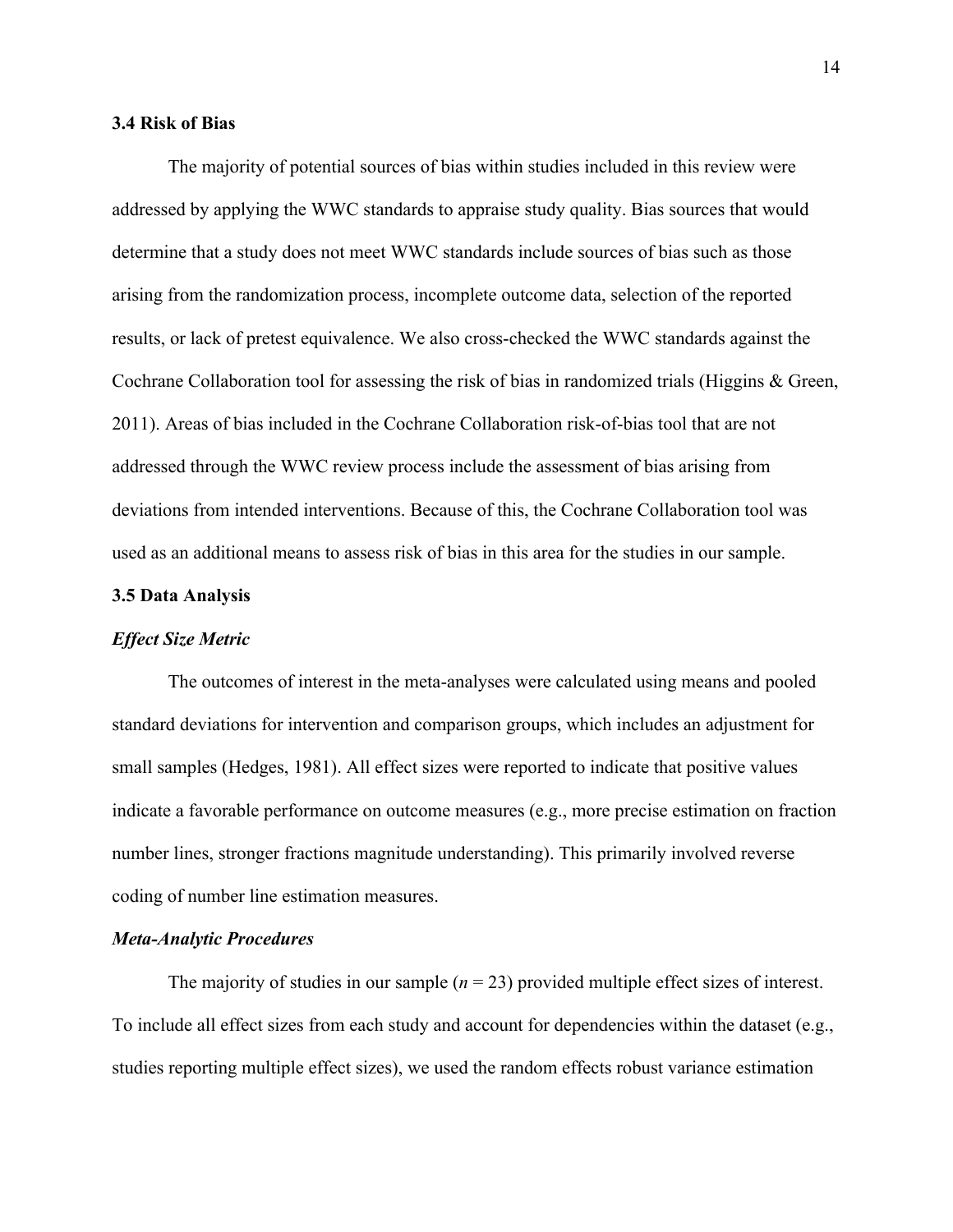(RVE) technique developed by Hedges et al. (2010). This approach allows for clustered data (i.e., effect sizes nested within studies or samples) by applying a correction to the study standard errors to account for the correlations between effect sizes from the same sample. When studies included multiple treatment arms, generally, the two treatments were aggregated for the analyses. In two of these studies, aggregating treatments did not make sense. In those cases, the most relevant treatment for this meta-analysis was chosen.

Robust variance estimation does not result in the loss of any information, does not require knowledge of the underlying correlation structure, and can accommodate multiple sources of dependencies. Thus, RVE was used to estimate the overall effect size and conduct moderator analyses. All RVE analyses were run in Stata version 16.0 (StataCorp, 2019) using the *ROBUMETA* package (Hedberg, 2014). Because RVE requires an estimate of the mean correlation (*ρ*) between all pairs of effect sizes within a cluster (i.e., study) to be specified, we first conducted sensitivity analyses using  $\rho$  values of 0 to .90. Results showed that findings were robust across differing reasonable estimates of  $\rho$ . Thus, we estimated  $\tau^2$  using a value of .80 (Tanner-Smith & Tipton, 2013).

We used the intercept from the RVE meta-regression models to estimate the mean effect sizes and examined heterogeneity by using  $\tau^2$  as the between-study variance component. All analyses used random effects modeling to account for the expected heterogeneity in effect sizes. We also tested for moderators using a meta-regression approach. We estimated a series of both multivariate and univariate random-effects meta-regression models using *ROBUMETA* (Hedberg, 2014) to summarize effect sizes and examine associations between effect sizes and the different candidate moderators.

To answer research question two, a multivariate random-effects RVE meta-regression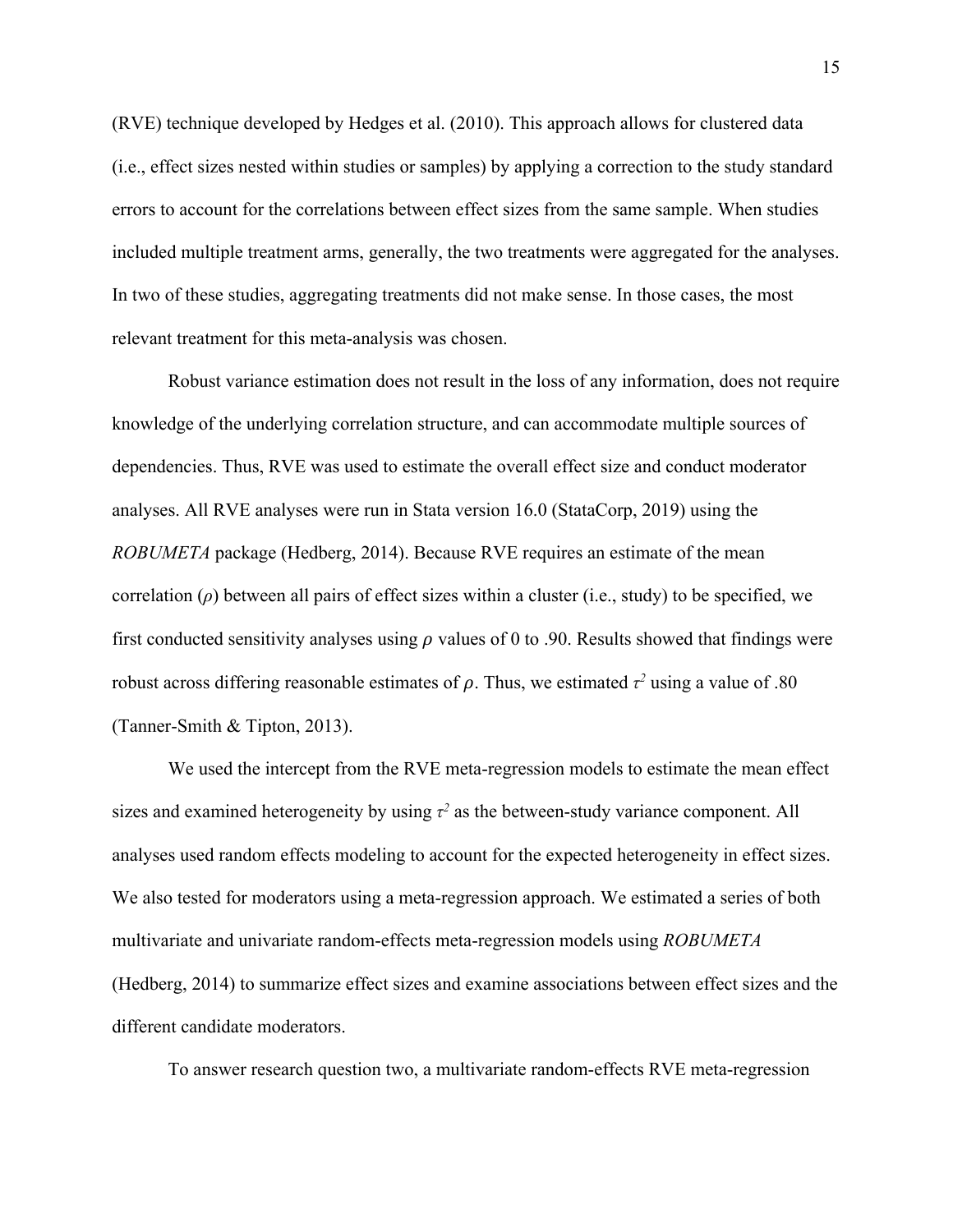was conducted to assess whether the specific instructional components in interventions (explicit instruction, representations, strategic prompting tools, cumulative review, teaching and use of mathematical language, and timed fluency-building activities) moderate the impacts on mathematical knowledge.

Methodological and procedural characteristics of studies are often at risk of confounding their substantive features and—by distorting measures of association of meta-regressions—risk leading to incorrect conclusions (Deeks et al., 2019). To address this, we used variables we believe may be potential confounders (i.e., group size, grade level, intervention duration, and the nature of the comparison condition) as statistical controls in the moderator analyses using multivariate meta-regression models.

We explored the moderating effects of the use of number lines in instruction for our third research question. To do so, we first ran a univariate meta-regression testing number line individually, then we ran a multivariate meta-regression including the four potential confounding variables to adjust for their potential influence.

Last, we applied a series of univariate random-effects meta-regression models to explore research question four. For variables with more than two categories, one was chosen as the *reference category*, or the category to which the other categories were compared. Univariate analyses were conducted due to the large number of variables of interest (three study-level, four intervention, and two outcome characteristics). While multivariate models are ideal, many models that included multiple moderators resulted in fewer than four degrees of freedom, which likely underestimates the true Type 1 error (Tipton, 2015). To avoid this, a series of univariate RVE meta-regression models were run as exploratory analyses. However, results should be interpreted with caution because other moderators that are unaccounted for may have potential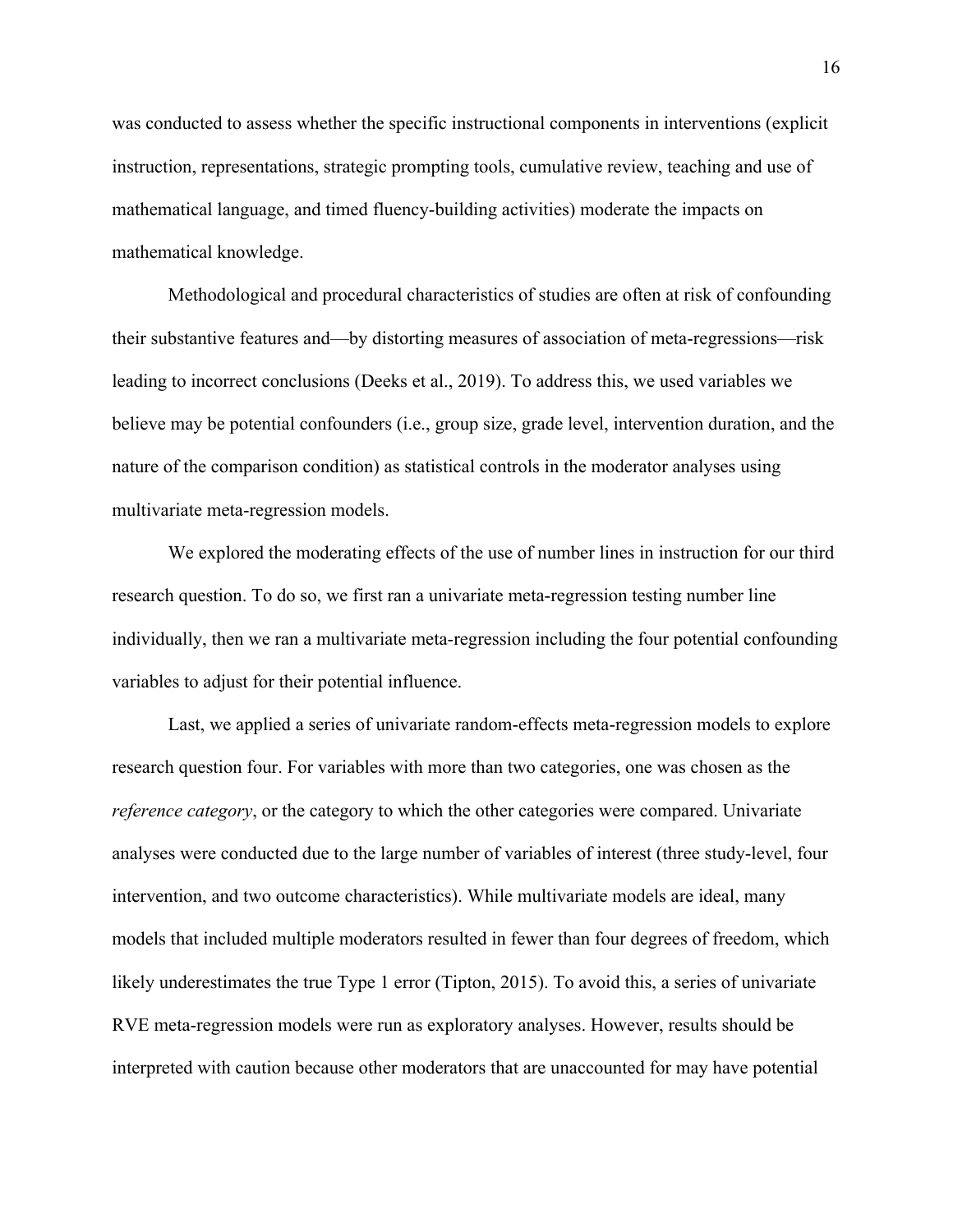confounding effects.

#### *Publication Bias*

Extensive sensitivity analyses were conducted to assess the potential presence of publication bias within our sample. First, we visually inspected the symmetry of the funnel plot with pseudo 95% confidence limits. Next, to statistically test for funnel plot asymmetry, we conducted Egger regression tests (Egger et al., 1997). Finally, we conducted trim-and-fill analyses (Duval & Tweedie, 2000) to adjust for potential publication bias by correcting for funnel plot asymmetry. All analyses were run in Stata version 16.0 (StataCorp, 2019) using the *metafunnel*, *metabias*, and *metatrim* commands.

#### *Outliers*

To minimize the potential bias due to disproportionate influence of effect size outliers on the meta-analysis results, outliers were Winsorized to less extreme values (Lipsey & Wilson, 2001). We conducted an 80% Winsorization, which modified 10% of potential outliers from each tail area. Using this method, four studies were identified as outliers and were assigned effect estimates closer to other effect estimates in the set. We also re-ran the meta-analyses with these four outliers removed from the meta-analysis and found no substantive difference from the Winsorized results. As such, we conducted subsequent analyses with outliers included and Winsorized.

#### *Missing Data*

To meet eligibility inclusion criteria, studies were required to provide sufficient information for estimation of a pretest and posttest effect size on at least one relevant outcome measure. As a result, there were no missing data in the outcomes of interest. There were, however, missing data for some of the coded intervention components and study features. Our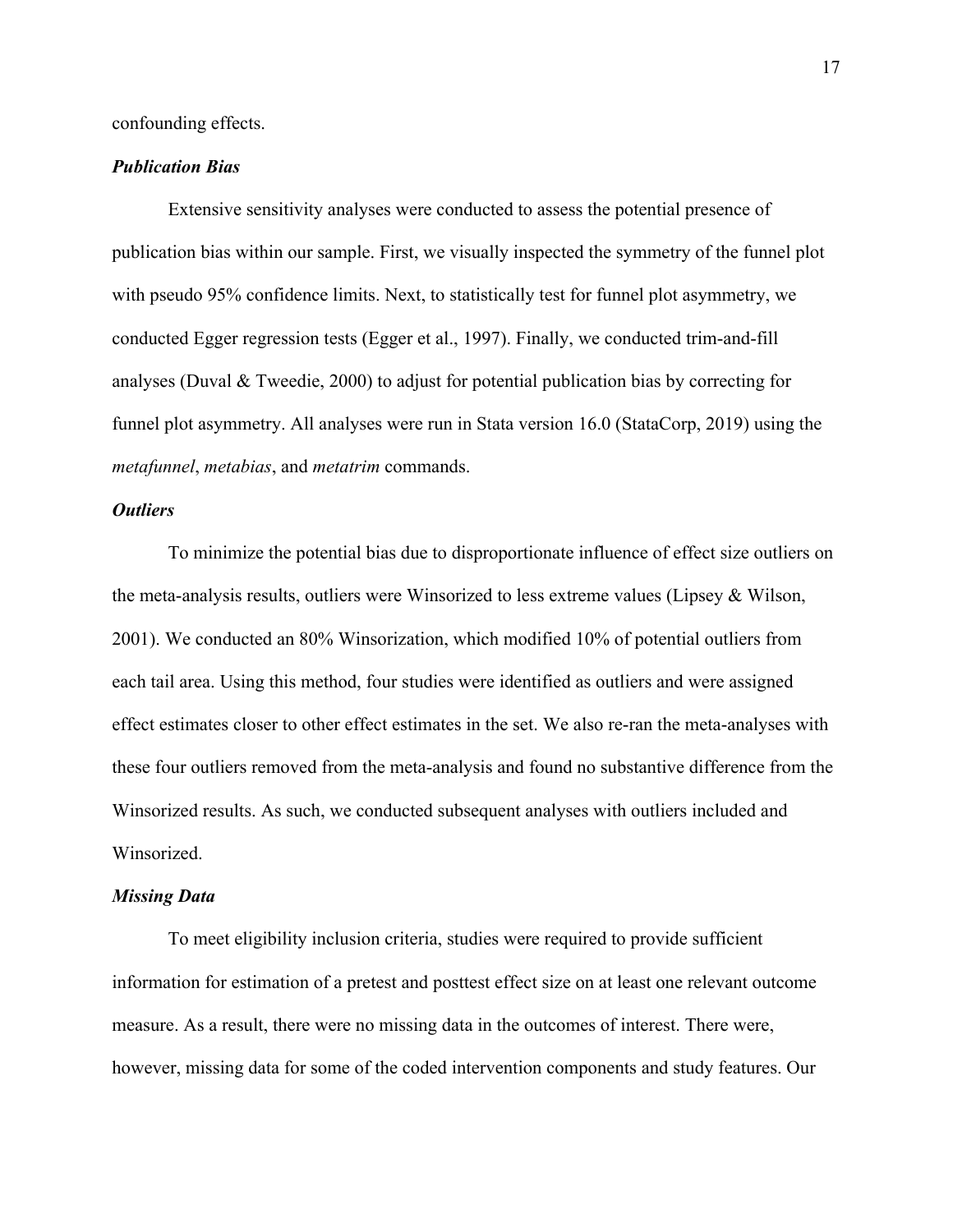sample size was not large enough to conduct any defensible imputation of missing data. Instead, we first queried authors for missing data and then, in the event of non-response from author queries, we used listwise deletion.

This meta-analysis adheres to the Preferred Reporting Items for Systematic Review and Meta-Analysis (PRISMA) statement (Moher et al., 2009). The methods were based on a protocol developed prior to data collection and analysis (Newman-Gonchar, et al., 2019).

#### **4. Results**

#### **4.1 Search and Screening Results**

We concluded our literature search in August 2019. See Figure 1 for a flow diagram detailing the eligibility coding for the 1,424 candidate reports yielded from our initial and extended search procedures. Following title and abstract screening, a majority of reports (*n* = 1,347) were excluded, leaving 77 reports to be screened at the full-text level for final eligibility status. After full-text screening, 51 ineligible reports were excluded, primarily due to: (a) a participant group that did not include a sufficient proportion of students with or at risk for difficulties in mathematics; (b) failure to meet WWC group design standards; (c) lack of relation of intervention content to rational number concepts or operations; (d) ineligibility of research design; or (e) absence of eligible outcomes in the study. A total of 26 studies with 4,237 unique participants from 30 independent samples were deemed eligible for inclusion in the final metaanalysis. These samples provided a total of 115 effect sizes.

Overall, 97% of the student sample for included studies (25 of the 26 included studies; *n*  $= 4,109$ ) was identified as with or at risk for difficulties in mathematics either through a studyimplemented screening process or formal identification of a disability. The exception (Delacruz,  $2011; n = 128$ ), did not identify students through a screening process but targeted at-risk students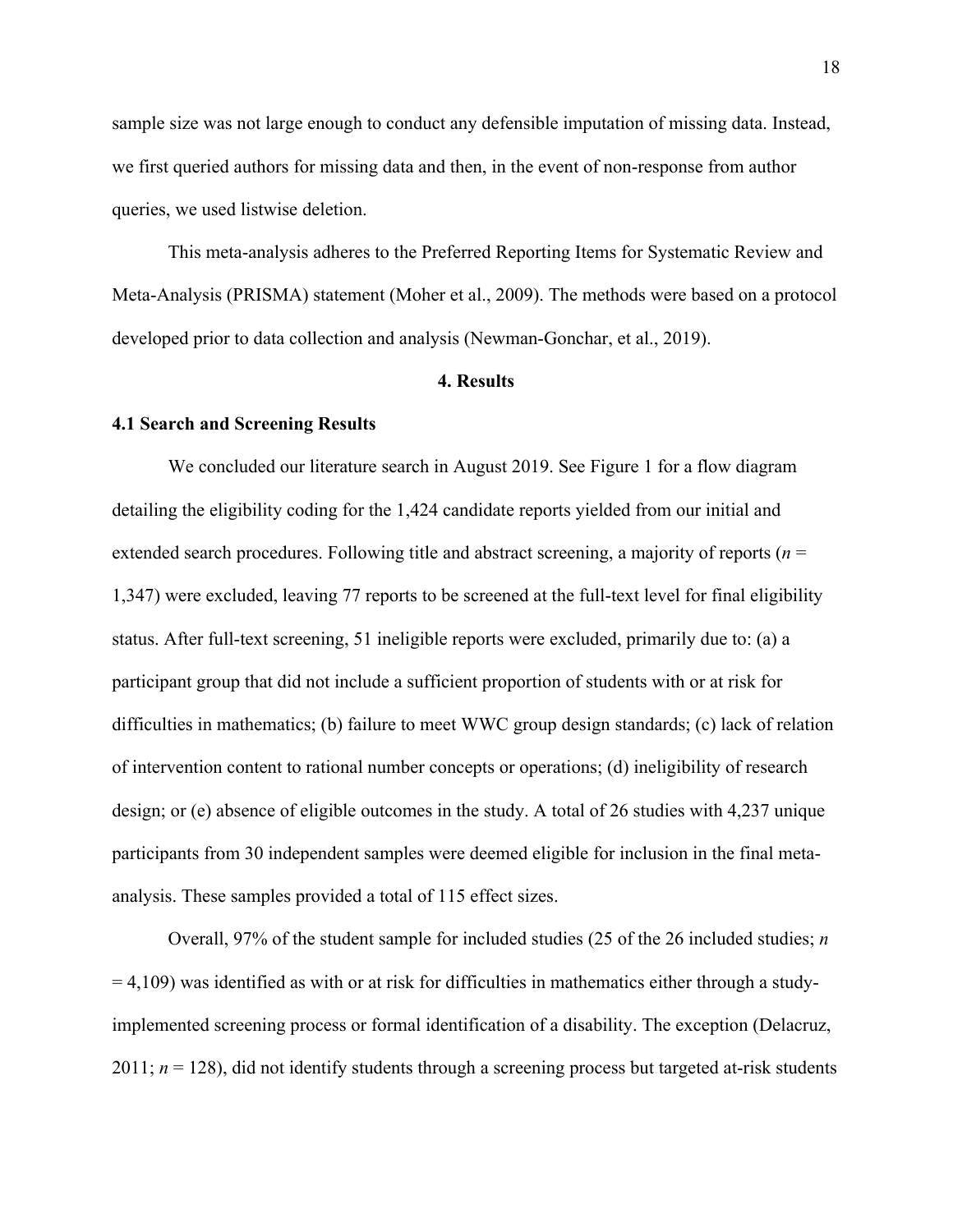by only including schools determined to primarily comprise students from "groups that historically do poorly in math" (p. 27).

#### **4.2 Study Features**

Table 1 shows descriptive statistics for some of the study features of the included studies. Sample sizes ranged from 22 to 755 students, with publication dates ranging from 1993 to 2019. Median publication year was 2014, and the majority of studies (*n =* 16) were published during or after 2014. Of the included studies, 21 were journal articles, three were dissertations, and two were technical reports.

Duration of initial interventionist training (prior to the beginning of intervention implementation) was more than one day (8 hours) for the majority of studies (*n =* 15). Five studies reported initial interventionist training duration to be less than one day, and the remaining studies  $(n = 6)$  either reported that no training was conducted or did not report on the presence or absence of initial training. Ongoing training (i.e., interventionist training and implementation monitoring/feedback that continued throughout the duration of intervention implementation) was reported in half of the studies  $(n = 13)$ .

Twenty studies were appraised to meet WWC standards without reservations (i.e., RCTs with low attrition). The remaining six studies met WWC standards with reservations (i.e., QEDs or RCTs with high attrition and/or a lack of equivalence at baseline). With the exception of Turner (2012), a QED, all studies were RCTs. The sample of studies was divided approximately evenly between students in Grades 3 through 6 (*n* = 14) and Grades 7 through 9 (*n* = 12).

The 26 studies included in our analysis represent interventions that differ on several important characteristics. Intervention descriptions with study features related to implementation are presented in Table 2. These include the types of interventionists, the content type and level,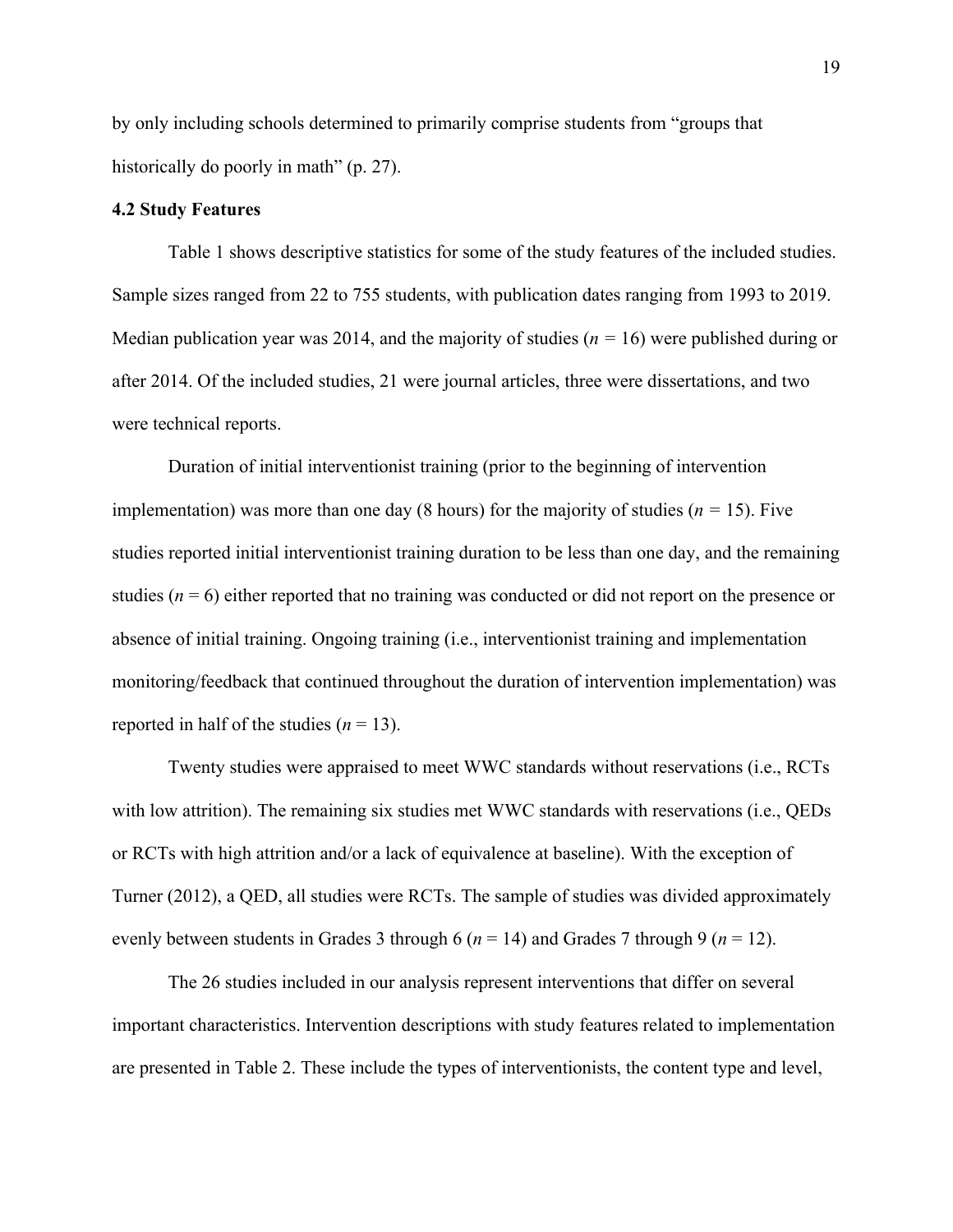group size, duration, instructional setting, and extent of technology use during the intervention.

Overall, the majority of studies included interventions lasting more than 20 hours ( $n =$ 13); these interventions were delivered by research program staff (*n* = 12) and included no use of technology ( $n = 17$ ). Intervention content focused on fractions-only instruction in 17 studies while the remaining nine studies included rations, proportions or fractions. The majority of intervention content was developed to target foundational knowledge combined with skills related to grade-level content (i.e., *integrated content*;  $n = 13$ ) for students in a small-group setting  $(n = 14)$ .

#### **4.3 Overall Intervention Effect**

Table 3 provides key features of the samples and outcomes along with outcome-level effect sizes. The estimate of the mean effect size across all 26 studies (115 effect sizes) included in the analysis was 0.65 and differed significantly from zero  $(p < .001, 95\%$  CI [0.50, 0.80]). Figure 3 shows the corresponding forest plot for the 26 effect sizes. The forest plot shows the average effect size of each study (outliers Winsorized) as the dot in the center of each line (which represents the length of the 95% confidence interval). The  $\tau^2$  estimate of the true variance in the population of effects is 0.01. These results address research question one and indicate that students receiving rational number intervention report significantly larger impacts in relevant aspects of mathematics performance than those in control conditions.

#### **4.4 Efficacy of Instructional Components**

To better understand the instructional components that relate to the efficacy of rational number interventions as posed in research question two, we examined each instructional component for which we could identify 10 or more studies—thus excluding the instructional component category of student explanations from the analysis due to an inadequate number of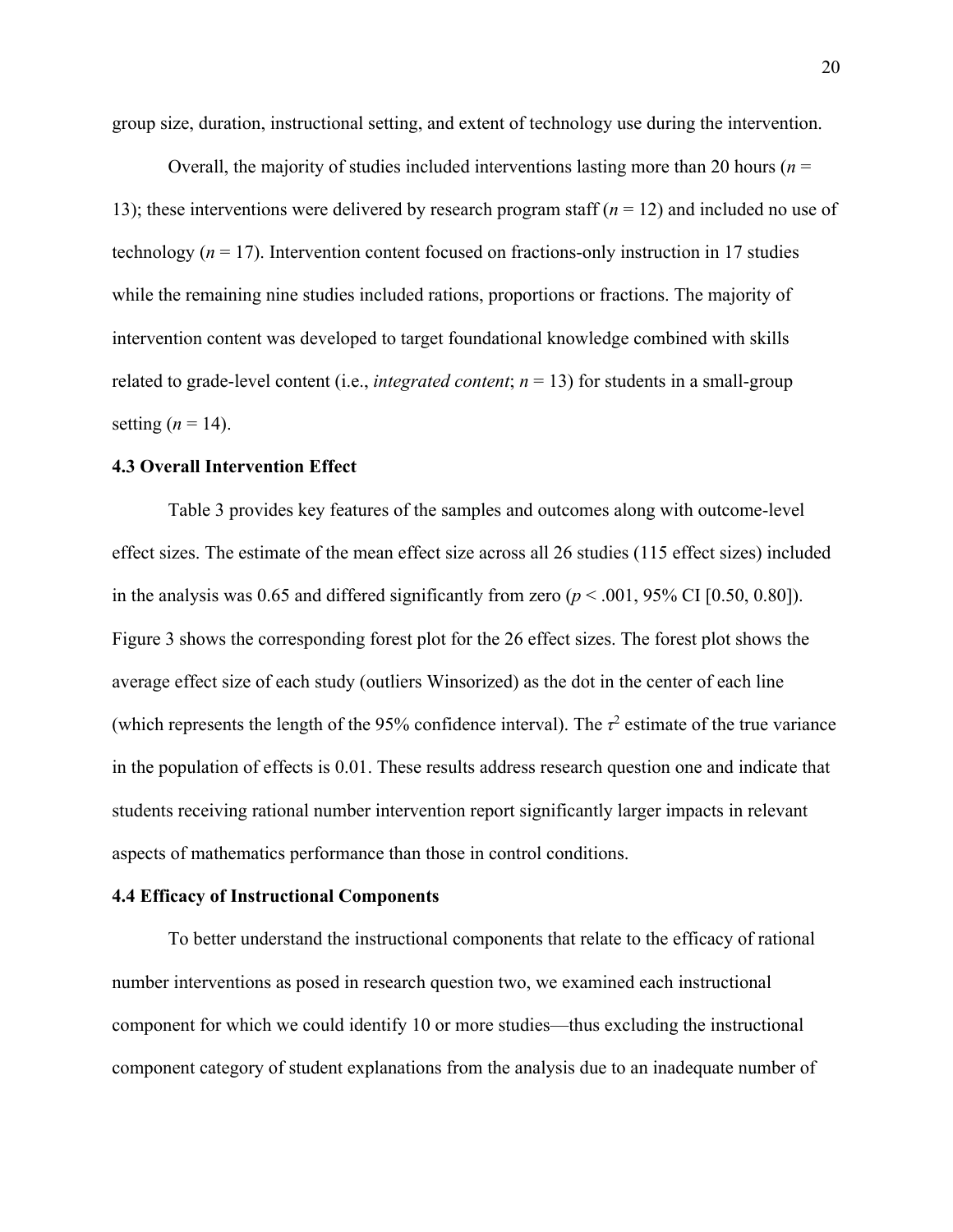studies (e.g., Borenstein et al., 2009). Many of the studies included instructional components that were nonexclusive (i.e., overlapping). That may mean that the studies have included both the use of timed fluency-building activities and cumulative review. See Table 7 for the instructional components included in each study.

We used a multivariate meta-regression model with RVE to assess the possible moderating effects of instructional components. The model included all instructional components simultaneously and controlled for important study and intervention characteristics within a single model (Pigott & Polanin, 2019).

As indicated by the mean effect sizes (i.e., the intercepts from the RVE meta-regression model; see Table 5), the majority of the instructional components were non-significant at *p* < 0.05, with the exception of the teaching and use of mathematical language ( $p < .047$ ). Ten studies with 62 effect sizes reflected interventions including the teaching and use of mathematical language, indicating that studies including this instructional component were associated with significantly larger positive effects on the outcomes.

To better understand the role of the number line in rational number instruction we explored whether its use explained any variability while also including important controls in the metaregression model (i.e., group size, grade level, intervention duration, and the nature of the comparison condition). We found no significant relationship ( $b = 0.68$ ,  $p = 0.07$ , 95% CI [−0.13, 1.48]). However, degrees of freedom were less than four, which likely underestimates the true Type 1 error (Tipton, 2015). A sensitivity analysis examining the meta-regression results without the presence of the control variables yielded significant results  $(p < 0.0001)$ .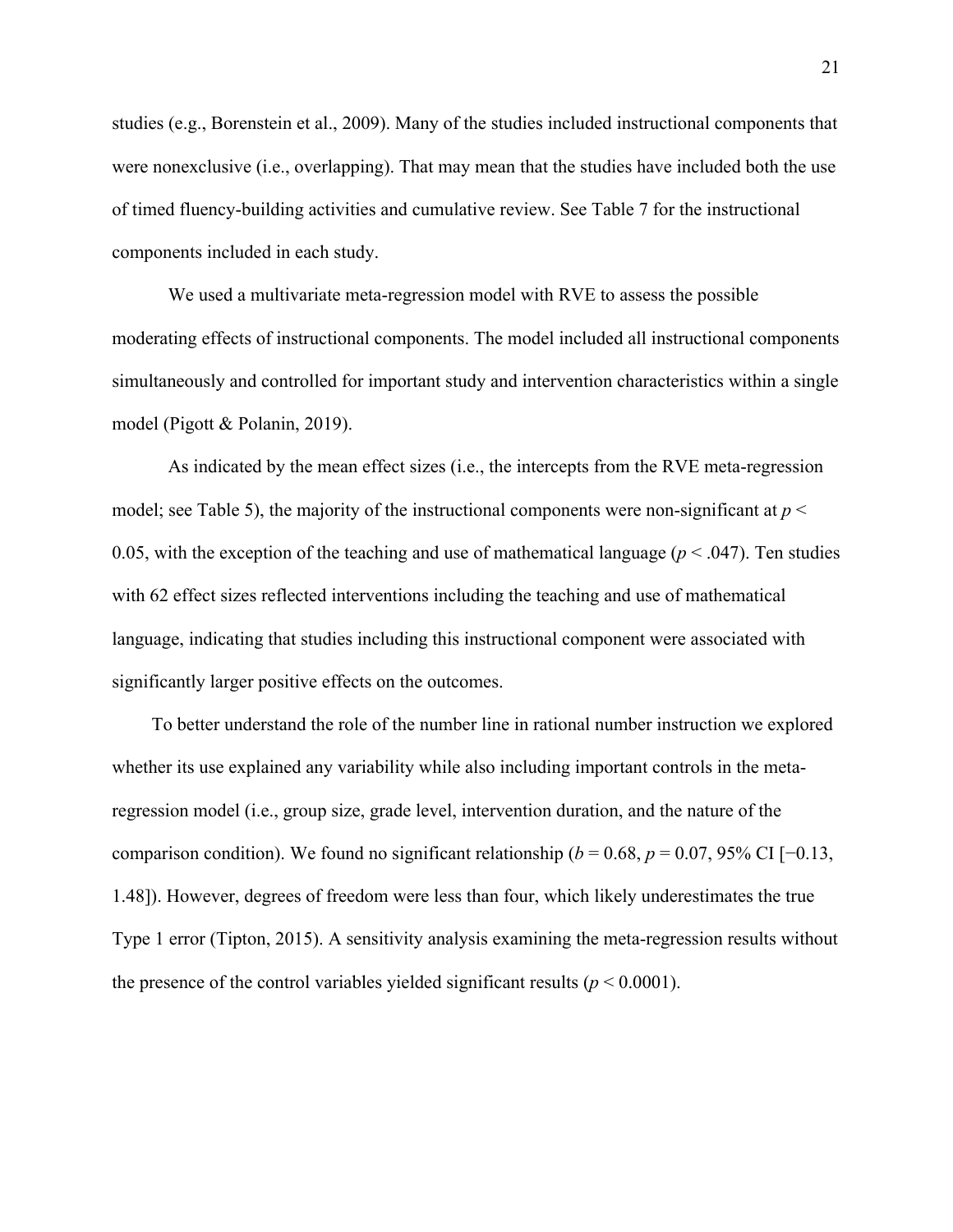#### **4.5 Exploratory Moderator Analyses of Study Features**

Using univariate meta-regression models, we explored 10 categorial moderator variables related to study and intervention characteristics as raised in research question three. We used univariate models in lieu of recommended simultaneous, multivariate models due to a lack of power resulting from the relatively small number of studies and the moderately large set of multivariate moderators. We found some evidence of moderator effects related to intervention components (see Table 6). Here we discuss only those moderators significant at a Bonferroni corrected critical *p* value of 0.005.

In the outcome domain moderator category, outcomes in the *rational number magnitude* domain and the *fractions addition and subtraction* domain had significantly larger effect sizes than outcomes in the *knowledge of rational numbers topics* domain (the referent group). In this outcome domain analysis, we excluded the domain of general mathematics achievement because only two studies had outcomes in this outcome domain. We found a significant relationship ( $p <$ 0.005) between grade level and effect size: interventions for students in elementary grades (3 through 6) had larger effects than those for students in middle school (7 through 9). Interventions delivered to small groups had significantly larger (*p* < 0.005) effects than those delivered in large-group settings.

Interventions delivered by research project personnel were significantly more effective (*p*  $\leq$  0.005) than those delivered by school personnel. We also found that interventions longer than nine hours (i.e., interventions 10–19 hours and interventions 20 hours or longer) were more effective than shorter interventions (0–9 hours). However, only the specific comparison with the category of interventions lasting 20 hours or longer was statistically significant ( $p < 0.005$ ). Finally, interventions for which the interventionists participated in ongoing training were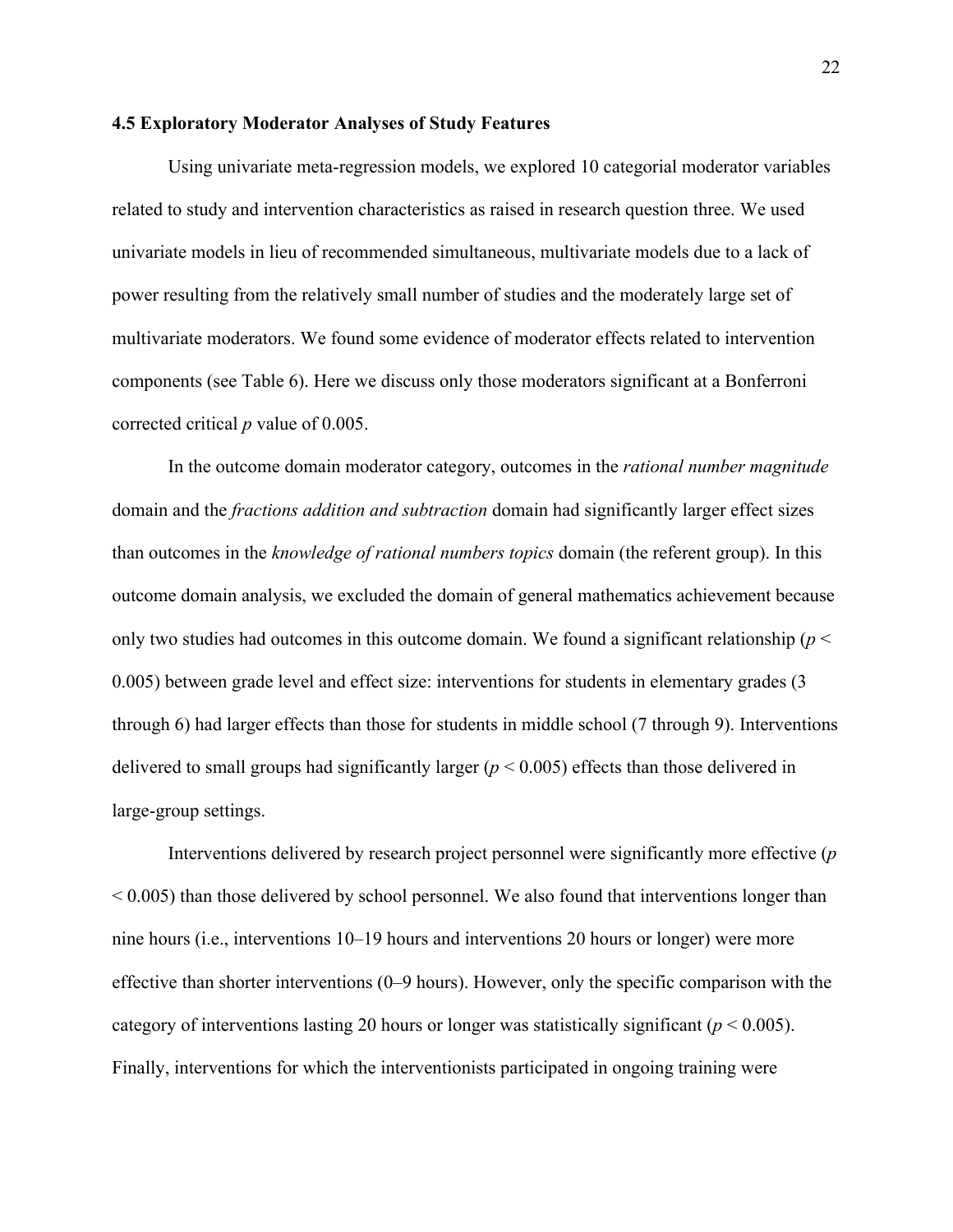significantly more effective than those without  $(p < 0.005)$ .

We then conducted three supplemental moderator analyses using multivariate metaregression models which included all moderator variables in single models to explore the three outcome domains with the largest number of effect sizes: knowledge of rational numbers topics, rational numbers magnitude, and fraction addition and subtraction. Results from all three separate multivariate meta-regressions, along with the univariate model, indicated that the presence of ongoing training in an intervention remains a particularly strong moderator associated with improved effectiveness of intervention.

#### **4.6 Publication Bias**

To assess research quality, we conducted extensive sensitivity analyses to assess the potential presence of publication bias within our sample. The funnel plot with pseudo 95% confidence limits for the study-level effect sizes is shown in Figure 2. Visual inspection of the funnel plot suggests the potential absence of studies with large effects and small sample sizes. However, results from Egger regression tests (Egger et al., 1997) were non-significant and provided no evidence of small study bias ( $b = 0.37$ ,  $p = 0.059$ ). Because the Egger's test can be underpowered in small samples, these results are not confirmatory of the absence of publication bias but do suggest that its presence is unlikely. Trim-and fill analyses (Duval & Tweedie, 2000) were also conducted to adjust for potential publication bias. Estimated mean effects were attenuated, but results, again, provided no strong evidence of publication bias, such that the average effect sizes for intervention were substantively unchanged after the trim-and-fill procedure  $(g = 0.613, p \le 0.001)$ . Taken together, we can conclude that publication bias is likely only a minor concern for this set of studies.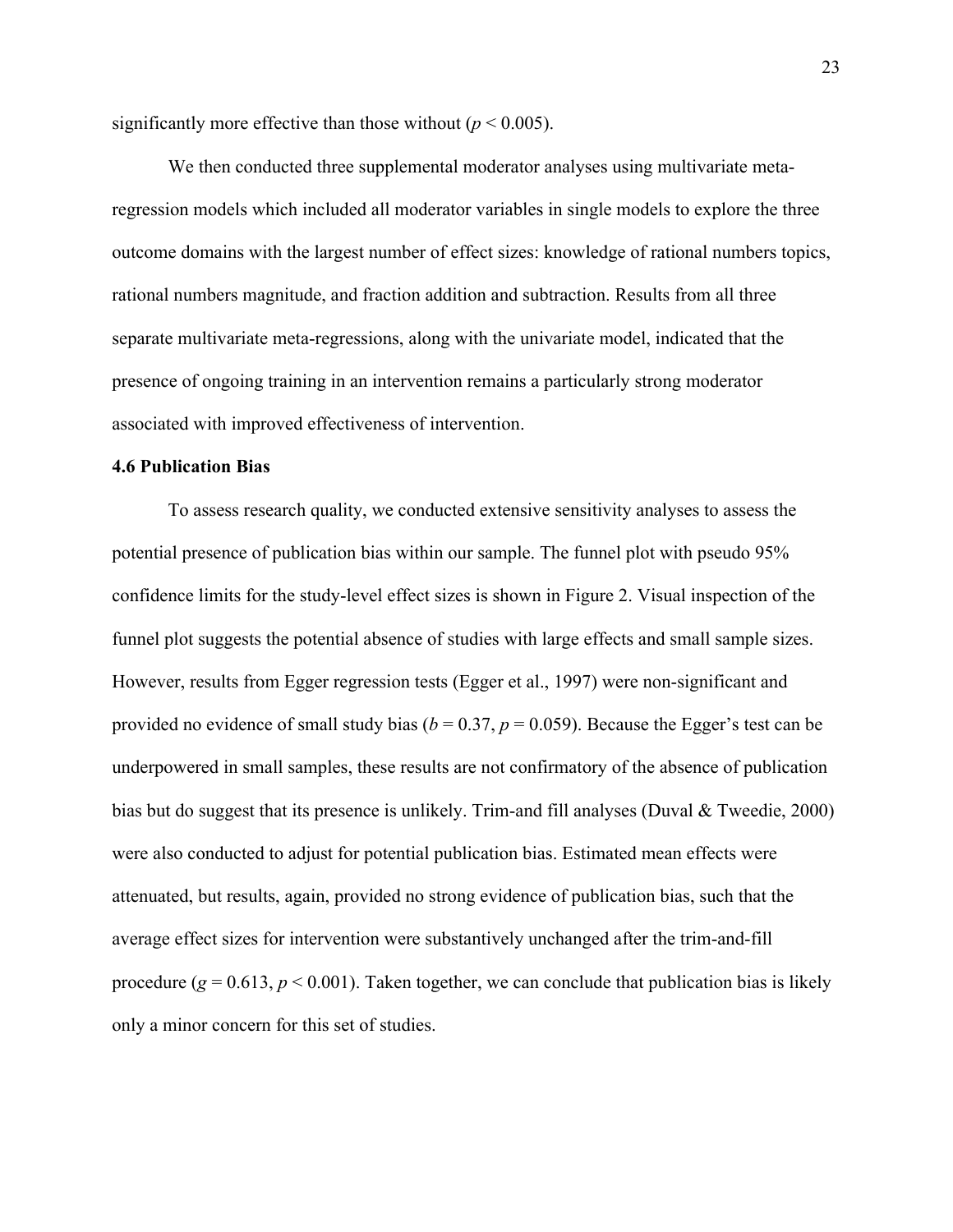#### **4.7 Risk of Bias**

Studies that did not adequately address potential sources of bias failed to meet the WWC standards and were excluded from the meta-analysis  $(n = 17)$ . We also used the Cochrane Collaboration tool for assessing risk of bias to assess potential deviations from the intended interventions. The tool assesses additional sources of variance not covered by applying WWC review standards, such as allocation concealment or blinding of assessment administration. The sample of studies included in this review would be considered of *some concern* due to potential deviations from intended interventions. Studies in our sample did not report bias protections for these sources of bias due to the nature of school-based research, within which it is most often not possible to ensure participant or researcher blinding.

#### **5. Summary**

Findings from this study provide valuable information that may help educators understand effective intervention components for students experiencing mathematics difficulties and the conditions under which intervention is optimal. Specifically, the positive impact for teaching and using of mathematical language may guide schools and districts in choosing interventions that include this practice. Also, the impact for interventionists receiving highquality, ongoing training may guide districts when making decisions on how to provide training and professional development to teachers who deliver intervention. Providing evidence-based intervention on rational numbers topics addresses the ever-widening achievement gap in mathematics between low- and high-performing students as they prepare for high-stakes courses like Algebra 1. Findings from this project should be considered as schools make important decisions about the provision of mathematics services to students experiencing difficulties in mathematics.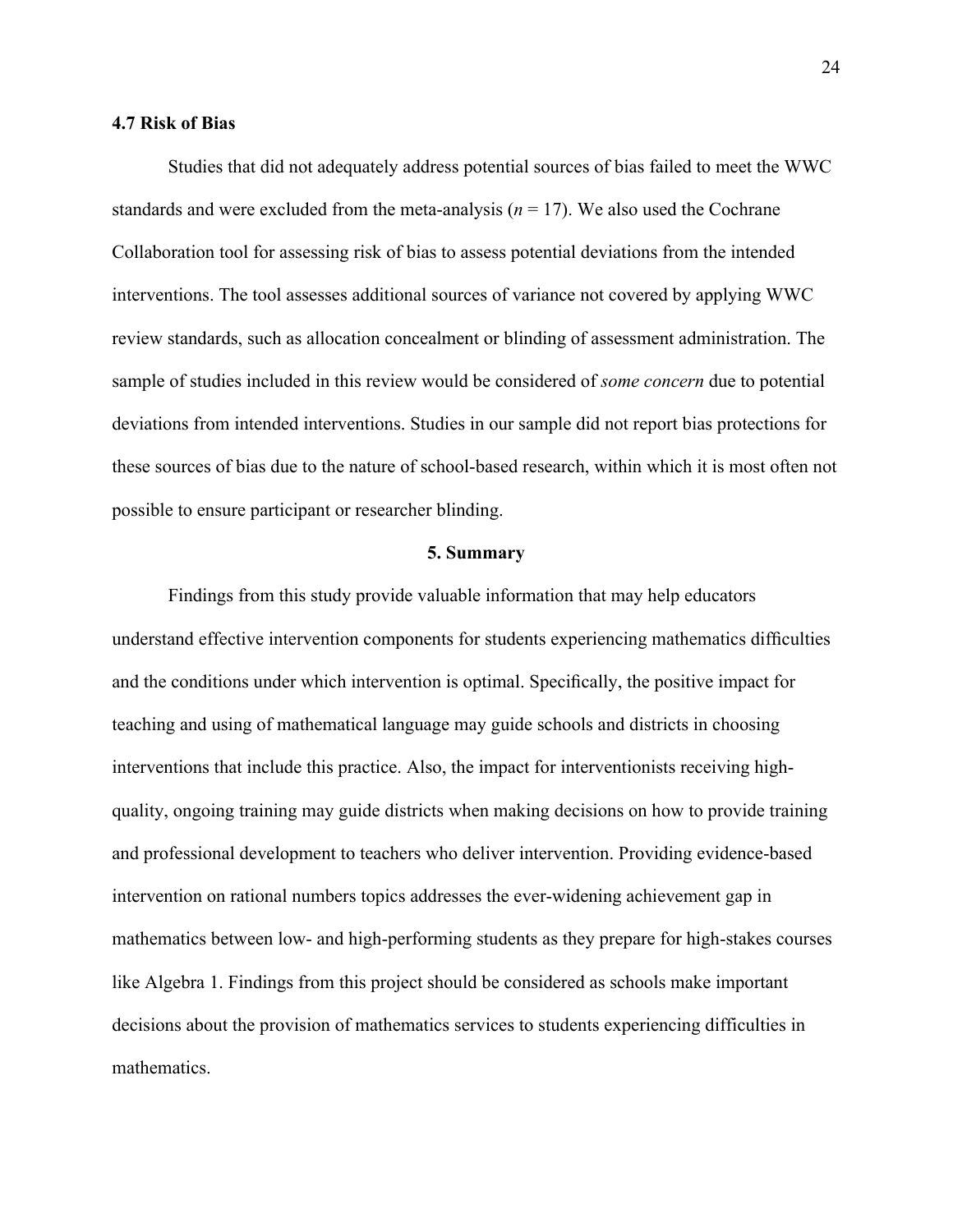- **Adams, D. M., McLaren, B. M., Durkin, K., Mayer, R. E., Rittle-Johnson, B., Isotani, S., & van Velsen, M. (2014). Using erroneous examples to improve mathematics learning with a web-based tutoring system.** *Computers in Human Behavior***,** *36***, 401–411. doi:10.1016/j.chb.2014.03.053**
- **Barbieri, C. A., Rodrigues, J., Dyson, N., & Jordan, N. C. (2019). Improving fraction understanding in sixth graders with mathematics difficulties: Effects of a number line approach combined with cognitive learning strategies.** *Journal of Educational Psychology***,** *112***(3), 628–648. doi:10.1037/edu0000384**
- Borenstein, M., Hedges, L. V., Higgins, J. P. T., & Rothstein, H. R. (2009). *Introduction to metaanalysis*. John Wiley & Sons, Ltd. doi:10.1002/9780470743386
- **Bottge, B. A., & Hasselbring, T. S. (1993). A comparison of two approaches for teaching complex, authentic mathematics problems to adolescents in remedial math classes.**  *Exceptional Children***,** *59***(6), 556–566. doi:10.1177/001440299305900608**
- **Bottge, B. A., Ma, X., Gassaway, L., Toland, M. D., Butler, M., & Cho, S.-J. (2014). Effects of blended instructional models on math performance.** *Exceptional Children***,** *80***(4), 423–437. doi:10.1177/0014402914527240**
- **Bottge, B. A., Rueda, E., Grant, T. S., Stephens, A. C., & Laroque, P. T. (2010). Anchoring problem-solving and computation instruction in context-rich learning environments.** *Exceptional Children***,** *76***(4), 417–437.**

**doi:10.1177/001440291007600403**

**Bottge, B. A., Rueda, E., LaRoque, P. T., Serlin, R. C., & Kwon, J. (2007). Integrating reform-oriented math instruction in special education settings.** *Learning Disabilities*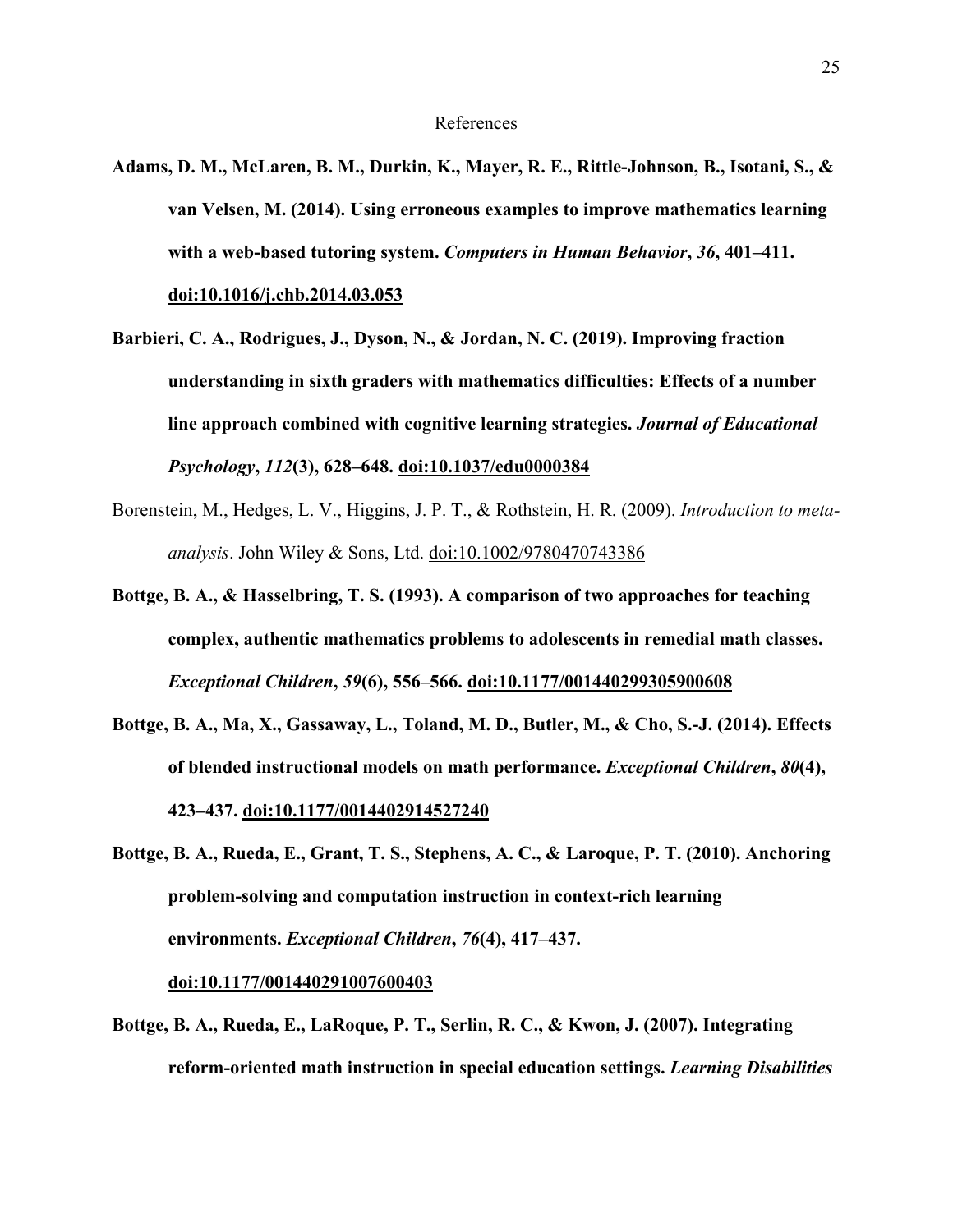*Research & Practice***,** *22***(2), 96–109. doi:10.1111/j.1540-5826.2007.00234.x**

- **Bottge, B. A., Toland, M. D., Gassaway, L., Butler, M., Choo, S., Griffen, A. K., & Ma, X. (2015). Impact of enhanced anchored instruction in inclusive math classrooms.**  *Exceptional Children***,** *81***(2), 158–175. doi:10.1177/0014402914551742**
- **Butler, F. M., Miller, S. P., Crehan, K., Babbitt, B., & Pierce, T. (2003). Fraction instruction for students with mathematics disabilities: Comparing two teaching sequences.** *Learning Disabilities Research and Practice***,** *18***(2), 99–111.**

#### **doi:10.1111/1540-5826.00066**

**Delacruz, G. (2011).** *Games as formative assessment environments: Examining the impact of explanations of scoring and incentives on math learning, game performance, and help seeking* **(CRESST Report 76). University of California, National Center for Research on Evaluation, Standards, and Student Testing (CRESST). https://files.eric.ed.gov/fulltext/ED522834.pdf**

- Deeks. J. J., Higgins, J. P. T., & Altman, D. G. (2019). Chapter 10: Analysing data and undertaking meta-analyses. In J. P.T. Higgins, J. Thomas, J. Chandler, M. Cumpston, T. Li, M. J. Page, & V. A. Welch. (Eds.). *Cochrane handbook for systematic reviews of interventions* (Version 6.0 [updated July 2019], pp. 241–284). The Cochrane Collaboration. www.training.cochrane.org/handbook.
- Duval, S., & Tweedie, R. (2000). Trim and fill: A simple funnel-plot-based method of testing and adjusting for publication bias in meta-analysis. *Biometrics*, *56*(2), 455–463.  $\underline{\text{doi:}}10.1111/ \underline{\text{j}.0006-341} \times 2000.00455 \times$
- **Dyson, N. I., Jordan, N. C., Rodrigues, J., Barbieri, C., & Rinne, L. (2020). A fraction sense intervention for sixth graders with or at risk for mathematics difficulties.** *Remedial*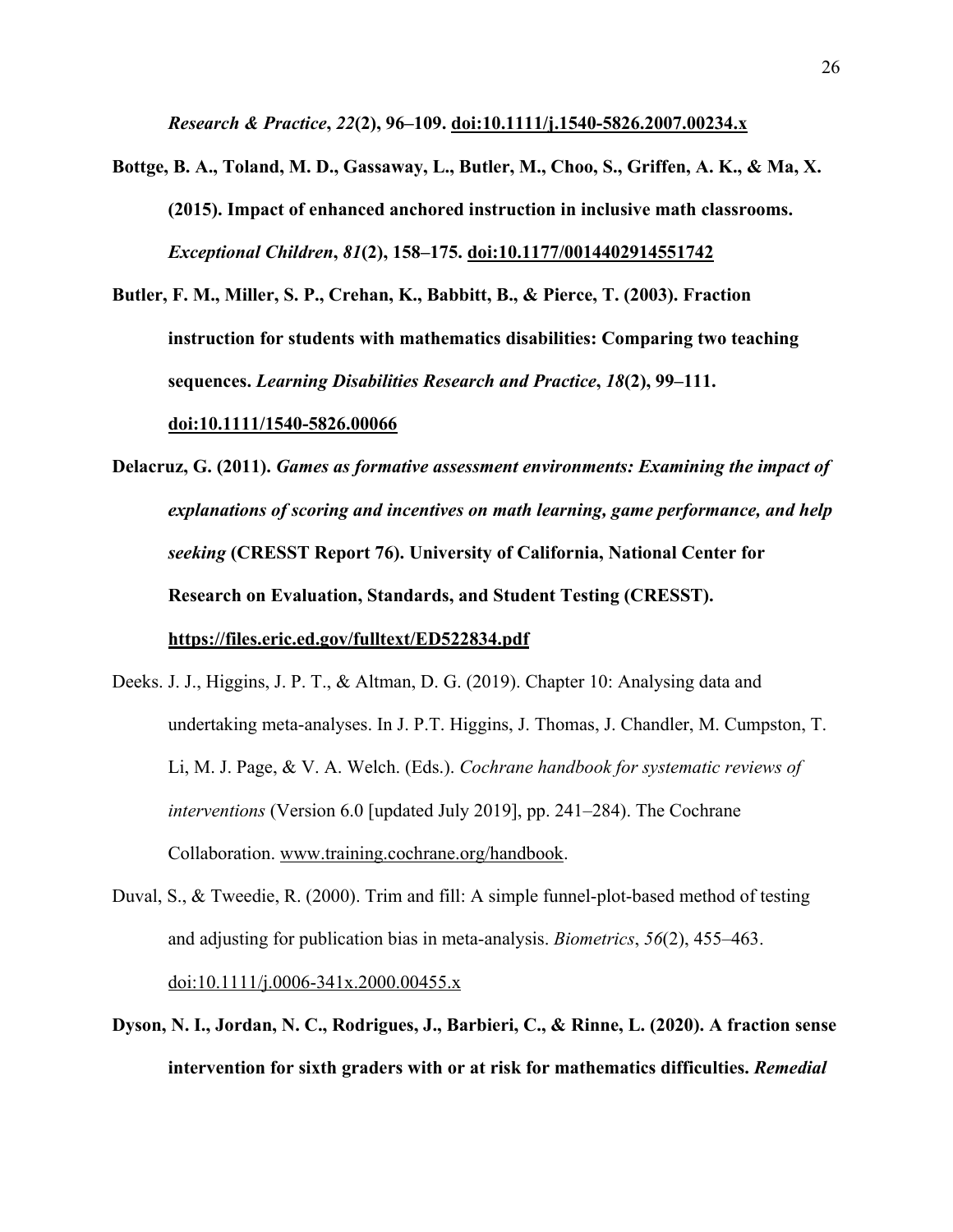#### *and Special Education***,** *41***(4), 244–254. doi:10.1177/0741932518807139**

- Egger, M., Smith, G. D., Schneider, M., & Minder, C. (1997). Bias in meta-analysis detected by a simple, graphical test. *BMJ*, *315*(7109), 629–634. doi:10.1136/bmj.315.7109.629
- Ennis, R. P., & Losinski, M. (2019). Interventions to improve fraction skills for students with disabilities: A meta-analysis. *Exceptional Children*, *85*(3), 367–386. doi:10.1177/0014402918817504
- **Fuchs, L. S., Malone, A. S., Preacher, K. J., Fuchs, D., Wang, A. Y., & Pachmayr, R. (2019).** *Effects of fourth-and fifth-grade Super Solvers intervention on fraction magnitude understanding and calculation skill***. Unpublished manuscript. http://frg.vkcsites.org/wp-content/uploads/2019/07/Effects-of-Fourth-and-Fifth-Grade-Super-Solvers-Intervention-on-Fraction-Magnitude-Understanding-and-Calculation-Skill.pdf**
- **Fuchs, L. S., Malone, A. S., Schumacher, R. F., Namkung, J., Hamlett, C. L., Jordan, N. C., Siegler, R. S., Gersten, R., & Changas, P. (2016). Supported self-explaining during fraction intervention.** *Journal of Educational Psychology***,** *108***(4), 493–508. doi:10.1037/edu0000073**
- **Fuchs, L. S., Schumacher, R. F., Long, J., Namkung, J., Hamlett, C. L., Cirino, P. T., Jordan, N. C., Siegler, R., Gersten, R., & Changas, P. (2013). Improving at-risk learners' understanding of fractions.** *Journal of Educational Psychology***,** *105***(3), 683–700. doi:10.1037/a0032446**
- **Fuchs, L. S., Schumacher, R. F., Long, J., Namkung, J., Malone, A. S., Wang, A., Hamlett, C. L., Jordan, N. C., Siegler, R. S., & Changas, P. (2016). Effects of intervention to improve at-risk fourth graders' understanding, calculations, and word problems**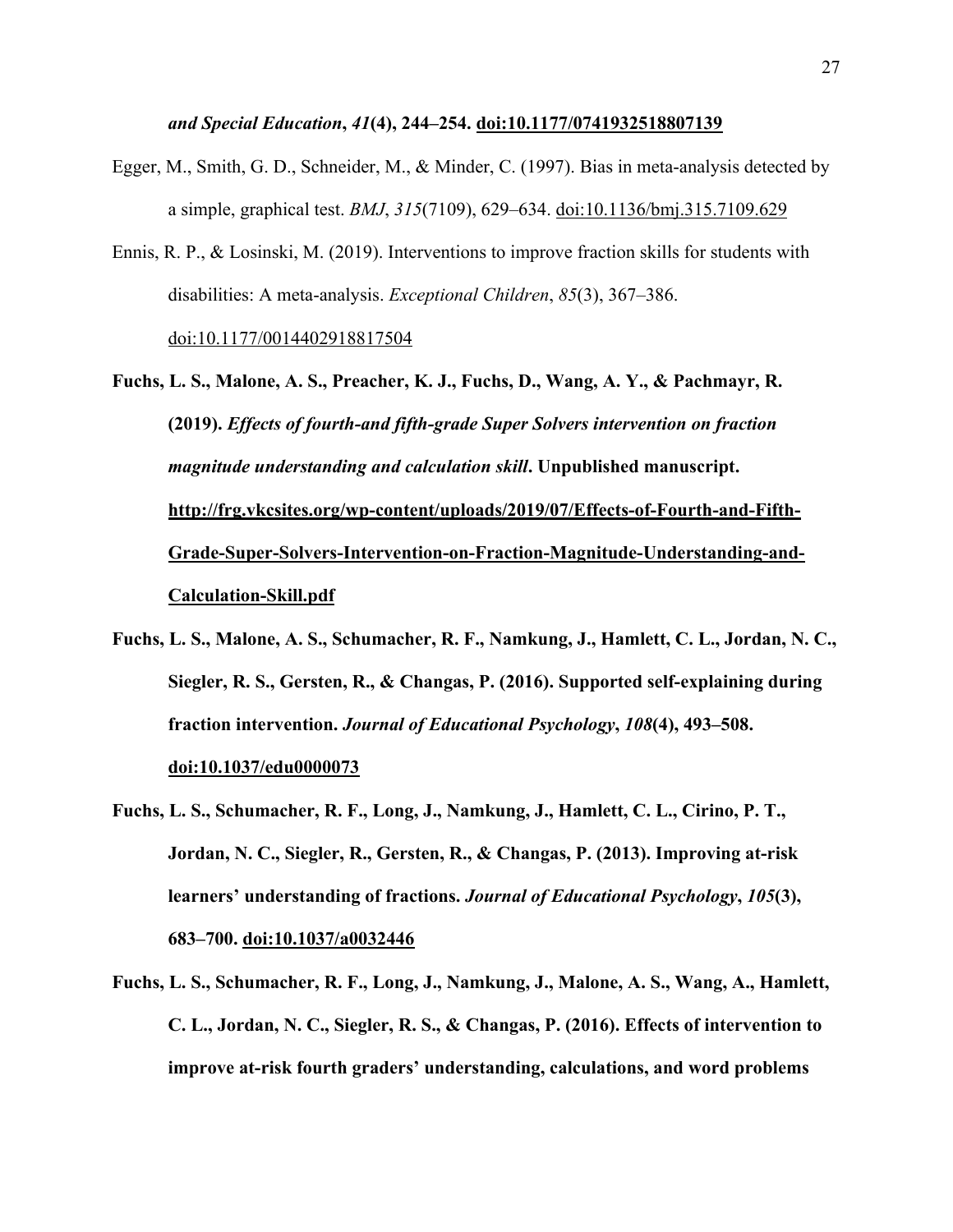**with fractions.** *The Elementary School Journal***,** *116***(4), 625–651. doi:10.1086/686303**

**Fuchs, L. S., Schumacher, R. F., Sterba, S. K., Long, J., Namkung, J., Malone, A., Hamlett, C. L., Jordan, N. C., Gersten, R., Siegler, R. S., & Changas, P. (2014). Does working memory moderate the effects of fraction intervention? An aptitude–treatment interaction.** *Journal of Educational Psychology***,** *106***(2), 499–514.** 

#### **doi:10.1037/a0034341**

- Hedberg, E. (2014). *ROBUMETA: Stata module to perform robust variance estimation in metaregression with dependent effect size estimates*. Boston College.
- Hedges, L. V. (1981). Distribution theory for Glass's estimator of effect size and related estimators. *Journal of Educational Statistics*, *6*(2), 107–128.

doi:10.3102/10769986006002107

- Hedges, L. V., Tipton, E., & Johnson, M. C. (2010). Robust variance estimation in metaregression with dependent effect size estimates. *Research Synthesis Methods*, *1*(1), 39– 65. doi:10.1002/jrsm.5
- Higgins, J. P., & Green, S. (Eds.). (2011). *Cochrane handbook for systematic reviews of interventions* (Version 5.1.0 [updated March 2011]). John Wiley & Sons. www.handbook.cochrane.org
- **Hughes, E. (2011).** *The effects of concrete-representational-abstract sequenced instruction on struggling learners' acquisition, retention, and self-efficacy of fractions* **(Publication No, 747) [Doctoral Dissertation, Clemson University].**

#### **https://tigerprints.clemson.edu/all\_dissertations/747/**

Hwang, J., Riccomini, P. J., Hwang, S. Y., & Morano, S. (2019). A systematic analysis of experimental studies targeting fractions for students with mathematics difficulties.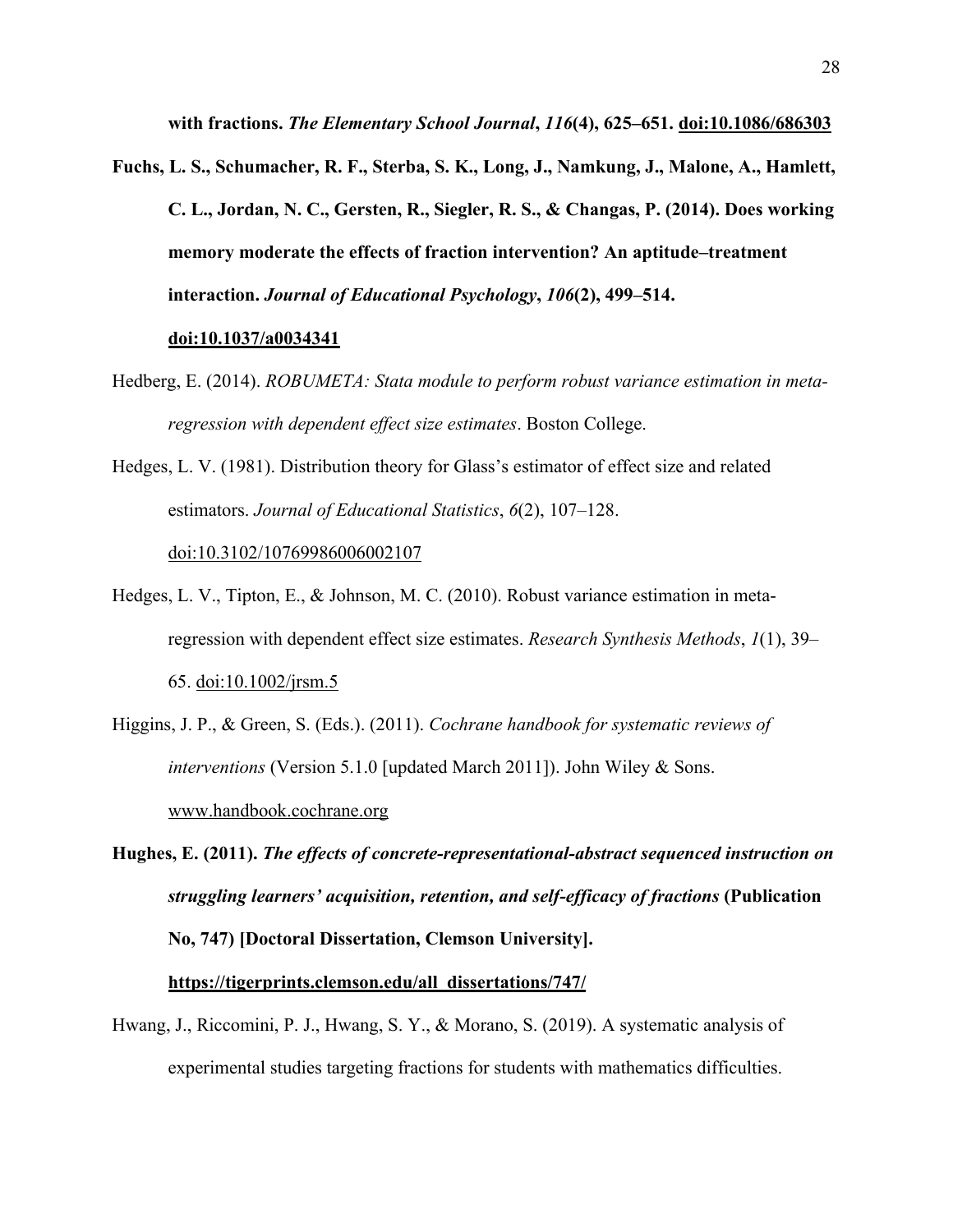*Learning Disabilities Research & Practice*, *34*(1), 47–61. doi:10.1111/ldrp.12187

- **Jayanthi, M., Gersten, R., Spallone, S., Dimino, J., Schumacher, R., Smolkowski, K., Karp, K., & Haymond, K. (2018).** *Impact of a tier 2 fractions intervention on fifth-grade students' fractions achievement: A technical report***. Instructional Research Group (IRG). https://www.inresg.org**
- **Jitendra, A. K., Dupuis, D. N., Star, J. R., & Rodriguez, M. C. (2016). The effects of schema-based instruction on the proportional thinking of students with mathematics difficulties with and without reading difficulties.** *Journal of Learning Disabilities***,** *49***(4), 354–367. doi:10.1177/0022219414554228**
- **Jitendra, A. K., Harwell, M. R., Dupuis, D. N., & Karl, S. R. (2017). A randomized trial of the effects of schema-based instruction on proportional problem-solving for students with mathematics problem-solving difficulties.** *Journal of Learning Disabilities***,** *50***(3), 322–336. doi:10.1177/0022219416629646**
- Lemons, C. J., Fuchs, D., Gilbert, J. K., & Fuchs, L. S. (2014). Evidence-based practices in a changing world: Reconsidering the counterfactual in education research. *Educational Researcher*, *43*(5), 242–252. doi:10.3102/0013189x14539189
- Lipsey, M. W., & Wilson, D. B. (2001). *Practical meta-analysis*. SAGE.
- **Malone, A. S., Fuchs, L. S., Sterba, S. K., Fuchs, D., & Foreman-Murray, L. (2019). Does an integrated focus on fractions and decimals improve at-risk students' rational number magnitude performance?** *Contemporary Educational Psychology***,** *59***. Advance online publication. doi:10.1016/j.cedpsych.2019.101782**
- **McLaren, B. M., Adams, D. M., & Mayer, R. E. (2015). Delayed learning effects with erroneous examples: A study of learning decimals with a web-based tutor.**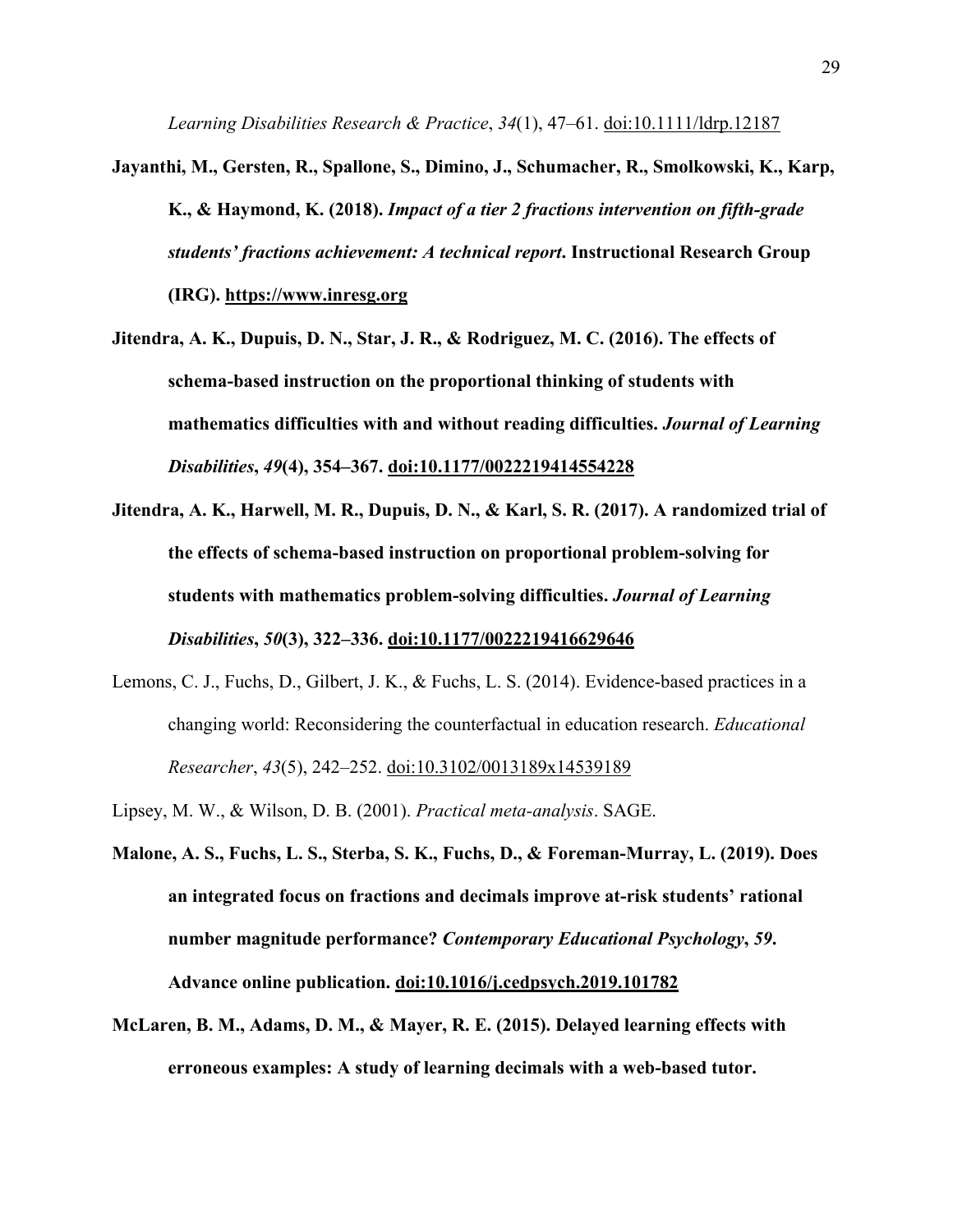# *International Journal of Artificial Intelligence in Education***,** *25***(4), 520–542. doi:10.1007/s40593-015-0064-x**

Misquitta, R. (2011). A review of the literature: Fraction instruction for struggling learners in mathematics. *Learning Disabilities Research & Practice, 26*(2), 109–119.

doi:10.1111/j.1540-5826.2011.00330.x

- Moher, D., Liberati, A., Tetzlaff, J., & Altman, D. G. (2009). Preferred reporting items for systematic reviews and meta-analyses: The PRISMA statement. *PLOS Medicine*, *6*(7), e1000097. doi:10.1371/journal.pmed.1000097
- National Governors Association Center for Best Practices, Council of Chief State School Officers. (2015). *Common Core State Standards*. http://www.corestandards.org
- National Math Advisory Panel. (2008). *Foundations for success: The final report of the national mathematics advisory panel*. U.S. Department of Education.
- Newman-Gonchar, R., Haymond, K., & Schumacher, R. (2019) Protocol: A systematic review and meta-analysis of instructional practices that enhance learning for students struggling with rational numbers.

https://osf.io/mtxvq/?view\_only=67bdcdda372b4a51873758299dd37d46

- Pigott, T. D., & Polanin, J. R. (2019). Methodological guidance paper: High-quality metaanalysis in a systematic review. *Review of Educational Research, 90*(1), 24–46. doi:10.3102/0034654319877153
- Roesslein, R. I., & Codding, R. S. (2019). Fraction interventions for struggling elementary math learners: A review of the literature. *Psychology in the Schools, 56*(3), 413–432. doi:10.1002/pits.22196

Schneider, M., Thompson, C. A., & Rittle-Johnson, B. (2017). Associations of magnitude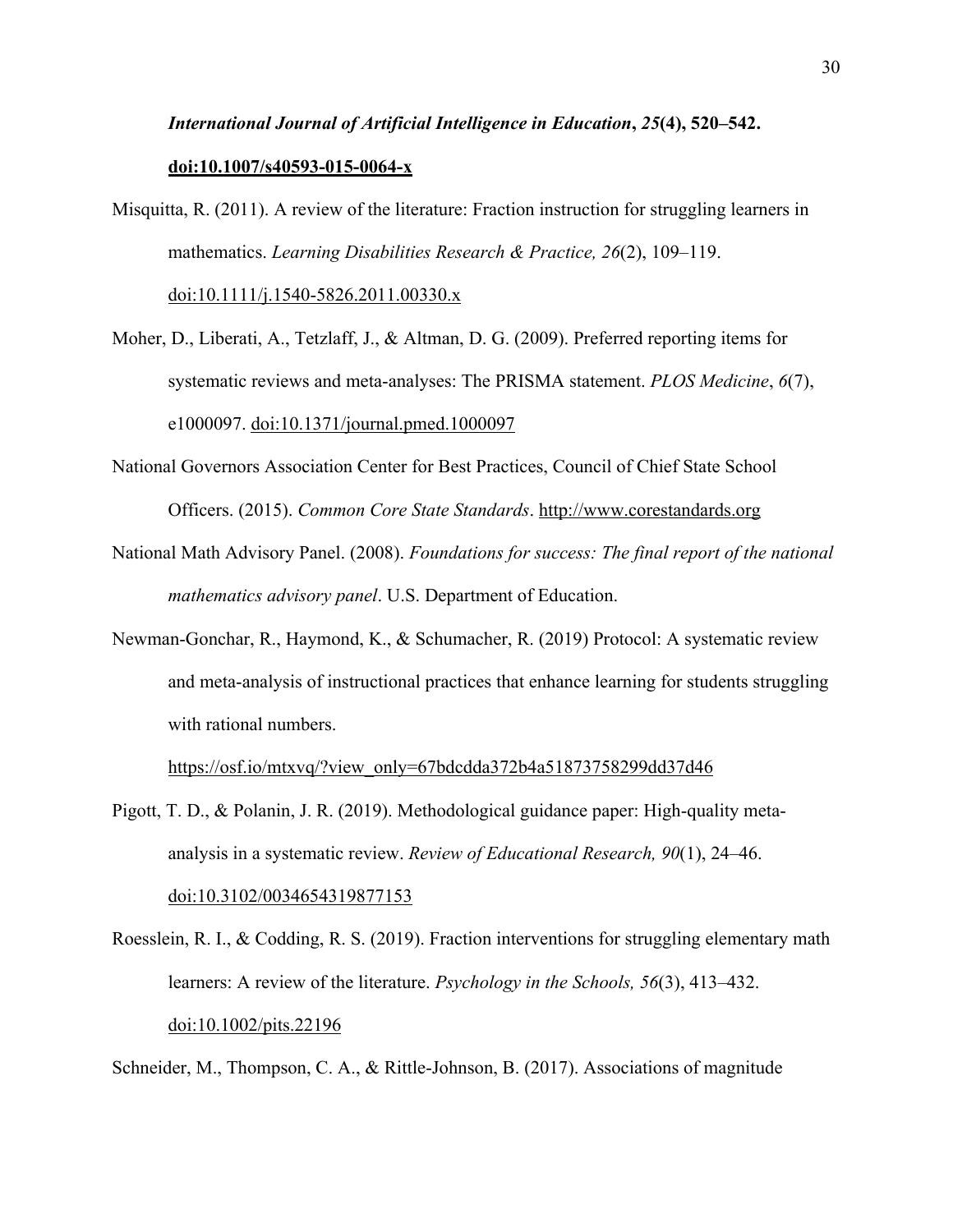comparison and number line estimation with mathematical competence: A comparative review. In P. Lemaire (Ed.), *Cognitive development from a strategy perspective: A festschrift for Robert S. Siegler* (pp. 100–119). Routledge/Taylor & Francis Group.

- Schumacher, R., Krowka, S., Haymond, K., Newman-Gonchar, R., & Gersten, R. (2021). *Replication Data for: A Systematic Review and Meta-Analysis of Rational Number Interventions for Students Experiencing Difficulty with Mathematics* (V1 ed.). Harvard Dataverse. https://doi.org/10.7910/DVN/TB4QVB
- Shin, M., & Bryant, D. P. (2015). Fraction interventions for students struggling to learn mathematics: A research synthesis. *Remedial and Special Education, 36*(6), 374–387. doi:10.1177/0741932515572910
- Siegler, R. S., & Lortie‐Forgues, H. (2014). An integrative theory of numerical development. *Child Development Perspectives*, *8*(3), 144–150. doi:10.1111/cdep.12077

StataCorp. (2019). Stata (Version 16.0/IC) [for Mac].

- Tanner‐Smith, E. E., & Tipton, E. (2013). Robust variance estimation with dependent effect sizes: Practical considerations including a software tutorial in Stata and SPSS. *Research Synthesis Methods*, *5*(1), 13–30. doi:10.1002/jrsm.1091
- Therrien, W. J., Cook, B. G., & Cook, L. (2020). Utilizing meta-analyses to guide practice: A primer. *Learning Disabilities Research & Practice, 35*(3), 111–117. doi:10.1111/ldrp.12230
- Tipton, E. (2015). Small sample adjustments for robust variance estimation with metaregression. *Psychological Methods*, *20*(3), 375–393. doi:10.1037/met0000011
- **Turner, S. A. (2012).** *The effects of a constructivist-based fraction intervention on the achievement and self-efficacy beliefs of low socio-economic status students*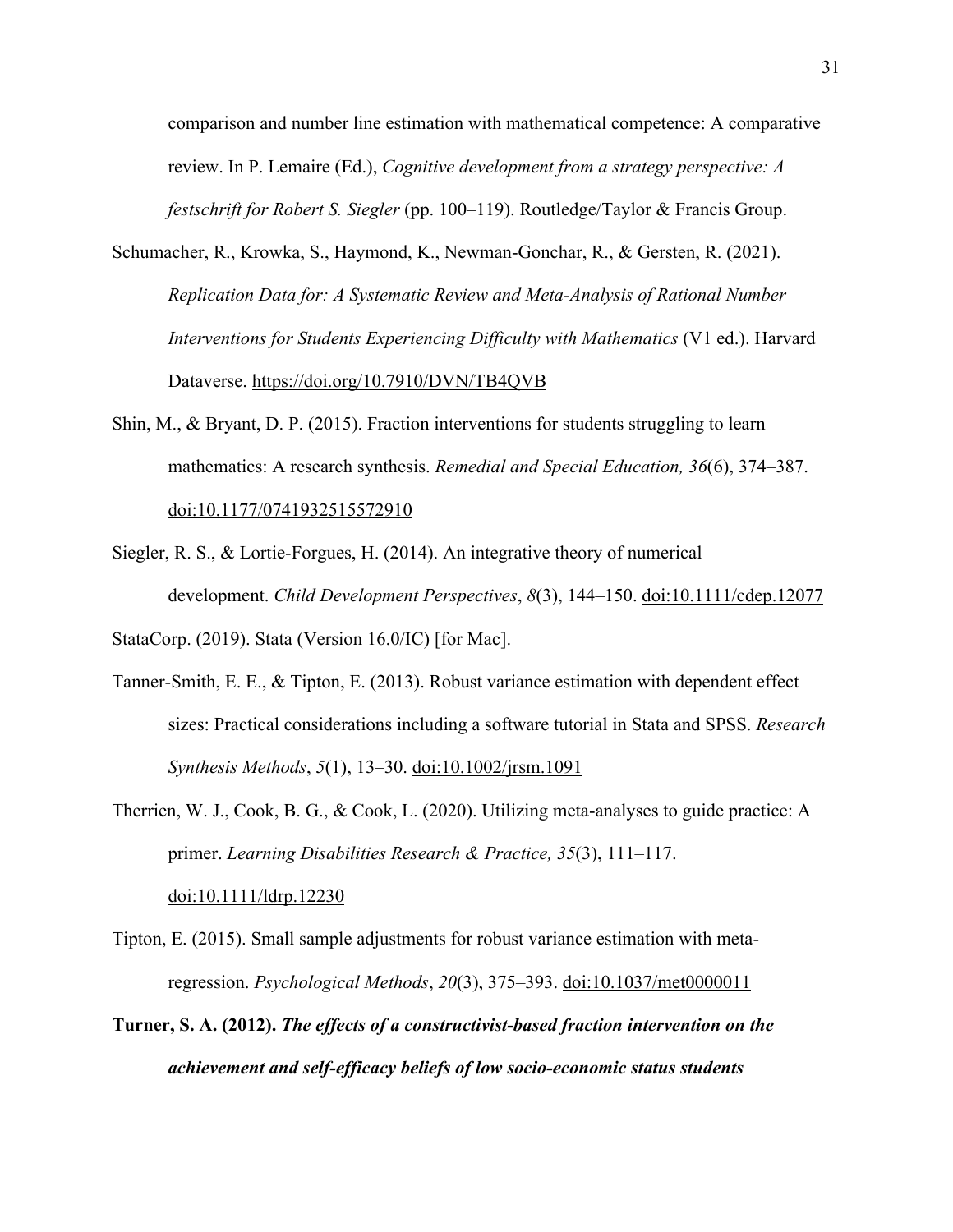# **(Publication No. 3500450). [Doctoral Dissertation, University of the Pacific]. UMI Dissertation Publishing.**

- U.S. Department of Education [U.S. DOE], & What Works Clearinghouse [WWC]. (2013). *What Works Clearinghouse: Procedures and standards handbook* (Version 3.0). https://ies.ed.gov/ncee/wwc/Docs/referenceresources/wwc\_procedures\_v3\_0\_standards handbook.pdf
- **Wang, A. Y., Fuchs, L. S., Preacher, K. J., Fuchs, D., Malone, A. S., & Pachmayr, R. (2019).** *Effects of Super Solvers fractions intervention for at-risk third graders***. Unpublished manuscript. http://frg.vkcsites.org/wpcontent/uploads/2019/07/Effects-of-Super-Solvers-Fractions-Intervention-for-At-Risk-Third-Graders.pdf**
- **Watt, S. J., & Therrien, W. J. (2016). Examining a preteaching framework to improve fraction computation outcomes among struggling learners.** *Preventing School Failure: Alternative Education for Children and Youth***,** *60***(4), 311–319.**

**doi:10.1080/1045988X.2016.1147011**

**Westenskow, A. (2012).** *Equivalent fraction learning trajectories for students with mathematical learning difficulties when using manipulatives* **(Publication No. 1368) [Doctoral Dissertation, Utah State University]. Digital Commons, USU. https://digitalcommons.usu.edu/etd/1368**

**Xin, Y. P., Jitendra, A. K., & Deatline-Buchman, A. (2005). Effects of mathematical word problem—Solving instruction on middle school students with learning problems.**  *The Journal of Special Education***,** *39***(3), 181–192. doi:10.1177/00224669050390030501**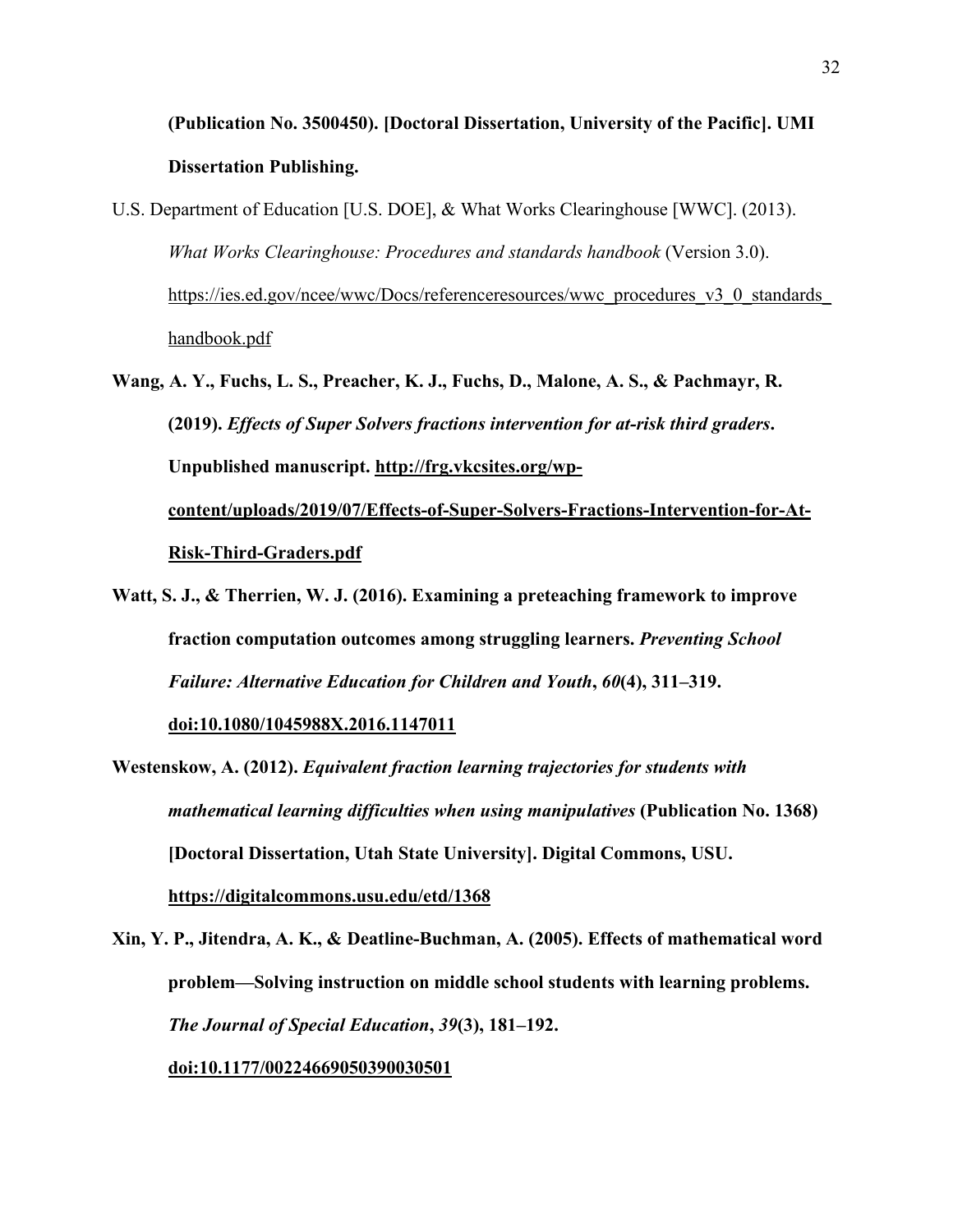### Table 1

| <b>Study Features</b> |
|-----------------------|
|-----------------------|

| Author (year)           | Design     | Grade<br>Level                  | Quality<br>Rating | Initial<br>Training | Ongoing<br>Training | Sample<br>Size<br>(Total N) | Publication<br>Type |
|-------------------------|------------|---------------------------------|-------------------|---------------------|---------------------|-----------------------------|---------------------|
| Adams et al. $(2014)$   | <b>RCT</b> | $7th-9th$                       | <b>MWOR</b>       | None                | None                | 107                         | Journal             |
| Barbieri et al. (2019)  | <b>RCT</b> | $3rd-6th$                       | <b>MWR</b>        | $> 1$ day           | None                | 51                          | Journal             |
| Bottge et al. (1993)    | <b>RCT</b> | $7th-9th$                       | <b>MWOR</b>       | None                | None                | 29                          | Journal             |
| Bottge et al. (2007)    | C-RCT      | $7th-9th$                       | <b>MWOR</b>       | $> 1$ day           | None                | 90                          | Journal             |
| Bottge et al. (2010)    | C-RCT      | $7th-9th$                       | <b>MWOR</b>       | $\leq 1$ day        | None                | 54                          | Journal             |
| Bottge et al. $(2014)$  | C-RCT      | $7th-9th$                       | <b>MWOR</b>       | $> 1$ day           | None                | 317                         | Journal             |
| Bottge et al. (2015)    | C-RCT      | $7th-9th$                       | <b>MWOR</b>       | $> 1$ day           | None                | 123                         | Journal             |
| Butler et al. (2003)    | C-RCT      | $7th-9th$                       | <b>MWOR</b>       | $\leq 1$ day        | Yes                 | 50                          | Journal             |
| Delacruz (2011)         | <b>RCT</b> | $3^{\text{rd}} - 6^{\text{th}}$ | <b>MWR</b>        | None                | None                | 128                         | Report              |
| Dyson et al. $(2018)$   | <b>RCT</b> | $3^{\text{rd}} - 6^{\text{th}}$ | <b>MWOR</b>       | $< 1$ day           | Yes                 | 52                          | Journal             |
| Fuchs et al. (2013)     | <b>RCT</b> | $3^{\text{rd}} - 6^{\text{th}}$ | <b>MWOR</b>       | $> 1$ day           | Yes                 | 164                         | Journal             |
| Fuchs et al. (2014)     | <b>RCT</b> | $3^{\text{rd}} - 6^{\text{th}}$ | <b>MWOR</b>       | $> 1$ day           | Yes                 | 259                         | Journal             |
| Fuchs et al. $(2016a)$  | <b>RCT</b> | $3^{\text{rd}} - 6^{\text{th}}$ | <b>MWOR</b>       | $> 1$ day           | Yes                 | 139                         | Journal             |
| Fuchs et al. (2016b)    | <b>RCT</b> | $3^{\text{rd}} - 6^{\text{th}}$ | <b>MWOR</b>       | $> 1$ day           | Yes                 | 142                         | Journal             |
| Fuchs et al. (2019)     | <b>RCT</b> | $3^{\text{rd}} - 6^{\text{th}}$ | <b>MWOR</b>       | $> 1$ day           | Yes                 | 97                          | Journal             |
| Hughes $(2011)$         | <b>RCT</b> | $7th-9th$                       | <b>MWR</b>        | $\leq 1$ day        | Yes                 | 35                          | Dissertation        |
| Jayanthi et al. (2018)  | <b>RCT</b> | $3^{\text{rd}} - 6^{\text{th}}$ | <b>MWOR</b>       | $> 1$ day           | Yes                 | 185                         | Report              |
| Jitendra et al. (2016)  | C-RCT      | $3^{\text{rd}} - 6^{\text{th}}$ | <b>MWOR</b>       | $> 1$ day           | None                | 260                         | Journal             |
| Jitendra et al. (2017)  | C-RCT      | $3^{\text{rd}} - 6^{\text{th}}$ | <b>MWR</b>        | $> 1$ day           | None                | 755                         | Journal             |
| Malone et al. (2019)    | <b>RCT</b> | $3^{\text{rd}} - 6^{\text{th}}$ | <b>MWOR</b>       | $> 1$ day           | Yes                 | 152                         | Journal             |
| McLaren et al. $(2015)$ | <b>RCT</b> | $7th - 9th$                     | <b>MWOR</b>       | None                | None                | 200                         | Journal             |
| Turner (2012)           | QED        | $7th$ -9 <sup>th</sup>          | <b>MWR</b>        | <b>NR</b>           | None                | 88                          | Dissertation        |
| Wang et al. (2019)      | <b>RCT</b> | $3^{\text{rd}} - 6^{\text{th}}$ | <b>MWOR</b>       | $> 1$ day           | Yes                 | 58                          | Journal             |
| Watt et al. (2016)      | <b>RCT</b> | $7th-9th$                       | <b>MWR</b>        | $< 1$ day           | None                | 32                          | Journal             |
| Westenskow (2012)       | <b>RCT</b> | $3^{\text{rd}} - 6^{\text{th}}$ | <b>MWOR</b>       | <b>NR</b>           | Yes                 | 43                          | Dissertation        |
| Xin et al. (2005)       | <b>RCT</b> | $7^{\rm th}\!\!-\!\!9^{\rm th}$ | <b>MWOR</b>       | $< 1$ day           | Yes                 | 22                          | Journal             |

*Note.* C-RCT = cluster RCT; MWR = meets WWC standards with reservations; MWOR = meets WWC standards without reservations;  $1 \text{ day} = 8 \text{ hours}$ ; NR = not reported.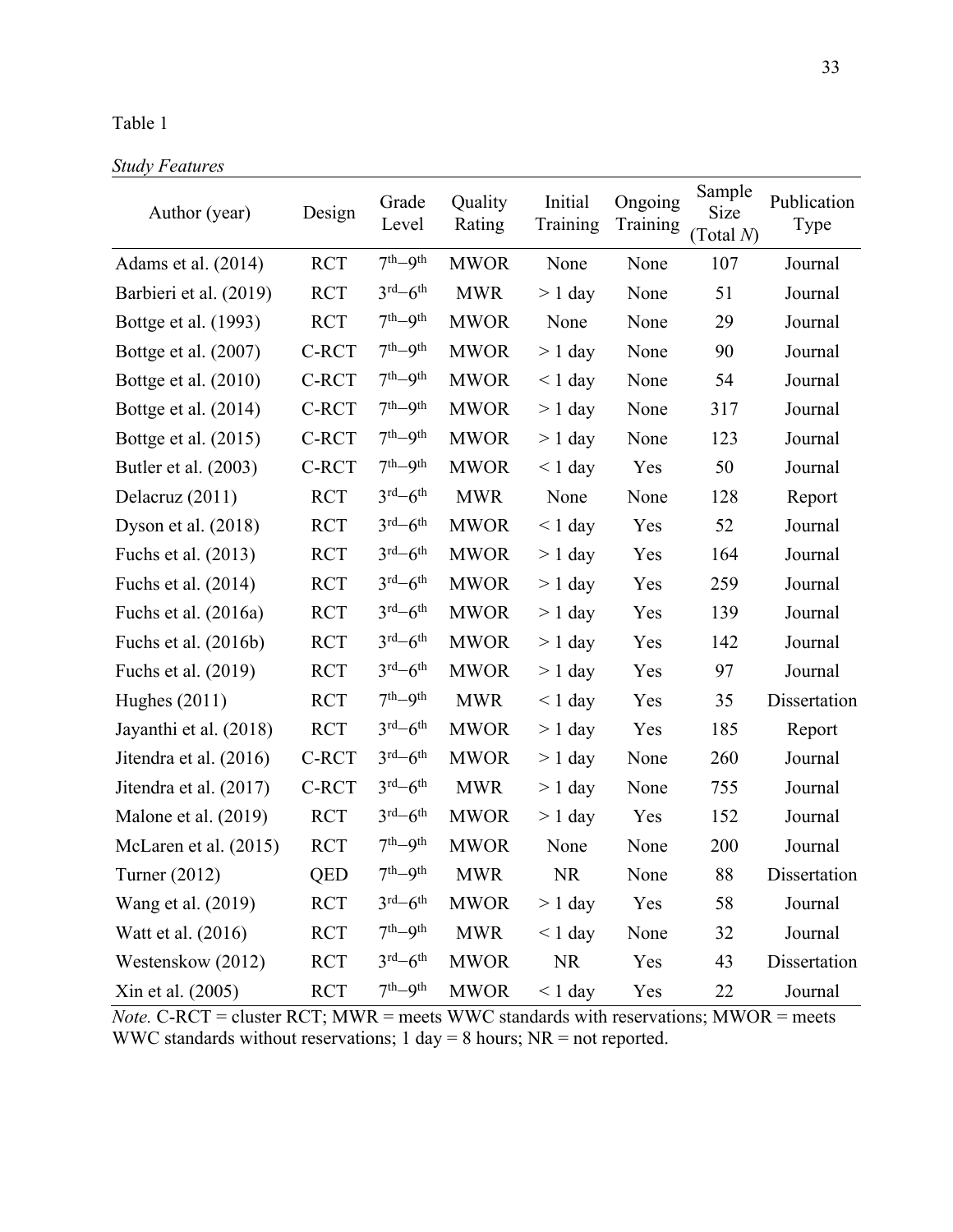### Table 2

| Author<br>(year)          | Int.                                                              | Con<br>tent             | <b>Intervention Description</b>                                                                                                                                         | ping                       | tion               | Grou Dura Instructional Content<br>Setting | Level          | Tech.<br>Usage   |
|---------------------------|-------------------------------------------------------------------|-------------------------|-------------------------------------------------------------------------------------------------------------------------------------------------------------------------|----------------------------|--------------------|--------------------------------------------|----------------|------------------|
| Adams et al.<br>(2014)    | None<br>(Virtual)                                                 | D                       | Web-based tutoring; students critiqued incorrect<br>solutions to decimal problems<br>Comparison: Students solved problems with<br>feedback from web-based tutoring      | Ind.                       | $\leq$ 9<br>hours  | Supplementa<br>Intervention                | Integrat<br>ed | Yes<br>(Full)    |
| Barbieri et al.<br>(2019) | Research<br>Project<br>Personnel                                  | $\overline{F}$          | Fraction intervention centered on the number line<br>Comparison: BAU                                                                                                    | <b>SG</b>                  | $\geq$ 20<br>hours | Supplementa Foundat<br>Intervention        | ional          | None             |
| Bottge et al.<br>(1993)   | Research<br>Project<br>Personnel and<br>School-Based<br>Personnel | $\overline{F}$          | Students learned problem-solving skills to solve<br>contextualized problems<br>Comparison: Students learned problem-solving<br>skills to solve arithmetic word problems | SG                         | $\leq 9$<br>hours  | SpEd                                       | At<br>Grade    | Yes<br>(Partial) |
| Bottge et al.<br>(2007)   | School-Based<br>Personnel                                         | D,<br>R/R               | Enhanced Anchored Instruction (EAI);<br>intervention focused on applied problem solving<br>Comparison: BAU                                                              | $\mathop{\rm LG}\nolimits$ | $\geq 20$<br>hours | SpEd                                       | At<br>Grade    | Yes<br>(Partial) |
| Bottge et al.<br>(2010)   | School-Based<br>Personnel<br>plus virtual                         | F                       | Formal fractions instruction plus (EAI)<br>Comparison: Informal fractions instruction plus<br>(EAI)                                                                     | LG                         | $\geq 20$<br>hours | SpEd                                       | At<br>Grade    | Yes<br>(Partial) |
| Bottge et al.<br>(2014)   | School-Based<br>Personnel                                         | F,<br>D,<br>Pro,<br>R/R | Enhanced Anchored Instruction (EAI);<br>Per, intervention focused on applied problem solving<br>Comparison: BAU                                                         | LG                         | $\geq 20$<br>hours | SpEd                                       | Integrat<br>ed | Yes<br>(Partial) |

### *Intervention Descriptions and Study Features*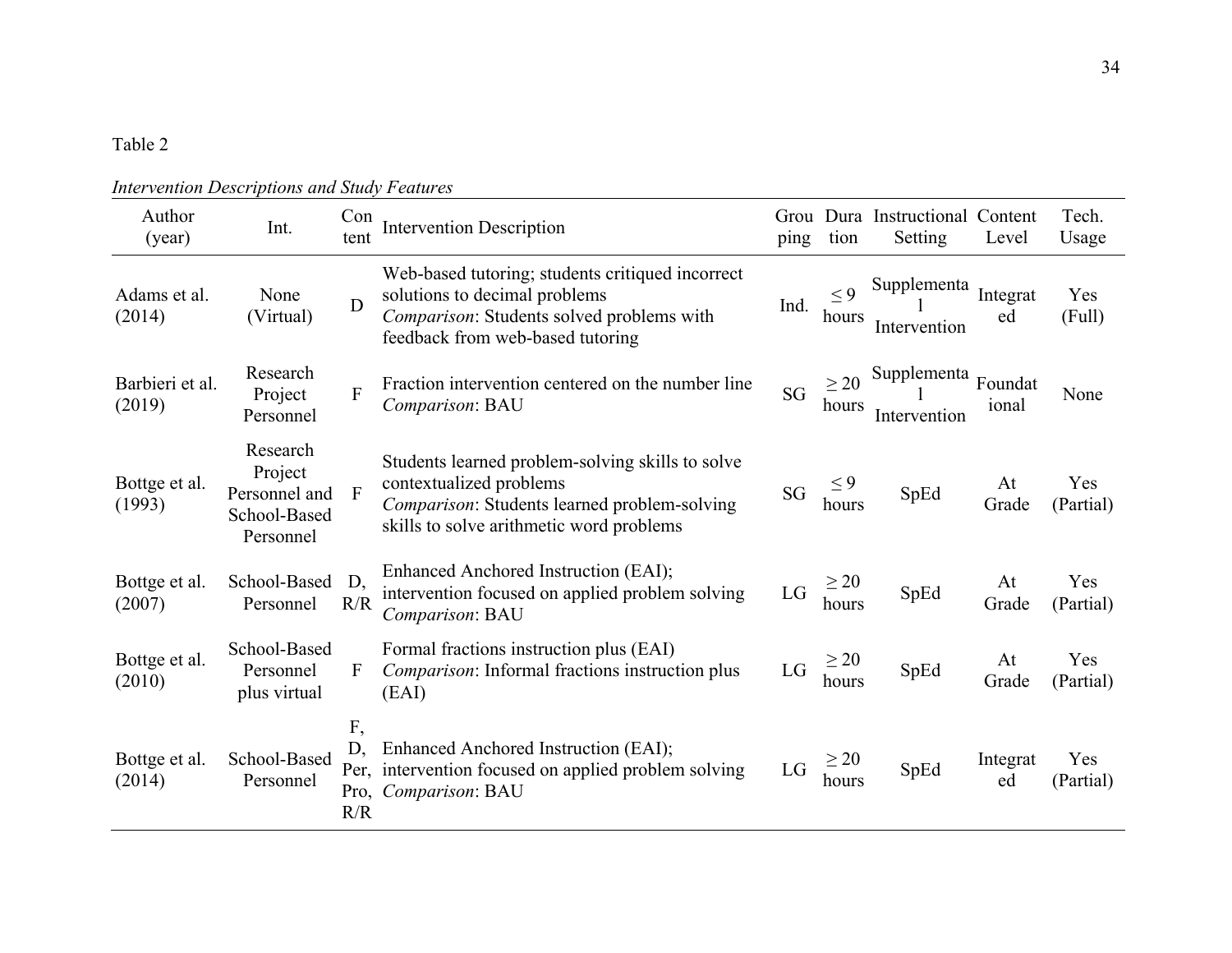| Author<br>(year)        | Int.                             | Con<br>tent     | <b>Intervention Description</b>                                                                                                                                        | ping      | tion               | Grou Dura Instructional Content<br>Setting | Level            | Tech.<br>Usage   |
|-------------------------|----------------------------------|-----------------|------------------------------------------------------------------------------------------------------------------------------------------------------------------------|-----------|--------------------|--------------------------------------------|------------------|------------------|
| Bottge et al.<br>(2015) | School-Based<br>Personnel        | F,<br>D.<br>R/R | Enhanced Anchored Instruction (EAI);<br>Per, intervention focused on applied problem solving<br>Pro, Comparison: BAU                                                   | LG        | $\geq$ 20<br>hours | General<br>Classroom                       | Integrat<br>ed   | Yes<br>(Partial) |
| Butler et al.<br>(2003) | School-Based<br>Personnel        | $\overline{F}$  | Concrete-representational-abstract instructional<br>sequence (CRA)<br>Comparison: Representational-abstract instruction<br>only                                        | LG        | $\leq$ 9<br>hours  | SpEd                                       | Foundat<br>ional | None             |
| Delacruz<br>(2011)      | None<br>(virtual)                | $\overline{F}$  | Computer-based pre-algebra math game with<br>tutorials and feedback<br>Comparison: Computer-based math game with<br>different learning objectives than treatment group | Ind.      | < 9<br>hours       | Supplementa Foundat<br>Intervention        | ional            | Yes<br>(Full)    |
| Dyson et al.<br>(2018)  | Research<br>Project<br>Personnel | $\mathbf{F}$    | Fractions-sense intervention centered on the<br>number line<br>Comparison: BAU                                                                                         | SG        | 9                  | 10-1 Supplementa<br>hours Intervention     | Foundat<br>ional | None             |
| Fuchs et al.<br>(2013)  | Research<br>Project<br>Personnel | F               | Fraction Challenge; intervention focused on the<br>measurement interpretation of fractions<br>Comparison: BAU                                                          | <b>SG</b> | 9                  | 10-1 Supplementa<br>hours Intervention     | Integrat<br>ed   | None             |
| Fuchs et al.<br>(2014)  | Research<br>Project<br>Personnel | $\mathbf{F}$    | Fraction Face-Off!; intervention focused on the<br>measurement interpretation of fractions with two<br>variants: fluency or conceptual activities<br>Comparison: BAU   | SG        | $\mathbf Q$        | $10-1$ Supplementa<br>hours Intervention   | Integrat<br>ed   | None             |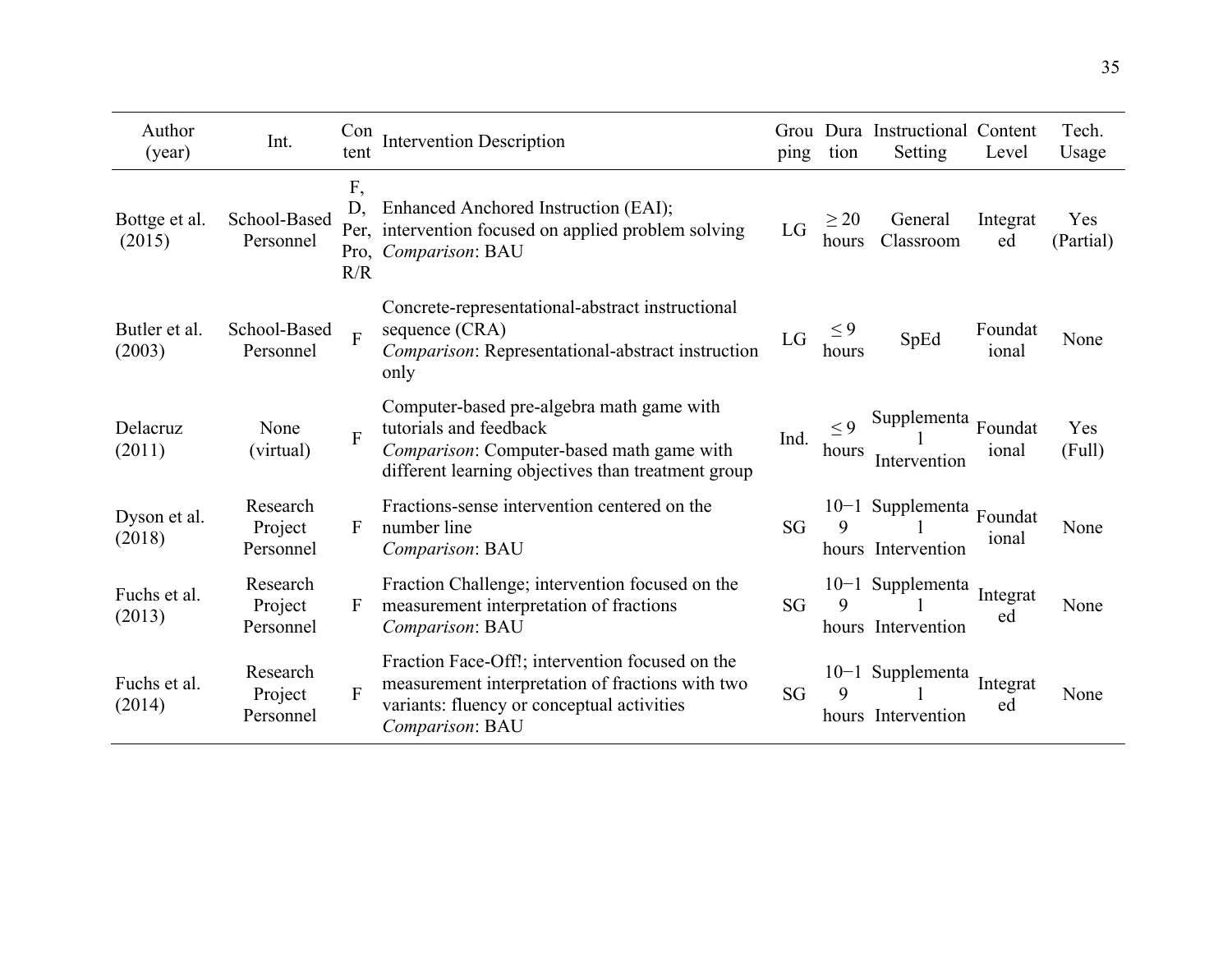| Author<br>(year)          | Int.                             | Con<br>tent  | <b>Intervention Description</b>                                                                                                                                                       | ping      | tion                   | Grou Dura Instructional Content<br>Setting | Level            | Tech.<br>Usage |
|---------------------------|----------------------------------|--------------|---------------------------------------------------------------------------------------------------------------------------------------------------------------------------------------|-----------|------------------------|--------------------------------------------|------------------|----------------|
| Fuchs et al.<br>(2016a)   | Research<br>Project<br>Personnel | $\mathbf{F}$ | Fraction Face-Off!; intervention focused on the<br>measurement interpretation of fractions with two<br>variants: word problem solving or providing<br>explanations<br>Comparison: BAU | <b>SG</b> | $\geq$ 20<br>hours     | Supplementa<br>Intervention                | Integrat<br>ed   | None           |
| Fuchs et al.<br>(2016b)   | Research<br>Project<br>Personnel | F            | Fraction Face-Off!; intervention focused on the<br>measurement interpretation of fractions with two<br>variants: additive or multiplicative word problems<br>Comparison: BAU          | <b>SG</b> | $\geq$ 20<br>hours     | Supplementa<br>Intervention                | Integrat<br>ed   | None           |
| Fuchs et al.<br>(2019)    | Research<br>Project<br>Personnel | F            | Super Solvers; intervention focused on fractions<br>magnitude with two variants: fractions calculations<br>and error analysis<br>Comparison: BAU                                      | SG        | $\geq$ 20<br>hours     | Supplementa<br>Intervention                | Integrat<br>ed   | None           |
| Hughes<br>(2011)          | School-Based<br>Personnel        | ${\bf F}$    | Concrete-representational-abstract instructional<br>sequence (CRA)<br>Comparison: BAU                                                                                                 | <b>WC</b> | $10 - 1$<br>9<br>hours | General<br>Classroom                       | Foundat<br>ional | None           |
| Jayanthi et al.<br>(2018) | Research<br>Project<br>Personnel | F            | Adapted TransMath®; intervention focused on<br>foundational fractions concepts and procedures<br>with a focus on student explanations<br>Comparison: BAU                              | <b>SG</b> | >20<br>hours           | Supplementa<br>Intervention                | Integrat<br>ed   | None           |
| Jitendra et al.<br>(2016) | School-Based<br>Personnel        |              | Per, Schema-Based Instruction (SBI); students learned<br>Pro, proportional problem-solving<br>R/R Comparison: BAU                                                                     | LG        | $\geq$ 20<br>hours     | General<br>Classroom                       | At<br>Grade      | None           |
| Jitendra et al.<br>(2017) | School-Based<br>Personnel        |              | Per, Schema-Based Instruction (SBI); students learned<br>Pro, proportional problem-solving<br>R/R Comparison: BAU                                                                     | LG        | $10 - 1$<br>9<br>hours | General<br>Classroom                       | At<br>Grade      | None           |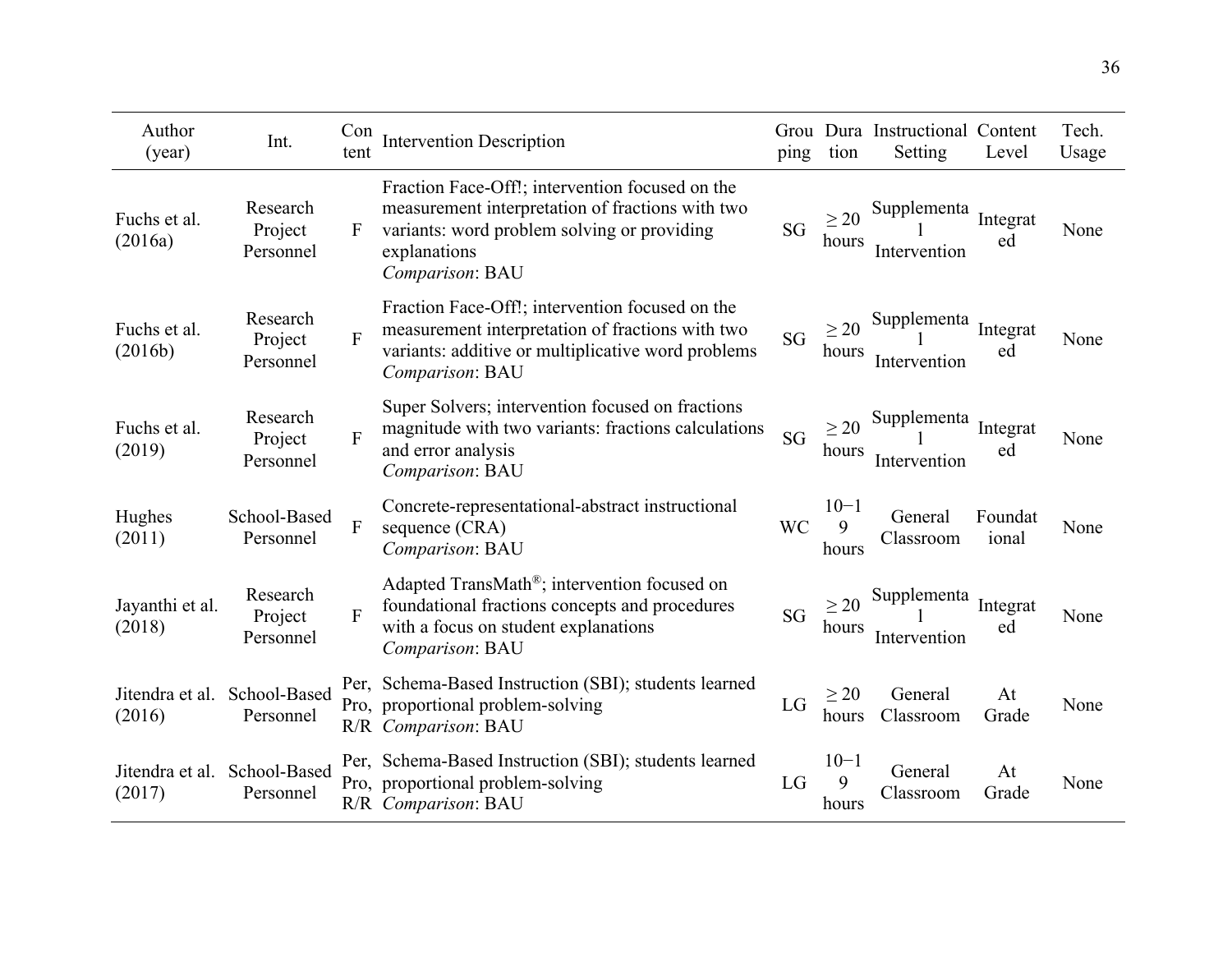| Author<br>(year)            | Int.                             | Con<br>tent    | <b>Intervention Description</b>                                                                                                                                                               | Grou<br>ping | tion               | Dura Instructional Content<br>Setting | Level            | Tech.<br>Usage   |
|-----------------------------|----------------------------------|----------------|-----------------------------------------------------------------------------------------------------------------------------------------------------------------------------------------------|--------------|--------------------|---------------------------------------|------------------|------------------|
| Malone et al.<br>(2019)     | Research<br>Project<br>Personnel | F, D           | Fraction Face-Off!; intervention focused on<br>fraction and decimal magnitudes<br>Comparison: BAU                                                                                             | <b>SG</b>    | $\geq$ 20<br>hours | Supplementa<br>Intervention           | Integrat<br>ed   | None             |
| McLaren et<br>al.<br>(2015) | None<br>(virtual)                | D              | Web-based; students found, explained, and fixed<br>errors in decimal problems<br>Ind.<br>Comparison: Web-based; students solved the same<br>decimal problems and explained their solutions    |              | $\leq 9$<br>hours  | Supplementa<br>Intervention           | Integrat<br>ed   | Yes<br>(Full)    |
| Turner<br>(2012)            | School-Based<br>Personnel        | $\overline{F}$ | Constructivist-based fraction intervention<br>Comparison: BAU                                                                                                                                 | LG           | $\geq$ 20<br>hours | General<br>Classroom                  | Foundat<br>ional | None             |
| Wang et al.<br>(2019)       | Research<br>Project<br>Personnel | F              | Super Solvers; intervention focused on fractions<br>magnitude and word problems with two variants:<br>with or without self-regulation<br>Comparison: BAU                                      | <b>SG</b>    | $\geq$ 20<br>hours | Supplementa<br>Intervention           | Integrat<br>ed   | None             |
| Watt et al.<br>(2016)       | Research<br>Project<br>Personnel | F              | Preteaching fraction computations using the<br>concrete-representational-abstract (CRA)<br>instructional sequence<br><i>Comparison:</i> Students received supplemental<br>reading instruction | SG           | < 9<br>hours       | Supplementa<br>Intervention           | Integrat<br>ed   | None             |
| Westenskow<br>(2012)        | Research<br>Project<br>Personnel | F              | Students learned equivalent fractions concepts<br>using physical manipulatives<br>Comparison: Students learned the same concepts<br>using virtual manipulatives                               | SG           | $\leq 9$<br>hours  | Supplementa<br>Intervention           | Foundat<br>ional | Yes<br>(Partial) |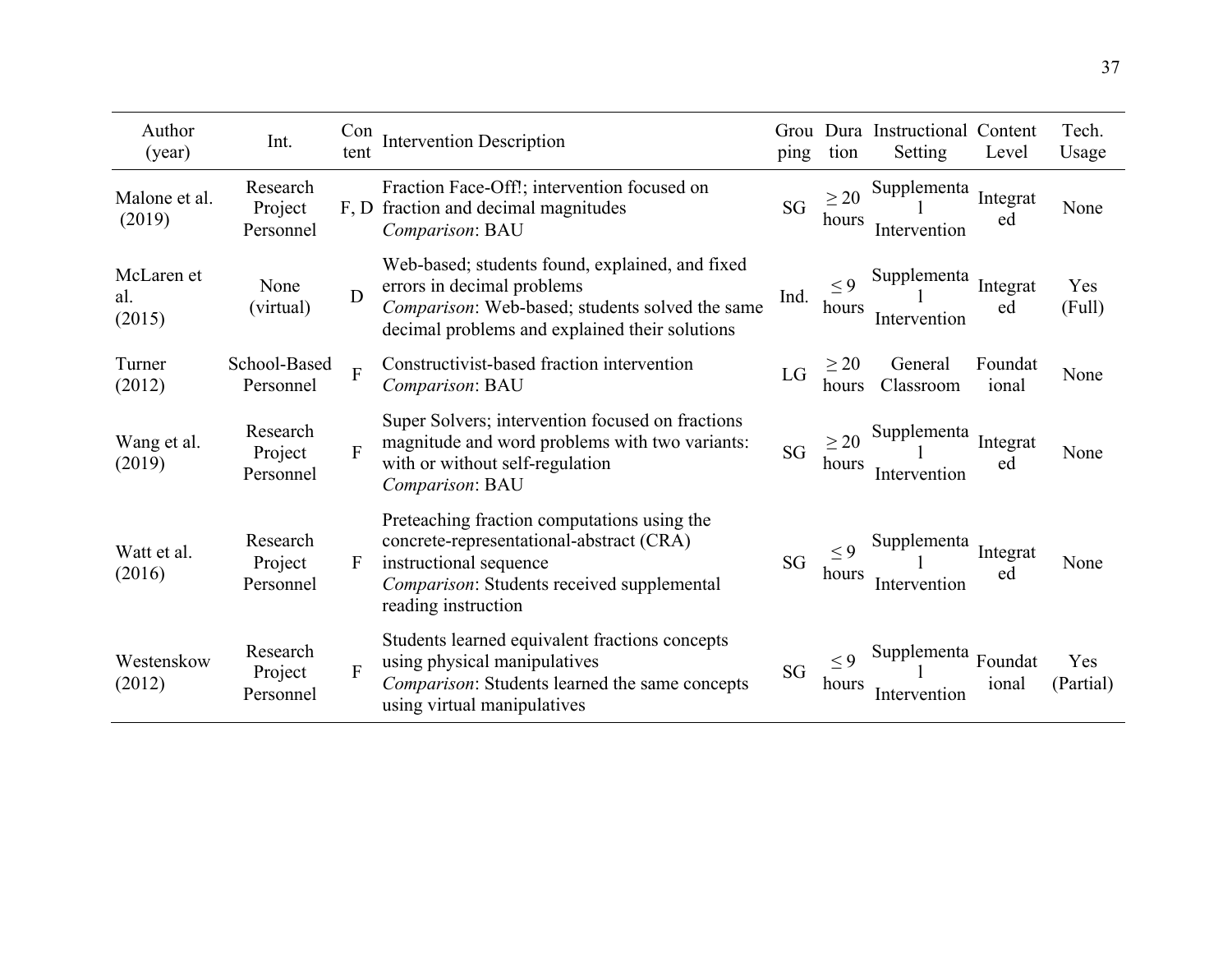| Author<br>(year)     | Int.                             | tent | $\frac{\text{Con}}{\text{fct}}$ Intervention Description                                                                                                                                                                                           | ping | tion                   | Grou Dura Instructional Content<br>Setting | Level       | Tech.<br>Usage |
|----------------------|----------------------------------|------|----------------------------------------------------------------------------------------------------------------------------------------------------------------------------------------------------------------------------------------------------|------|------------------------|--------------------------------------------|-------------|----------------|
| Xin et al.<br>(2005) | Research<br>Project<br>Personnel | F.   | Schema-based instruction (SBI); students learned<br>mathematical word-problem solving<br>Personnel and Pro, <i>Comparison</i> : Student learned mathematical word-<br>School-Based R/R problem solving using general strategy instruction<br>(GSI) | SG   | $10 - 1$<br>9<br>hours | SpEd                                       | At<br>Grade | None           |
|                      |                                  |      | Note All studies with individual grouping are also computer based (virtual) interventions CRA (concrete representational abstract) is                                                                                                              |      |                        |                                            |             |                |

*Note.* All studies with individual grouping are also computer-based (virtual) interventions. CRA (concrete-representational-abstract) is equivalent to CSA (concrete-semiconcrete-abstract).  $F =$  fractions;  $D =$  decimals; Per = percentages; Pro = proportions;  $R/R =$  rates and ratios; Ind. = individual; Int. = interventionist; SG = small group; LG = large group; BAU = business-as-usual.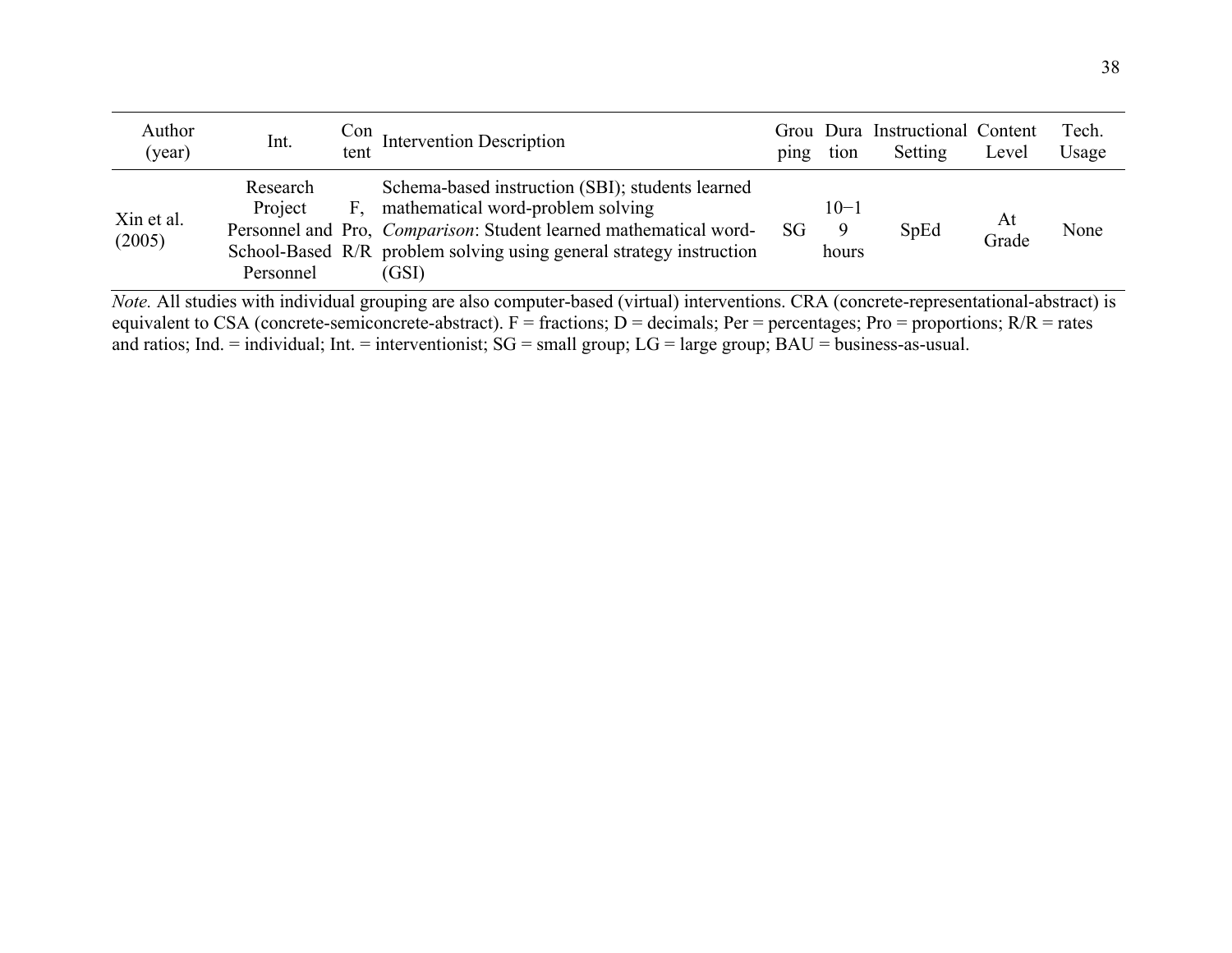### Table 3

| Author(s) (year)       | TX<br>$\mathbf n$ | $\mathbf n$ | <b>CON</b> Outcome Measure<br>Domain | Type       | Outcome-Level Effect<br>Sizes (SE) |
|------------------------|-------------------|-------------|--------------------------------------|------------|------------------------------------|
| Adams et al. $(2014)$  | 44                | 63          | KN                                   | <b>IND</b> | 0.58(0.20), 0.30(0.20)             |
| Barbieri et al. (2019) | 28                | 23          | <b>FR</b>                            | <b>RD</b>  | 0.29(0.28), 0.28(0.28)             |
|                        | 28                | 23          | KN                                   | <b>IND</b> | 1.28(0.31), 0.78(0.29)             |
| Bottge et al. (1993)   | 15                | 14          | <b>PS</b>                            | <b>RD</b>  | 1.07(0.40)                         |
|                        | 15                | 14          | <b>WP</b>                            | <b>RD</b>  | 0.52(0.38), 0.07(0.37)             |
| Bottge et al. (2007)   | 48                | 42          | <b>PS</b>                            | <b>RD</b>  | 1.06(0.22)                         |
| Bottge et al. (2010)   | 29                | 25          | <b>FR</b>                            | <b>RD</b>  | 0.93(0.29)                         |
|                        | 29                | 25          | <b>PS</b>                            | <b>IND</b> | $-0.03(0.27)$                      |
|                        | 29                | 25          | CO                                   | <b>IND</b> | $-0.07(0.27)$                      |
|                        | 29                | 25          | <b>PS</b>                            | <b>RD</b>  | 0.01(0.27)                         |
| Bottge et al. (2014)   | 154               | 171         | <b>PS</b>                            | <b>IND</b> | 0.21(0.11)                         |
|                        | 146               | 171         | <b>FR</b>                            | <b>IND</b> | 0.55(0.11)                         |
|                        | 153               | 171         | <b>PS</b>                            | <b>RD</b>  | 0.29(0.11)                         |
| Bottge et al. (2015)   | 56                | 67          | <b>FR</b>                            | <b>RD</b>  | 0.72(0.19)                         |
|                        | 56                | 70          | <b>PS</b>                            | <b>IND</b> | 0.36(0.18)                         |
|                        | 55                | 68          | <b>FR</b>                            | <b>IND</b> | 0.31(0.18)                         |
|                        | 62                | 70          | <b>PS</b>                            | <b>RD</b>  | 0.47(0.18)                         |
| Butler et al. (2003)   | 26                | 24          | <b>MAG</b>                           | <b>IND</b> | 0.04(0.28)                         |
|                        | 26                | 24          | KN                                   | <b>IND</b> | $-1.99(0.28), 0.92(0.30)$          |
|                        | 26                | 24          | <b>WP</b>                            | <b>RD</b>  | 0.07(0.28)                         |
|                        | 26                | 24          | KN                                   | <b>RD</b>  | 0.46(0.28)                         |
| Delacruz (2011)        | 112               | 16          | KN                                   | <b>RD</b>  | 0.17(0.27)                         |
| Dyson et al. (2018)    | 25                | 27          | <b>FR</b>                            | <b>RD</b>  | 0.48(0.28), 0.25(0.28)             |
|                        | 25                | 27          | KN                                   | <b>IND</b> | 0.99(0.29), 0.63(0.28)             |
|                        | 25                | 27          | <b>MAG</b>                           | <b>IND</b> | 0.92(0.29), 1.03(0.30)             |
| Fuchs et al. (2013)    | 129               | 130         | <b>MAG</b>                           | <b>RD</b>  | 1.87(0.15)                         |
|                        | 129               | 130         | <b>FR</b>                            | <b>RD</b>  | 2.49(0.17)                         |
|                        | 129               | 130         | <b>MAG</b>                           | <b>IND</b> | 1.03(0.13)                         |
|                        | 129               | 130         | KN                                   | <b>IND</b> | 0.92(0.13)                         |
| Fuchs et al. (2014)    | 79                | 80          | CO                                   | <b>RD</b>  | 1.41(0.21)                         |
|                        | 79                | 80          | <b>MAG</b>                           | <b>IND</b> | 1.22(0.39)                         |
|                        | 79                | 80          | KN                                   | <b>IND</b> | 0.64(0.31)                         |
|                        | 84                | 80          | <b>FR</b>                            | <b>RD</b>  | 1.44(0.17)                         |
|                        | 84                | 80          | <b>MAG</b>                           | <b>IND</b> | 0.98(0.17)                         |
|                        | 84                | 80          | KN                                   | <b>IND</b> | 0.63(0.16)                         |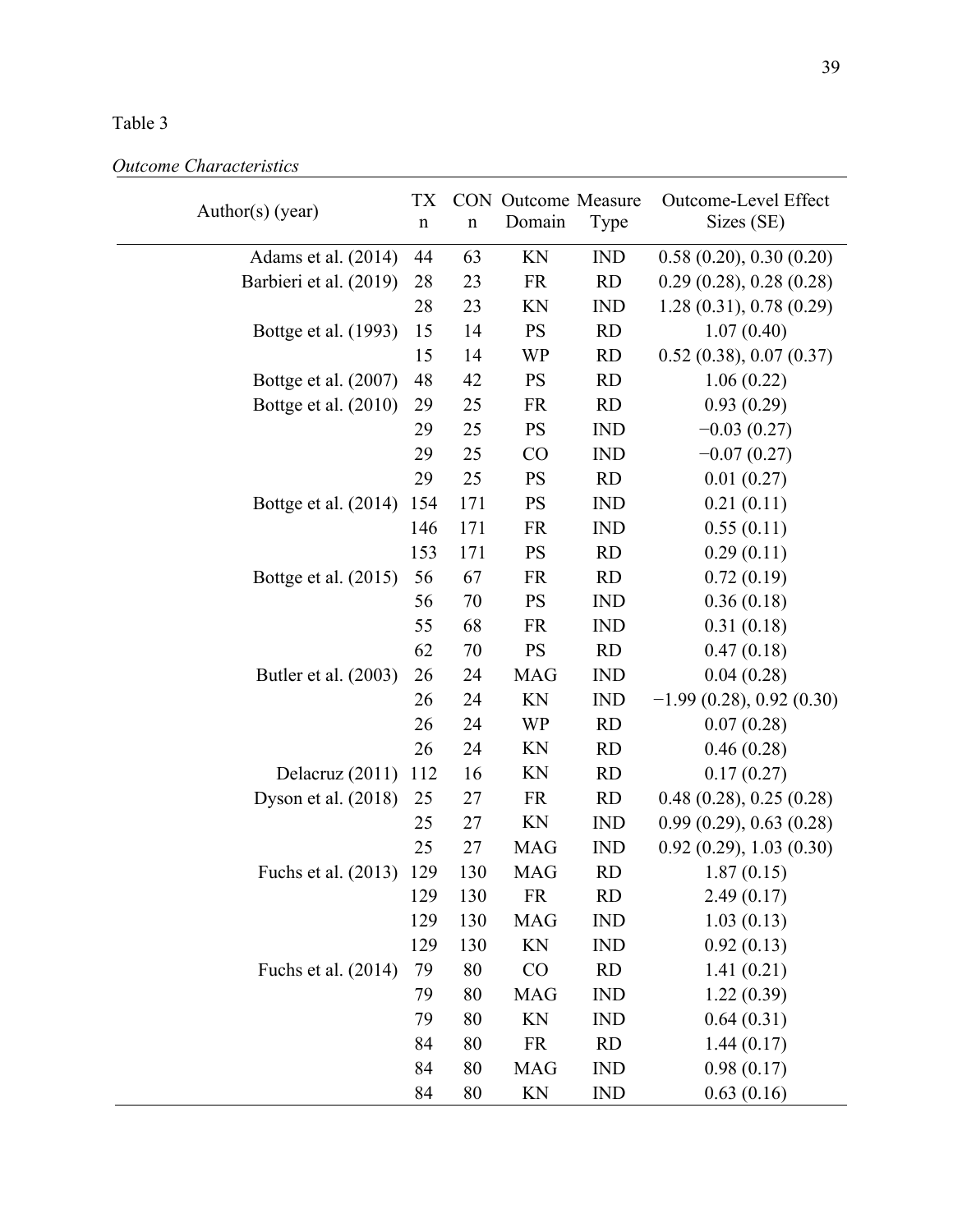| Domain<br>Sizes (SE)<br>Type<br>$\mathbf n$<br>$\mathbf n$<br>73<br>Fuchs et al. (2016a) EXP Contrast<br>70<br><b>FR</b><br><b>RD</b><br>1.91(0.23)<br>KN<br>0.59(0.32)<br>73<br>70<br><b>IND</b><br>1.34(0.29), 1.16(0.17)<br>73<br>70<br><b>MAG</b><br><b>RD</b><br>73<br>70<br><b>MAG</b><br><b>IND</b><br>0.62(0.32)<br>73<br><b>WP</b><br>$-0.11(0.20)$<br>70<br><b>RD</b><br>69<br>Fuchs et al. (2016a) WP Contrast<br>70<br><b>RD</b><br>1.96(0.21)<br><b>FR</b><br>69<br>KN<br>0.74(0.17)<br>70<br><b>IND</b><br>69<br>0.57(0.18), 0.88(0.18)<br>70<br><b>MAG</b><br><b>RD</b><br>69<br><b>IND</b><br>70<br><b>MAG</b><br>0.47(0.17)<br>69<br>70<br>WP<br><b>RD</b><br>1.18(0.17)<br>1.68(0.17)<br>Fuchs et al. (2016b) AWP Contrast<br>71<br>70<br><b>FR</b><br><b>RD</b><br>71<br>KN<br><b>IND</b><br>70<br>0.32(0.17)<br>71<br>70<br>0.62(0.17)<br><b>MAG</b><br><b>IND</b><br>1.35(0.17), 0.08(0.17)<br>71<br>70<br><b>WP</b><br><b>RD</b><br>72<br><b>FR</b><br>Fuchs et al. (2016b) MWP Contrast<br>70<br><b>RD</b><br>1.19(0.18)<br>0.41(0.17)<br>72<br>70<br>KN<br><b>IND</b><br>0.93(0.18)<br>72<br>70<br><b>MAG</b><br><b>IND</b><br>72<br>0.99(0.18), 0.89(0.17)<br>70<br><b>WP</b><br><b>RD</b><br>Fuchs et al. (2019) SS Contrast<br><b>RD</b><br>1.86(0.26)<br>46<br>52<br><b>FR</b><br>46<br>52<br>KN<br><b>IND</b><br>$-0.04(0.27)$<br>46<br>52<br><b>MAG</b><br><b>IND</b><br>1.56(0.37)<br>52<br><b>MAG</b><br>1.26(0.23)<br>46<br><b>RD</b><br>Fuchs et al. (2019) SSE Contrast<br>45<br>52<br><b>FR</b><br><b>RD</b><br>1.99(0.24)<br>45<br>KN<br>52<br><b>IND</b><br>0.10(0.20)<br>45<br>52<br><b>MAG</b><br><b>IND</b><br>1.42(0.23)<br>45<br>52<br><b>RD</b><br>1.33(0.22)<br><b>MAG</b><br>CO<br><b>RD</b><br>Hughes $(2011)$<br>0.16(0.34), 1.02(0.36)<br>20<br>15<br>Jayanthi et al. (2018)<br>99<br><b>MAG</b><br><b>IND</b><br>1.08(0.16), 0.79(0.15)<br>86<br>99<br>KN<br>0.66(0.15)<br>86<br><b>IND</b><br>0.78(0.15)<br>87<br>99<br>KN<br><b>IND</b><br>1.06(0.16)<br>86<br>99<br>CO<br><b>IND</b><br>0.40(0.13), 0.42(0.13),<br><b>WP</b><br><b>RD</b><br>Jitendra et al. (2016)<br>111<br>149<br>0.08(0.13)<br>0.26(0.07)<br>Jitendra et al. (2017)<br><b>WP</b><br><b>RD</b><br>381<br>374<br>0.21(0.07)<br>372<br>357<br><b>RD</b><br>WP | Author(s) (year) | <b>TX</b> | <b>CON</b> Outcome Measure | Outcome-Level Effect |
|-------------------------------------------------------------------------------------------------------------------------------------------------------------------------------------------------------------------------------------------------------------------------------------------------------------------------------------------------------------------------------------------------------------------------------------------------------------------------------------------------------------------------------------------------------------------------------------------------------------------------------------------------------------------------------------------------------------------------------------------------------------------------------------------------------------------------------------------------------------------------------------------------------------------------------------------------------------------------------------------------------------------------------------------------------------------------------------------------------------------------------------------------------------------------------------------------------------------------------------------------------------------------------------------------------------------------------------------------------------------------------------------------------------------------------------------------------------------------------------------------------------------------------------------------------------------------------------------------------------------------------------------------------------------------------------------------------------------------------------------------------------------------------------------------------------------------------------------------------------------------------------------------------------------------------------------------------------------------------------------------------------------------------------------------------------------------------------------------------------------------------------------------------------------------------------------------------------------------------------------------------------------------------------|------------------|-----------|----------------------------|----------------------|
|                                                                                                                                                                                                                                                                                                                                                                                                                                                                                                                                                                                                                                                                                                                                                                                                                                                                                                                                                                                                                                                                                                                                                                                                                                                                                                                                                                                                                                                                                                                                                                                                                                                                                                                                                                                                                                                                                                                                                                                                                                                                                                                                                                                                                                                                                     |                  |           |                            |                      |
|                                                                                                                                                                                                                                                                                                                                                                                                                                                                                                                                                                                                                                                                                                                                                                                                                                                                                                                                                                                                                                                                                                                                                                                                                                                                                                                                                                                                                                                                                                                                                                                                                                                                                                                                                                                                                                                                                                                                                                                                                                                                                                                                                                                                                                                                                     |                  |           |                            |                      |
|                                                                                                                                                                                                                                                                                                                                                                                                                                                                                                                                                                                                                                                                                                                                                                                                                                                                                                                                                                                                                                                                                                                                                                                                                                                                                                                                                                                                                                                                                                                                                                                                                                                                                                                                                                                                                                                                                                                                                                                                                                                                                                                                                                                                                                                                                     |                  |           |                            |                      |
|                                                                                                                                                                                                                                                                                                                                                                                                                                                                                                                                                                                                                                                                                                                                                                                                                                                                                                                                                                                                                                                                                                                                                                                                                                                                                                                                                                                                                                                                                                                                                                                                                                                                                                                                                                                                                                                                                                                                                                                                                                                                                                                                                                                                                                                                                     |                  |           |                            |                      |
|                                                                                                                                                                                                                                                                                                                                                                                                                                                                                                                                                                                                                                                                                                                                                                                                                                                                                                                                                                                                                                                                                                                                                                                                                                                                                                                                                                                                                                                                                                                                                                                                                                                                                                                                                                                                                                                                                                                                                                                                                                                                                                                                                                                                                                                                                     |                  |           |                            |                      |
|                                                                                                                                                                                                                                                                                                                                                                                                                                                                                                                                                                                                                                                                                                                                                                                                                                                                                                                                                                                                                                                                                                                                                                                                                                                                                                                                                                                                                                                                                                                                                                                                                                                                                                                                                                                                                                                                                                                                                                                                                                                                                                                                                                                                                                                                                     |                  |           |                            |                      |
|                                                                                                                                                                                                                                                                                                                                                                                                                                                                                                                                                                                                                                                                                                                                                                                                                                                                                                                                                                                                                                                                                                                                                                                                                                                                                                                                                                                                                                                                                                                                                                                                                                                                                                                                                                                                                                                                                                                                                                                                                                                                                                                                                                                                                                                                                     |                  |           |                            |                      |
|                                                                                                                                                                                                                                                                                                                                                                                                                                                                                                                                                                                                                                                                                                                                                                                                                                                                                                                                                                                                                                                                                                                                                                                                                                                                                                                                                                                                                                                                                                                                                                                                                                                                                                                                                                                                                                                                                                                                                                                                                                                                                                                                                                                                                                                                                     |                  |           |                            |                      |
|                                                                                                                                                                                                                                                                                                                                                                                                                                                                                                                                                                                                                                                                                                                                                                                                                                                                                                                                                                                                                                                                                                                                                                                                                                                                                                                                                                                                                                                                                                                                                                                                                                                                                                                                                                                                                                                                                                                                                                                                                                                                                                                                                                                                                                                                                     |                  |           |                            |                      |
|                                                                                                                                                                                                                                                                                                                                                                                                                                                                                                                                                                                                                                                                                                                                                                                                                                                                                                                                                                                                                                                                                                                                                                                                                                                                                                                                                                                                                                                                                                                                                                                                                                                                                                                                                                                                                                                                                                                                                                                                                                                                                                                                                                                                                                                                                     |                  |           |                            |                      |
|                                                                                                                                                                                                                                                                                                                                                                                                                                                                                                                                                                                                                                                                                                                                                                                                                                                                                                                                                                                                                                                                                                                                                                                                                                                                                                                                                                                                                                                                                                                                                                                                                                                                                                                                                                                                                                                                                                                                                                                                                                                                                                                                                                                                                                                                                     |                  |           |                            |                      |
|                                                                                                                                                                                                                                                                                                                                                                                                                                                                                                                                                                                                                                                                                                                                                                                                                                                                                                                                                                                                                                                                                                                                                                                                                                                                                                                                                                                                                                                                                                                                                                                                                                                                                                                                                                                                                                                                                                                                                                                                                                                                                                                                                                                                                                                                                     |                  |           |                            |                      |
|                                                                                                                                                                                                                                                                                                                                                                                                                                                                                                                                                                                                                                                                                                                                                                                                                                                                                                                                                                                                                                                                                                                                                                                                                                                                                                                                                                                                                                                                                                                                                                                                                                                                                                                                                                                                                                                                                                                                                                                                                                                                                                                                                                                                                                                                                     |                  |           |                            |                      |
|                                                                                                                                                                                                                                                                                                                                                                                                                                                                                                                                                                                                                                                                                                                                                                                                                                                                                                                                                                                                                                                                                                                                                                                                                                                                                                                                                                                                                                                                                                                                                                                                                                                                                                                                                                                                                                                                                                                                                                                                                                                                                                                                                                                                                                                                                     |                  |           |                            |                      |
|                                                                                                                                                                                                                                                                                                                                                                                                                                                                                                                                                                                                                                                                                                                                                                                                                                                                                                                                                                                                                                                                                                                                                                                                                                                                                                                                                                                                                                                                                                                                                                                                                                                                                                                                                                                                                                                                                                                                                                                                                                                                                                                                                                                                                                                                                     |                  |           |                            |                      |
|                                                                                                                                                                                                                                                                                                                                                                                                                                                                                                                                                                                                                                                                                                                                                                                                                                                                                                                                                                                                                                                                                                                                                                                                                                                                                                                                                                                                                                                                                                                                                                                                                                                                                                                                                                                                                                                                                                                                                                                                                                                                                                                                                                                                                                                                                     |                  |           |                            |                      |
|                                                                                                                                                                                                                                                                                                                                                                                                                                                                                                                                                                                                                                                                                                                                                                                                                                                                                                                                                                                                                                                                                                                                                                                                                                                                                                                                                                                                                                                                                                                                                                                                                                                                                                                                                                                                                                                                                                                                                                                                                                                                                                                                                                                                                                                                                     |                  |           |                            |                      |
|                                                                                                                                                                                                                                                                                                                                                                                                                                                                                                                                                                                                                                                                                                                                                                                                                                                                                                                                                                                                                                                                                                                                                                                                                                                                                                                                                                                                                                                                                                                                                                                                                                                                                                                                                                                                                                                                                                                                                                                                                                                                                                                                                                                                                                                                                     |                  |           |                            |                      |
|                                                                                                                                                                                                                                                                                                                                                                                                                                                                                                                                                                                                                                                                                                                                                                                                                                                                                                                                                                                                                                                                                                                                                                                                                                                                                                                                                                                                                                                                                                                                                                                                                                                                                                                                                                                                                                                                                                                                                                                                                                                                                                                                                                                                                                                                                     |                  |           |                            |                      |
|                                                                                                                                                                                                                                                                                                                                                                                                                                                                                                                                                                                                                                                                                                                                                                                                                                                                                                                                                                                                                                                                                                                                                                                                                                                                                                                                                                                                                                                                                                                                                                                                                                                                                                                                                                                                                                                                                                                                                                                                                                                                                                                                                                                                                                                                                     |                  |           |                            |                      |
|                                                                                                                                                                                                                                                                                                                                                                                                                                                                                                                                                                                                                                                                                                                                                                                                                                                                                                                                                                                                                                                                                                                                                                                                                                                                                                                                                                                                                                                                                                                                                                                                                                                                                                                                                                                                                                                                                                                                                                                                                                                                                                                                                                                                                                                                                     |                  |           |                            |                      |
|                                                                                                                                                                                                                                                                                                                                                                                                                                                                                                                                                                                                                                                                                                                                                                                                                                                                                                                                                                                                                                                                                                                                                                                                                                                                                                                                                                                                                                                                                                                                                                                                                                                                                                                                                                                                                                                                                                                                                                                                                                                                                                                                                                                                                                                                                     |                  |           |                            |                      |
|                                                                                                                                                                                                                                                                                                                                                                                                                                                                                                                                                                                                                                                                                                                                                                                                                                                                                                                                                                                                                                                                                                                                                                                                                                                                                                                                                                                                                                                                                                                                                                                                                                                                                                                                                                                                                                                                                                                                                                                                                                                                                                                                                                                                                                                                                     |                  |           |                            |                      |
|                                                                                                                                                                                                                                                                                                                                                                                                                                                                                                                                                                                                                                                                                                                                                                                                                                                                                                                                                                                                                                                                                                                                                                                                                                                                                                                                                                                                                                                                                                                                                                                                                                                                                                                                                                                                                                                                                                                                                                                                                                                                                                                                                                                                                                                                                     |                  |           |                            |                      |
|                                                                                                                                                                                                                                                                                                                                                                                                                                                                                                                                                                                                                                                                                                                                                                                                                                                                                                                                                                                                                                                                                                                                                                                                                                                                                                                                                                                                                                                                                                                                                                                                                                                                                                                                                                                                                                                                                                                                                                                                                                                                                                                                                                                                                                                                                     |                  |           |                            |                      |
|                                                                                                                                                                                                                                                                                                                                                                                                                                                                                                                                                                                                                                                                                                                                                                                                                                                                                                                                                                                                                                                                                                                                                                                                                                                                                                                                                                                                                                                                                                                                                                                                                                                                                                                                                                                                                                                                                                                                                                                                                                                                                                                                                                                                                                                                                     |                  |           |                            |                      |
|                                                                                                                                                                                                                                                                                                                                                                                                                                                                                                                                                                                                                                                                                                                                                                                                                                                                                                                                                                                                                                                                                                                                                                                                                                                                                                                                                                                                                                                                                                                                                                                                                                                                                                                                                                                                                                                                                                                                                                                                                                                                                                                                                                                                                                                                                     |                  |           |                            |                      |
|                                                                                                                                                                                                                                                                                                                                                                                                                                                                                                                                                                                                                                                                                                                                                                                                                                                                                                                                                                                                                                                                                                                                                                                                                                                                                                                                                                                                                                                                                                                                                                                                                                                                                                                                                                                                                                                                                                                                                                                                                                                                                                                                                                                                                                                                                     |                  |           |                            |                      |
|                                                                                                                                                                                                                                                                                                                                                                                                                                                                                                                                                                                                                                                                                                                                                                                                                                                                                                                                                                                                                                                                                                                                                                                                                                                                                                                                                                                                                                                                                                                                                                                                                                                                                                                                                                                                                                                                                                                                                                                                                                                                                                                                                                                                                                                                                     |                  |           |                            |                      |
|                                                                                                                                                                                                                                                                                                                                                                                                                                                                                                                                                                                                                                                                                                                                                                                                                                                                                                                                                                                                                                                                                                                                                                                                                                                                                                                                                                                                                                                                                                                                                                                                                                                                                                                                                                                                                                                                                                                                                                                                                                                                                                                                                                                                                                                                                     |                  |           |                            |                      |
|                                                                                                                                                                                                                                                                                                                                                                                                                                                                                                                                                                                                                                                                                                                                                                                                                                                                                                                                                                                                                                                                                                                                                                                                                                                                                                                                                                                                                                                                                                                                                                                                                                                                                                                                                                                                                                                                                                                                                                                                                                                                                                                                                                                                                                                                                     |                  |           |                            |                      |
|                                                                                                                                                                                                                                                                                                                                                                                                                                                                                                                                                                                                                                                                                                                                                                                                                                                                                                                                                                                                                                                                                                                                                                                                                                                                                                                                                                                                                                                                                                                                                                                                                                                                                                                                                                                                                                                                                                                                                                                                                                                                                                                                                                                                                                                                                     |                  |           |                            |                      |
|                                                                                                                                                                                                                                                                                                                                                                                                                                                                                                                                                                                                                                                                                                                                                                                                                                                                                                                                                                                                                                                                                                                                                                                                                                                                                                                                                                                                                                                                                                                                                                                                                                                                                                                                                                                                                                                                                                                                                                                                                                                                                                                                                                                                                                                                                     |                  |           |                            |                      |
|                                                                                                                                                                                                                                                                                                                                                                                                                                                                                                                                                                                                                                                                                                                                                                                                                                                                                                                                                                                                                                                                                                                                                                                                                                                                                                                                                                                                                                                                                                                                                                                                                                                                                                                                                                                                                                                                                                                                                                                                                                                                                                                                                                                                                                                                                     |                  |           |                            |                      |
|                                                                                                                                                                                                                                                                                                                                                                                                                                                                                                                                                                                                                                                                                                                                                                                                                                                                                                                                                                                                                                                                                                                                                                                                                                                                                                                                                                                                                                                                                                                                                                                                                                                                                                                                                                                                                                                                                                                                                                                                                                                                                                                                                                                                                                                                                     |                  |           |                            |                      |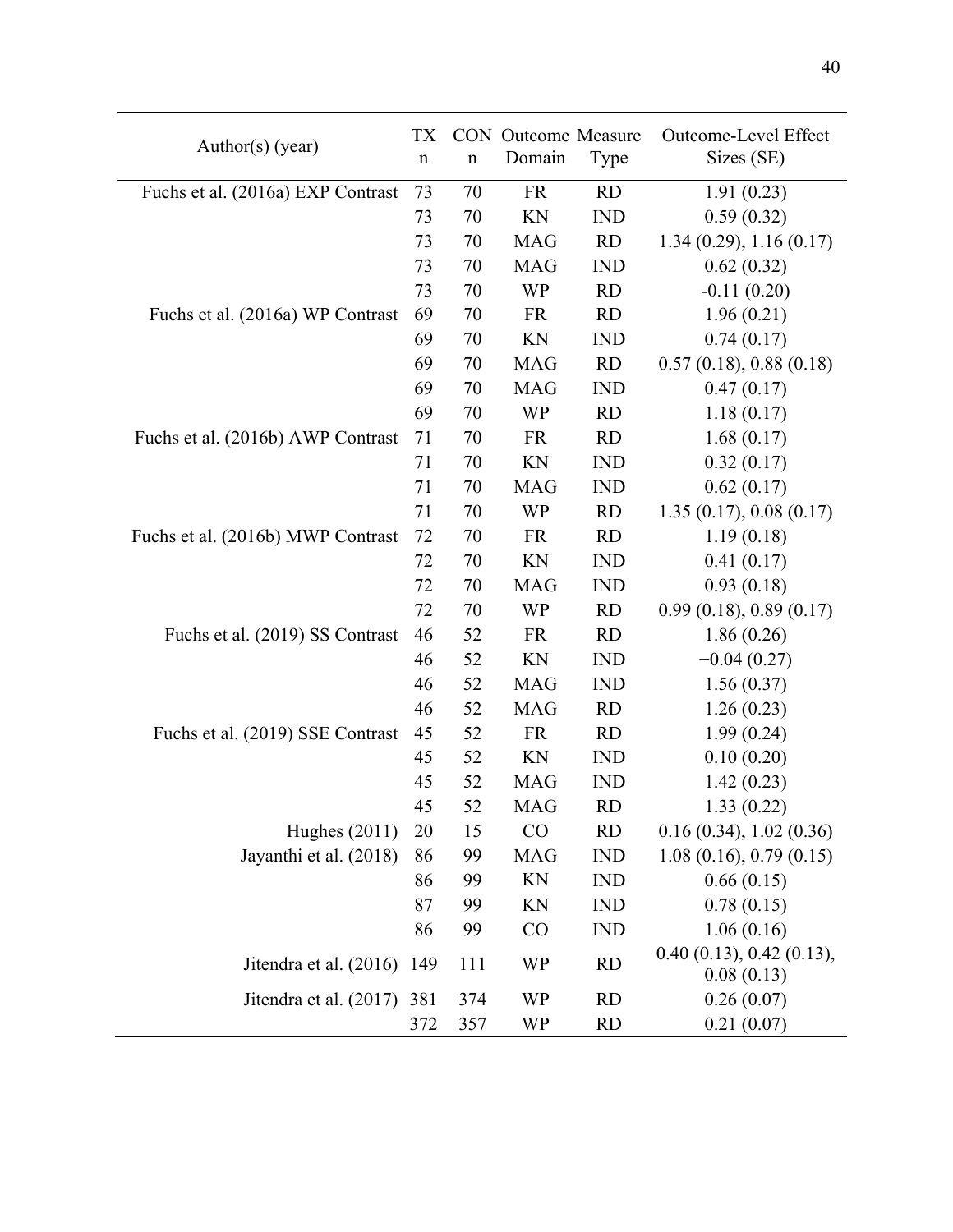| Author(s) (year)                  | <b>TX</b><br>$\mathbf n$ | $\mathbf n$ | <b>CON</b> Outcome Measure<br>Domain | Type       | Outcome-Level Effect<br>Sizes (SE) |
|-----------------------------------|--------------------------|-------------|--------------------------------------|------------|------------------------------------|
| Malone et al. (2019)              | 76                       | 76          | <b>FR</b>                            | <b>RD</b>  | 1.54(0.19)                         |
|                                   | 76                       | 76          | KN                                   | <b>IND</b> | 0.21(0.16)                         |
|                                   | 76                       | 76          | <b>MAG</b>                           | <b>IND</b> | 0.47(0.17), 0.81(0.17)             |
|                                   | 76                       | 76          | <b>MAG</b>                           | <b>RD</b>  | 0.39(0.16), 1.58(0.18)             |
|                                   | 76                       | 76          | <b>WP</b>                            | <b>RD</b>  | 0.49(0.17)                         |
| McLaren et al. (2015)             | 98                       | 102         | KN                                   | <b>IND</b> | 0.27(0.14), 0.20(0.14)             |
| Turner (2012)                     | 45                       | 43          | <b>GEN</b>                           | <b>IND</b> | 0.88(0.22)                         |
|                                   | 45                       | 43          | KN                                   | <b>IND</b> | 0.82(0.22)                         |
| Wang et al. (2019) SS Contrast    | 26                       | 29          | CO                                   | <b>RD</b>  | 0.57(0.31)                         |
|                                   | 26                       | 29          | <b>FR</b>                            | <b>RD</b>  | 1.05(0.27)                         |
|                                   | 26                       | 29          | KN                                   | <b>IND</b> | 1.10(0.32)                         |
|                                   | 26                       | 29          | <b>MAG</b>                           | <b>IND</b> | 0.90(0.30)                         |
|                                   | 26                       | 29          | <b>MAG</b>                           | <b>RD</b>  | 1.01(0.30)                         |
|                                   | 26                       | 29          | <b>WP</b>                            | <b>RD</b>  | 0.96(0.28)                         |
| Wang et al. (2019) SS-SR Contrast | 29                       | 29          | CO                                   | <b>RD</b>  | 0.84(0.29)                         |
|                                   | 29                       | 29          | <b>FR</b>                            | <b>RD</b>  | 0.97(0.28)                         |
|                                   | 29                       | 29          | KN                                   | <b>IND</b> | 0.70(0.28)                         |
|                                   | 29                       | 29          | <b>MAG</b>                           | <b>IND</b> | 0.85(0.28)                         |
|                                   | 29                       | 29          | <b>MAG</b>                           | <b>RD</b>  | 1.25(0.28)                         |
|                                   | 29                       | 29          | <b>WP</b>                            | <b>RD</b>  | 0.91(0.28)                         |
| Watt et al. (2016)                | 17                       | 15          | <b>GEN</b>                           | <b>IND</b> | 0.11(0.35)                         |
| Westenskow (2012)                 | 15                       | 14          | KN                                   | <b>RD</b>  | $-0.02(0.38)$                      |
|                                   | 15                       | 14          | <b>MAG</b>                           | <b>RD</b>  | 0.20(0.37), 0.20(0.37)             |
| Xin et al. (2005)                 | 11                       | 10          | <b>WP</b>                            | <b>IND</b> | 1.33(0.46)                         |
|                                   | 11                       | 11          | <b>WP</b>                            | <b>RD</b>  | 1.87(0.49)                         |
|                                   | 9                        | 10          | <b>WP</b>                            | <b>RD</b>  | 2.86(0.62)                         |

*Note.*  $CO$  = fractions computation;  $FR$  = fractions addition and subtraction;  $GEN$  = general mathematics achievement;  $KN =$  knowledge of rational numbers topics;  $MAG =$  rational numbers magnitude;  $PS =$  problem solving;  $WP =$  word problems;  $IND =$  independent;  $RD =$ researcher developed.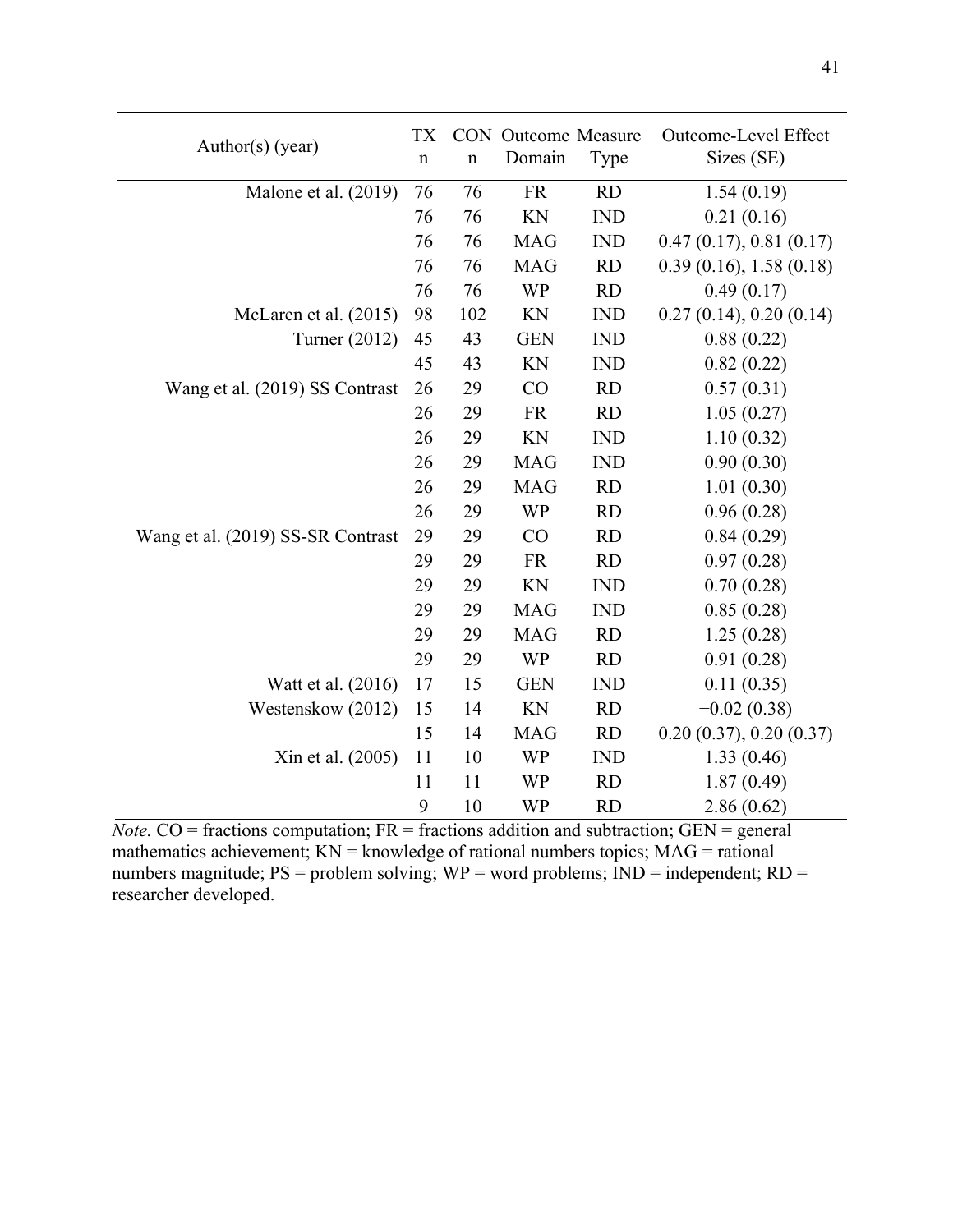Table 4

*Operational Definitions for Instructional Components and Study Features*

| Variable                           | Definition                                                                                                                                                                                                                                                                                                                                                                                      |
|------------------------------------|-------------------------------------------------------------------------------------------------------------------------------------------------------------------------------------------------------------------------------------------------------------------------------------------------------------------------------------------------------------------------------------------------|
| Comparison                         | TvsC=Treatment vs Business-as-usual control; TvsT=Treatment vs. Alternative<br>active treatment; T+TvsC=Aggregated treatments vs Business-as-usual control                                                                                                                                                                                                                                      |
| Cumulative<br>Review               | Yes=Intervention provided evidence of cumulative review; No=Authors did not<br>report including cumulative review                                                                                                                                                                                                                                                                               |
| Design                             | RCT=Randomized controlled trial; QED=Quasi-experimental design; Cluster<br>RCT=RCT in which groups of students were randomized; Cluster QED=QED in<br>which groups of students were assigned to conditions                                                                                                                                                                                      |
| Duration                           | $>9$ = Intervention was 9 hours in overall duration; 10–19 = Intervention was<br>between 10 and 19 hours; >20=Intervention lasted longer than 20 hours                                                                                                                                                                                                                                          |
| Explicit<br>Instruction            | Yes=Intervention included clear explanatory language, used scripts, included<br>direct teaching and modeling of concepts and procedures;<br>No=Intervention was constructivist in nature, computer-mediated intervention,<br>discovery/explore description, student-driven rather than teacher driven                                                                                           |
| <b>Timed Fluency</b><br>Activities | Yes=Study included timed activities designed to build students' fluency;<br>No=Authors did not report including timed fluency-building activities                                                                                                                                                                                                                                               |
| Grade Level                        | Elementary=Grades $3-6$ ; Middle School=Grades $7-9$                                                                                                                                                                                                                                                                                                                                            |
| Group Size                         | Small Group=Instruction was provided in small groups of 2–6 students; Large<br>Group=Instruction was provided to a large group or whole class (greater than 6<br>students); No study provided one-on-one instruction delivered by an<br>interventionist. The only instruction considered to be individualized was virtual<br>(computer-based)                                                   |
| <b>Initial Training</b>            | No=Interventionists were provided no initial training; <1 day=Interventionists<br>participated in pre-intervention training lasting less than or equal to one day (8)<br>hours); >1 day= Interventionists participated in pre-intervention training lasting<br>greater than one day (8 hours), N/R=Presence or absence of initial training was<br>not reported                                  |
| Interventionist                    | RSCH=Research Project Personnel; SCH=School-Based Personnel                                                                                                                                                                                                                                                                                                                                     |
|                                    | Measure Type Researcher Developed=Developed by the research team to test the intervention;<br>Independent=Standardized or norm-referenced measures developed independently<br>of research project personnel. Contains specific standard instructions used when<br>the measure is administered (usually not developed by the current researchers), or<br>referenced data from a normative sample |
| Number Line                        | Yes=Intervention incorporated the use of the number line to support learning;<br>No=Authors did not report the use of a number line during intervention                                                                                                                                                                                                                                         |
| <b>Ongoing Training</b>            | Yes=Interventionists participated in periodic training that continued throughout<br>the intervention; No=Interventionists participated in only initial training or<br>received no training                                                                                                                                                                                                      |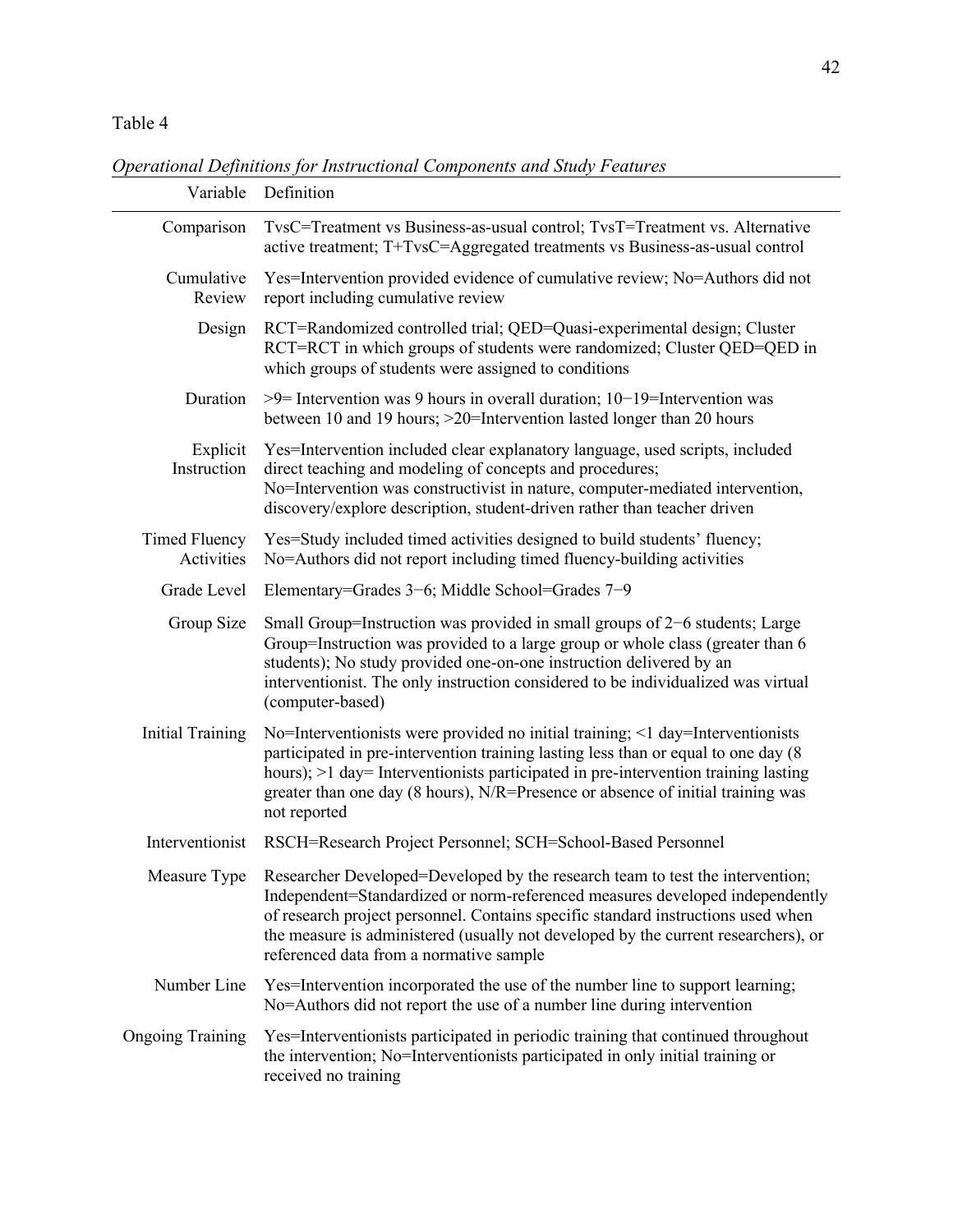| Variable                                        | Definition                                                                                                                                                                                                                                                                          |
|-------------------------------------------------|-------------------------------------------------------------------------------------------------------------------------------------------------------------------------------------------------------------------------------------------------------------------------------------|
| Outcome Domain                                  | Knowledge of rational number topics, Rational numbers magnitude, Fractions<br>computation (including all four operations), Fractions addition and subtraction,<br>Word problems, Problem solving, General mathematics achievement                                                   |
| Strategic<br><b>Prompting Tools</b>             | Yes=Intervention included cue card or notes, a step-by-step strategy, a monitoring<br>strategy, strategic prompt cards, strategic cards; No=Authors did not report using<br>prompting tools during intervention                                                                     |
| Representations                                 | Yes=Intervention included use of concrete or semi-concrete representations of<br>mathematical concepts such as fraction tiles, number lines, or shaded models;<br>No=Authors did not report using concrete or semi-concrete representations to<br>teach concepts                    |
| Technology                                      | Yes=Intervention included the full or partial use of technology (i.e., computers);<br>No=Intervention did not include the use of technology                                                                                                                                         |
| Instructional<br>Setting                        | SPED=Instruction was delivered in a special education setting including resource<br>rooms; General Classroom=Instruction was delivered in core/general mathematics<br>classes; Supplemental Intervention=Instruction was supplemental and provided<br>one-on-one or in small groups |
| Teaching and use<br>of mathematical<br>language | Yes=Intervention included instruction on mathematical language such as learning<br>mathematical terminology or novel vocabulary in word problems; No=Authors did<br>not report teaching mathematical terminology                                                                    |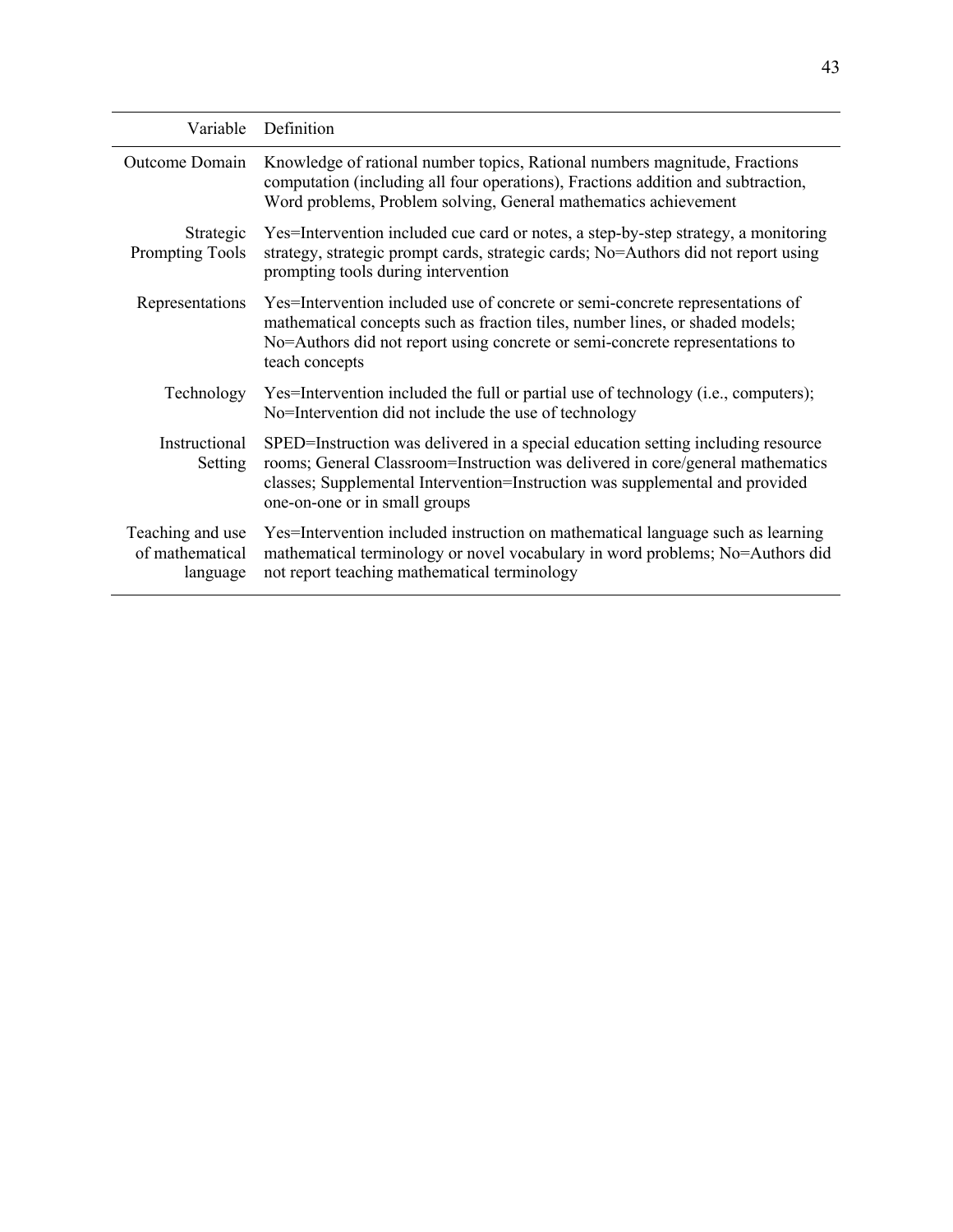#### Table 5

*Relationships Between Instructional Components and Effect Sizes Using Multivariate Meta-Regression Models*

|                                                    |         | $\cdots$                  |      |                          |                      |          |
|----------------------------------------------------|---------|---------------------------|------|--------------------------|----------------------|----------|
| Variable                                           | k(n)    | $b$ [95% CI]              | SE   | df                       | $\boldsymbol{p}$     | $\tau^2$ |
| <b>Instructional Components</b>                    |         |                           |      |                          |                      | 0.00     |
| Explicit                                           | 19(101) | $-0.34$ [ $-0.87, 0.18$ ] |      | $0.18$ 3.76 <sup>a</sup> | $0.142^a$            |          |
| Representations                                    | 23(108) | $-0.38$ [-1.73, 0.96]     | 0.52 | 4.76                     | 0.491                |          |
| <b>Strategic Prompting Tools</b>                   | 14(87)  | $0.18$ [-0.27, 0.63]      | 0.19 | 6.88                     | 0.371                |          |
| <b>Cumulative Review</b>                           | 14(79)  | $-0.22$ [ $-0.59$ , 0.14] | 0.15 | 6.90                     | 0.183                |          |
| Teaching and Use of Mathematical Language          | 10(62)  | $0.57$ [0.01, 1.14]       | 0.23 | 6.53                     | $0.047*$             |          |
| Timed Fluency-Building Activities                  | 10(67)  | $0.17$ [-0.40, 0.74]      |      | $0.14$ $2.13^a$          | 0.337a               |          |
| Intervention and Design Characteristics (Controls) |         |                           |      |                          |                      |          |
| Group Size (small group, large group)              |         | $-0.34$ [ $-1.04$ , 0.35] | 0.28 | 6.08                     | 0.275                |          |
| Grade Level $(3rd-6th, 7th-9th)$                   |         | $-0.20$ [ $-1.17, 0.77$ ] | 0.39 | 5.69                     | 0.631                |          |
| Duration ( $\leq$ 9 hrs, 10–19 hrs, $\geq$ 20 hrs) |         | $0.09$ [-0.16, 0.34]      | 0.11 | 8.58                     | 0.445                |          |
| Comparison Condition (BAU, active alt. treatment)  |         | $0.02$ [-0.65, 0.68]      |      | $0.22$ 3.32 <sup>a</sup> | $0.944$ <sup>a</sup> |          |
| Number Line Representation                         |         |                           |      |                          |                      | 0.00     |
| Number line (with controls)                        | 10(74)  | $0.68$ [-0.13, 1.48]      | 0.19 | 1.98 <sup>a</sup>        | 0.069                |          |
| Number line (without controls)                     |         | $0.52$ [0.34, 0.69]       |      | 0.08 22.89               | $0.000*$             |          |

*Note.* The assumed average intercorrelation across all variables, rho  $(\rho)$ , is set at .80. A multivariate meta-regression model (simultaneous model) was estimated using robust variance estimation (RVE) to handle statistically dependent effect sizes.  $k =$  number of studies;  $n =$  number of effect sizes; CI = confidence interval.

<sup>a</sup> Degrees of freedom is less than four, thus the *p*-value is untrustworthy due to small sample size (Tipton, 2015).  ${}^{*}p < .05$ .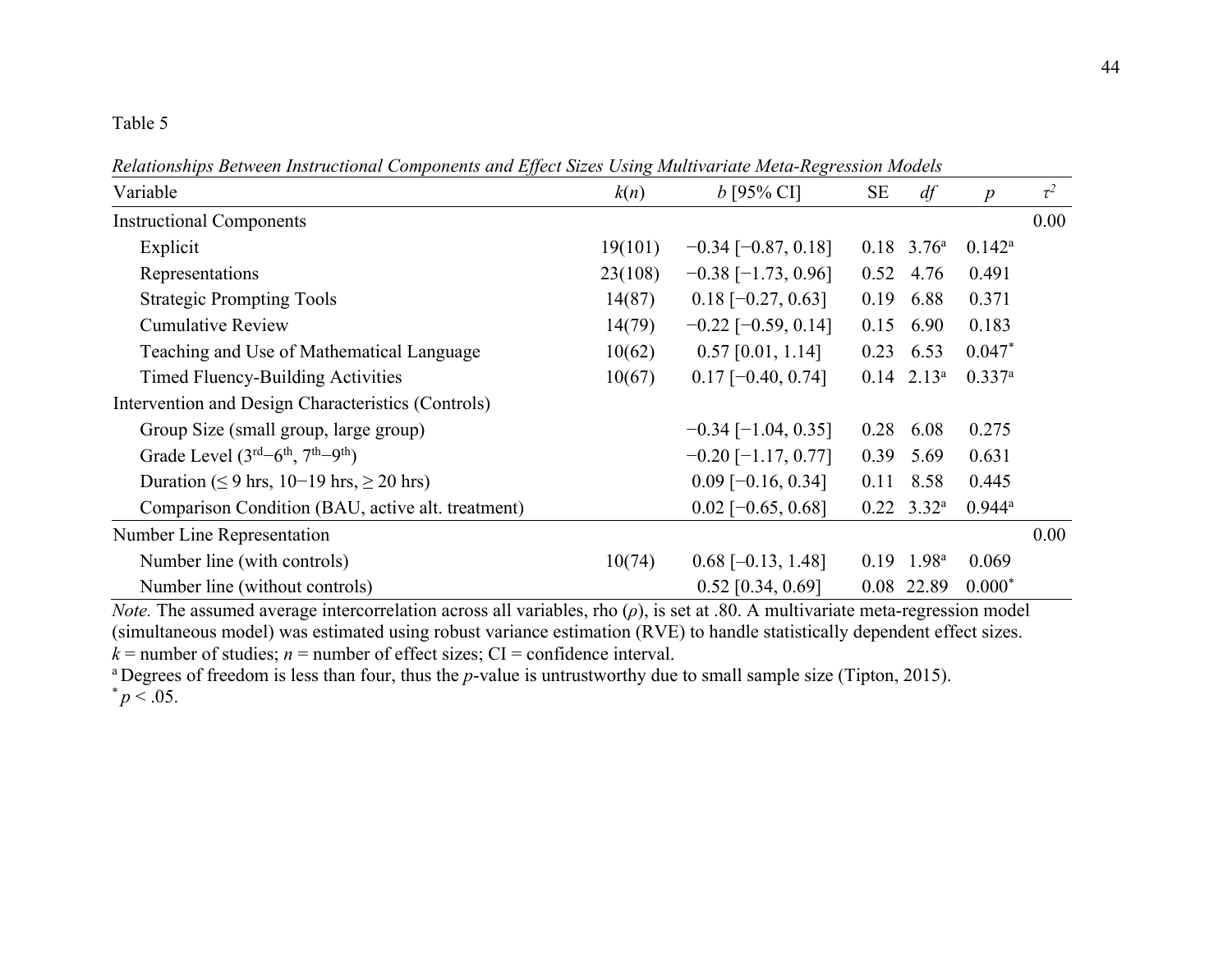Table 6

*Exploratory Analyses: Relationships Between Study Features and Effect Sizes*

| Moderator                                 | k(n)   | 2xpioratory 21nutyses. Itelationships Detween Staap 1 catalos and 1990et St2cs<br>$b$ [95% CI] | <b>SE</b> | df    |                        | $\overline{\tau^2}$ |
|-------------------------------------------|--------|------------------------------------------------------------------------------------------------|-----------|-------|------------------------|---------------------|
| Type of Measure <sup>a</sup>              |        |                                                                                                |           |       | $\boldsymbol{p}$       | 0.02                |
| <b>Researcher Developed</b>               | 21(62) | $0.10$ [-0.16, 0.35] 0.12 24.27                                                                |           |       | 0.44                   |                     |
| Independent                               | 19(53) |                                                                                                | $0$ (Ref) |       |                        |                     |
| Outcome Domain <sup>a</sup>               |        |                                                                                                |           |       |                        | 0.00                |
| Knowledge of Rational Numbers             | 16(28) |                                                                                                | $0$ (Ref) |       |                        |                     |
| Rational Numbers Magnitude                | 11(31) | $0.47$ [0.22, 0.72]                                                                            |           |       | $0.12$ 16.85 $0.00***$ |                     |
| <b>Fractions Computation</b>              | 5(7)   | $0.24$ [-0.20, 0.69]                                                                           | 0.17      | 4.32  | 0.21                   |                     |
| Fractions Addition and Subtraction 12(19) |        | $0.52$ [0.14, 0.90]                                                                            | 0.18      | 17.03 | $0.01*$                |                     |
| <b>Word Problems</b>                      | 9(20)  | $-0.02$ [ $-0.39, 0.35$ ]                                                                      | 0.16      | 9.18  | 0.89                   |                     |
|                                           |        | $0.06$ [ $-0.57, 0.69$ ]                                                                       | 0.25      | 5.12  | 0.81                   |                     |
| Problem Solving<br>Grade Level            | 5(8)   |                                                                                                |           |       |                        | 0.00                |
| Elementary $(3rd-6th)$                    |        | 0.43 [0.22, 0.63] 0.10 22.56 $0.00***$                                                         |           |       |                        |                     |
|                                           | 12(78) |                                                                                                |           |       |                        |                     |
| Middle School $(7th-9th)$                 | 14(37) |                                                                                                | $0$ (Ref) |       |                        |                     |
| Group Size                                |        |                                                                                                |           |       |                        | 0.00                |
| Large Group $(>6)$                        | 9(26)  |                                                                                                | $0$ (Ref) |       |                        |                     |
| Small Group (2-6 students)                | 14(84) | $0.47$ [0.28, 0.66] 0.09 21.38 0.00***                                                         |           |       |                        |                     |
| Interventionist                           |        |                                                                                                |           |       |                        | 0.00                |
| Research Project Personnel                | 12(78) |                                                                                                | $0$ (Ref) |       |                        |                     |
| <b>School-Based Personnel</b>             |        | 9(26) $-0.43$ [ $-0.67$ , $-0.20$ ] 0.11 14.85 0.00 <sup>***</sup>                             |           |       |                        |                     |
| <b>Technology Usage</b>                   |        |                                                                                                |           |       |                        | 0.00                |
| None                                      | 17(92) |                                                                                                | $0$ (Ref) |       |                        |                     |
| Partial or full                           |        | $9(23)$ -0.33 [-0.61, -0.05] 0.13 12.63 0.03 <sup>*</sup>                                      |           |       |                        |                     |
| Duration                                  |        |                                                                                                |           |       |                        | 0.00                |
| $\leq$ 9 hours                            | 7(17)  |                                                                                                | $0$ (Ref) |       |                        |                     |
| $10-19$ hours                             | 6(23)  | $0.41$ [-0.28, 1.11] 0.30                                                                      |           | 8.05  | 0.21                   |                     |
| $\geq$ 20 hours                           | 13(75) | $0.45$ [0.24, 0.66]                                                                            | 0.09      | 8.61  | $0.00***$              |                     |
| <b>Initial Training</b>                   |        |                                                                                                |           |       |                        | 0.02                |
| None                                      | 4(8)   |                                                                                                | $0$ (Ref) |       |                        |                     |
| $< 1$ day                                 | 5(17)  | $0.23$ [-0.25, 0.70]                                                                           | 0.20      | 6.83  | 0.30                   |                     |
| $> 1$ day                                 | 15(85) | $0.37$ [0.02, 0.72]                                                                            | 0.13      | 4.19  | $0.04*$                |                     |
| <b>Ongoing Training</b>                   |        |                                                                                                |           |       |                        | 0.00                |
| N <sub>o</sub>                            | 13(32) |                                                                                                | $0$ (Ref) |       |                        |                     |
| Yes                                       | 13(83) | $0.48$ [0.29, 0.67]                                                                            |           |       | $0.09$ 22.27 $0.00***$ |                     |
| <b>Instructional Setting</b>              |        |                                                                                                |           |       |                        | 0.00                |
| <b>Special Education</b>                  | 6(19)  |                                                                                                | $0$ (Ref) |       |                        |                     |
| General Classroom                         | 5(13)  | $-0.18$ [ $-0.65$ , 0.30] 0.20                                                                 |           | 6.73  | 0.41                   |                     |
| Supplemental Intervention                 | 15(83) | $0.19$ [-0.26, 0.64]                                                                           | 0.18      | 6.14  | 0.35                   |                     |

<sup>a</sup> Meta-regression models were estimated at the outcome level, not the study level. The variables labeled "(Ref)" are the reference categories to which the other categories are being compared.  $k =$  number of studies; *n* = number of effect sizes; CI = confidence interval.<br>\*  $p < .05$ . \*\*  $p < .01$ . \*\*\*  $p < .005$  (the Bonferroni corrected critical *p* value).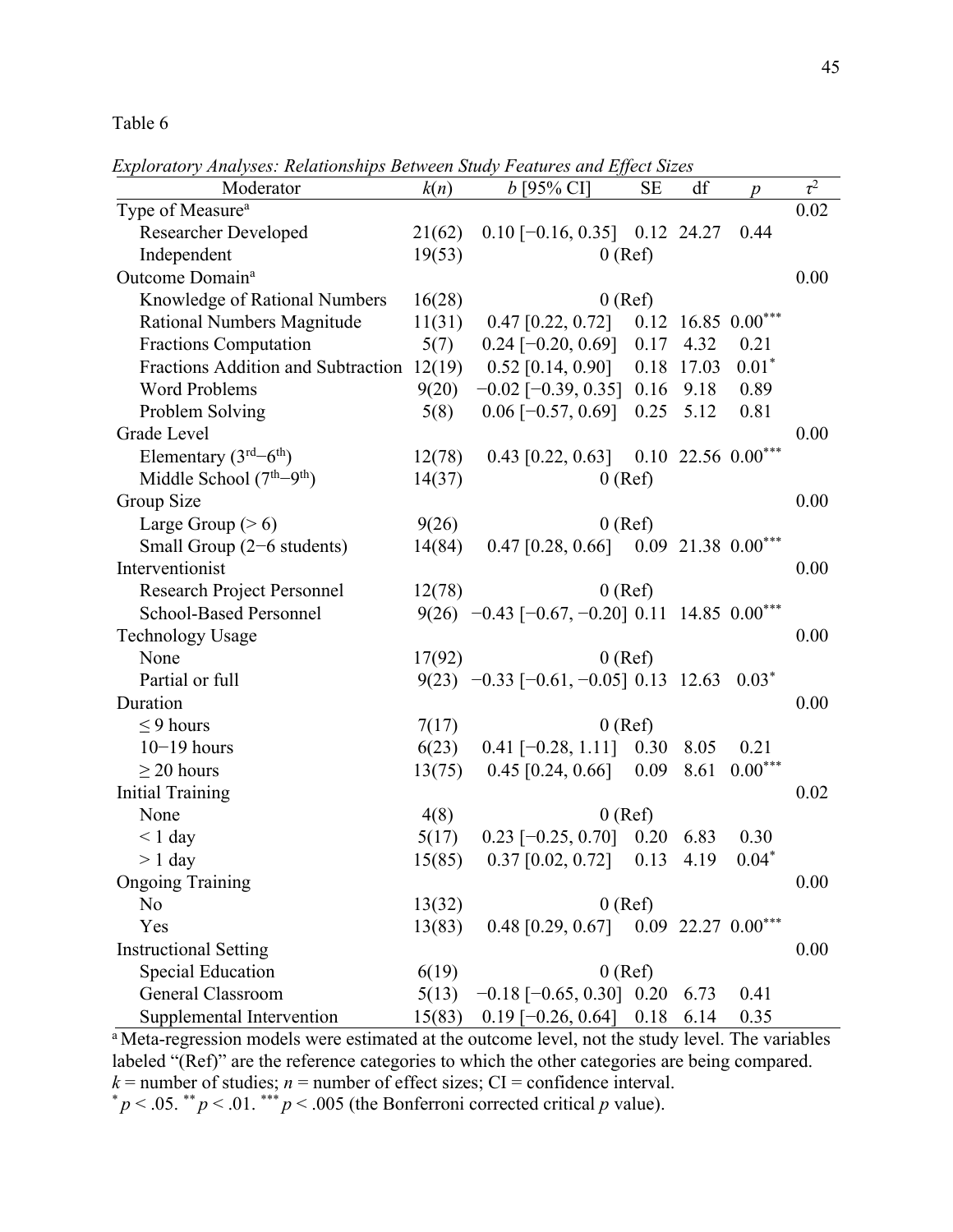### Table 7

|                        | <b>Instructional Components</b> |                           |                                 |                           |                                                                           |                               |  |  |
|------------------------|---------------------------------|---------------------------|---------------------------------|---------------------------|---------------------------------------------------------------------------|-------------------------------|--|--|
| Author                 | Explicit<br>Instruction         | Representat<br>ions       | Strategic<br>Prompting<br>Tools | Review                    | Teaching<br>Cumulative and Use of<br>Mathematic<br>al Language Activities | Timed<br>Fluency-<br>Building |  |  |
| Adams et al. (2014)    |                                 |                           |                                 |                           |                                                                           |                               |  |  |
| Barbieri et al. (2019) | X                               | $X^a$                     | $\mathbf X$                     |                           |                                                                           | $\boldsymbol{\mathrm{X}}$     |  |  |
| Bottge et al. (1993)   |                                 |                           |                                 | X                         |                                                                           |                               |  |  |
| Bottge et al. (2007)   |                                 | X                         |                                 |                           |                                                                           |                               |  |  |
| Bottge et al. (2010)   | X                               | X                         |                                 | $\mathbf X$               |                                                                           |                               |  |  |
| Bottge et al. (2014)   | X                               | X                         |                                 |                           |                                                                           |                               |  |  |
| Bottge et al. (2015)   | X                               | X                         |                                 |                           |                                                                           |                               |  |  |
| Butler et al. (2003)   | X                               | $\mathbf X$               | X                               |                           |                                                                           |                               |  |  |
| Delacruz (2011)        |                                 | $\mathbf X$               |                                 |                           |                                                                           | $\mathbf X$                   |  |  |
| Dyson et al. (2018)    | X                               | $X^a$                     | X                               |                           |                                                                           | $\boldsymbol{\mathrm{X}}$     |  |  |
| Fuchs et al. (2013)    | $\boldsymbol{\mathrm{X}}$       | $X^{\mathrm{a}}$          | $\boldsymbol{\mathrm{X}}$       | X                         | X                                                                         | $\boldsymbol{\mathrm{X}}$     |  |  |
| Fuchs et al. (2014)    | X                               | $X^a$                     | X                               | X                         | X                                                                         | $X^b$                         |  |  |
| Fuchs et al. (2016a)   | X                               | $\mathbf{X}^{\text{a}}$   | $\mathbf X$                     | X                         | $X^b$                                                                     | $\mathbf X$                   |  |  |
| Fuchs et al. (2016b)   | X                               | $X^a$                     | $\mathbf X$                     | X                         | X                                                                         | $\mathbf X$                   |  |  |
| Fuchs et al. (2019)    | $\boldsymbol{\mathrm{X}}$       | $\mathbf{X}^{\text{a}}$   | X                               | X                         | $\boldsymbol{\mathrm{X}}$                                                 | $\mathbf X$                   |  |  |
| Hughes (2011)          | X                               | $\mathbf X$               |                                 | X                         |                                                                           |                               |  |  |
| Jayanthi et al. (2018) | X                               | $X^a$                     | X                               | $\boldsymbol{\mathrm{X}}$ | $\mathbf X$                                                               |                               |  |  |
| Jitendra et al. (2016) | X                               | $\boldsymbol{\mathrm{X}}$ | X                               | X                         |                                                                           |                               |  |  |
| Jitendra et al. (2017) | X                               | $\mathbf X$               | $\mathbf X$                     | X                         |                                                                           |                               |  |  |
| Malone et al. (2019)   | X                               | $X^a$                     | X                               | X                         | $\boldsymbol{X}$                                                          | X                             |  |  |
| McLaren et al. (2015)  |                                 |                           |                                 |                           |                                                                           |                               |  |  |
| Turner (2012)          |                                 | $\mathbf X$               |                                 |                           |                                                                           |                               |  |  |
| Wang et al. (2019)     | X                               | $X^a$                     | $\mathbf X$                     | X                         | $\boldsymbol{\mathrm{X}}$                                                 | X                             |  |  |
| Watt et al. (2016)     | $\boldsymbol{\mathrm{X}}$       | $\mathbf X$               |                                 | $\boldsymbol{\mathrm{X}}$ | $\boldsymbol{\mathrm{X}}$                                                 |                               |  |  |
| Westenskow (2012)      |                                 | $\boldsymbol{\mathrm{X}}$ |                                 |                           |                                                                           |                               |  |  |
| Xin et al. (2005)      | X                               | $\boldsymbol{\mathrm{X}}$ | $\mathbf X$                     |                           | $\mathbf X$                                                               |                               |  |  |

*Instructional Components Included in Each Study*

*Note*.<sup>a</sup> indicates that the study's use of representations included number lines.<sup>b</sup> indicates that some, but not all, contrasts of this study included the instructional component.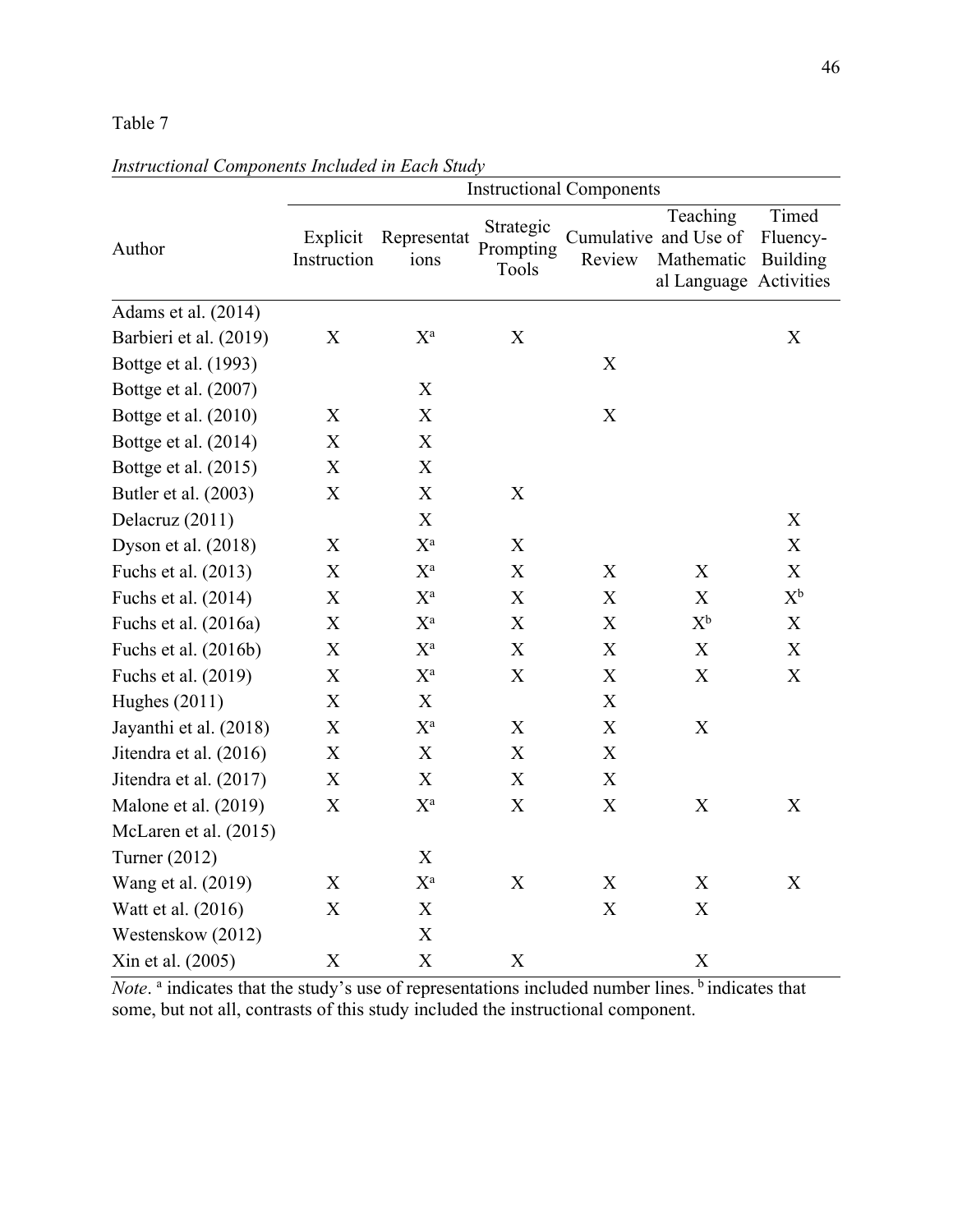#### **Figure 1**

*Study identification flow diagram following PRISMA guidelines*



<sup>a</sup> The study is a randomized controlled trial with high attrition or a quasi-experimental design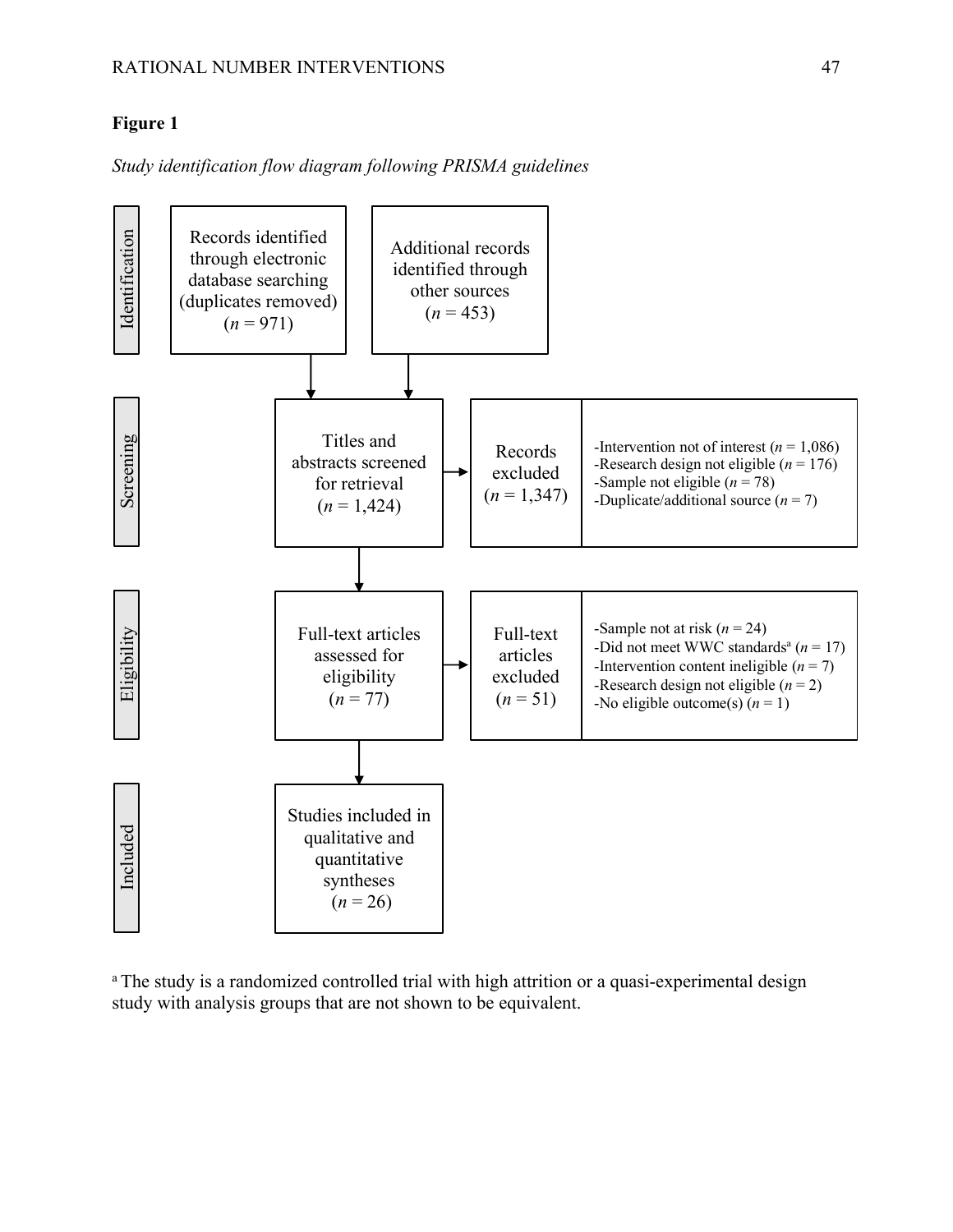## **Figure 2**

### *Funnel Plot*